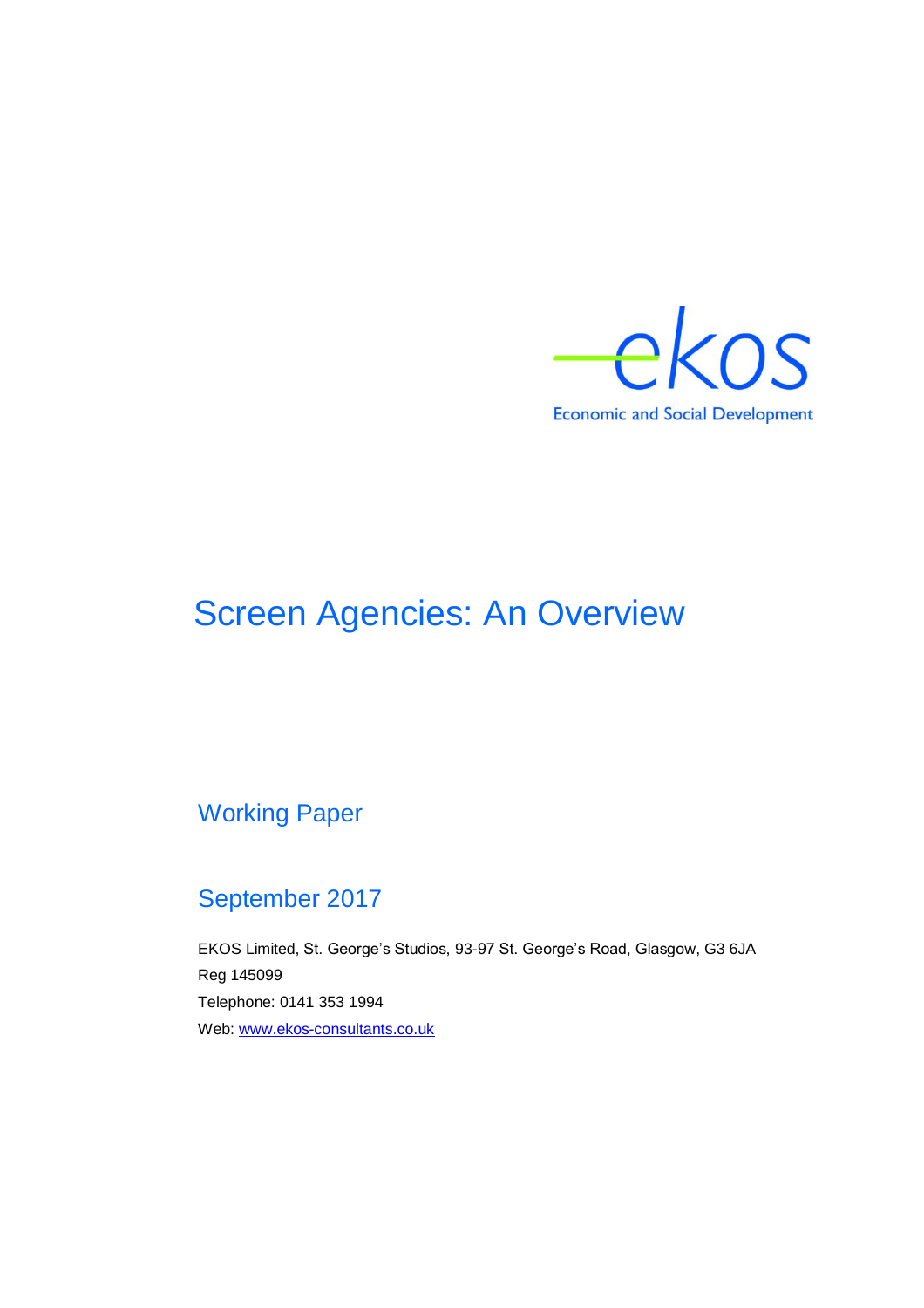Direct enquiries regarding this report should be submitted to:

**Brian McLaren, Managing Director, EKOS**

Email: [brian.mclaren@ekos.co.uk](mailto:brian.mclaren@ekos.co.uk)

Tel: 0141 353 1994

 As part of our green office policy all EKOS reports are printed double sided on 100% sustainable paper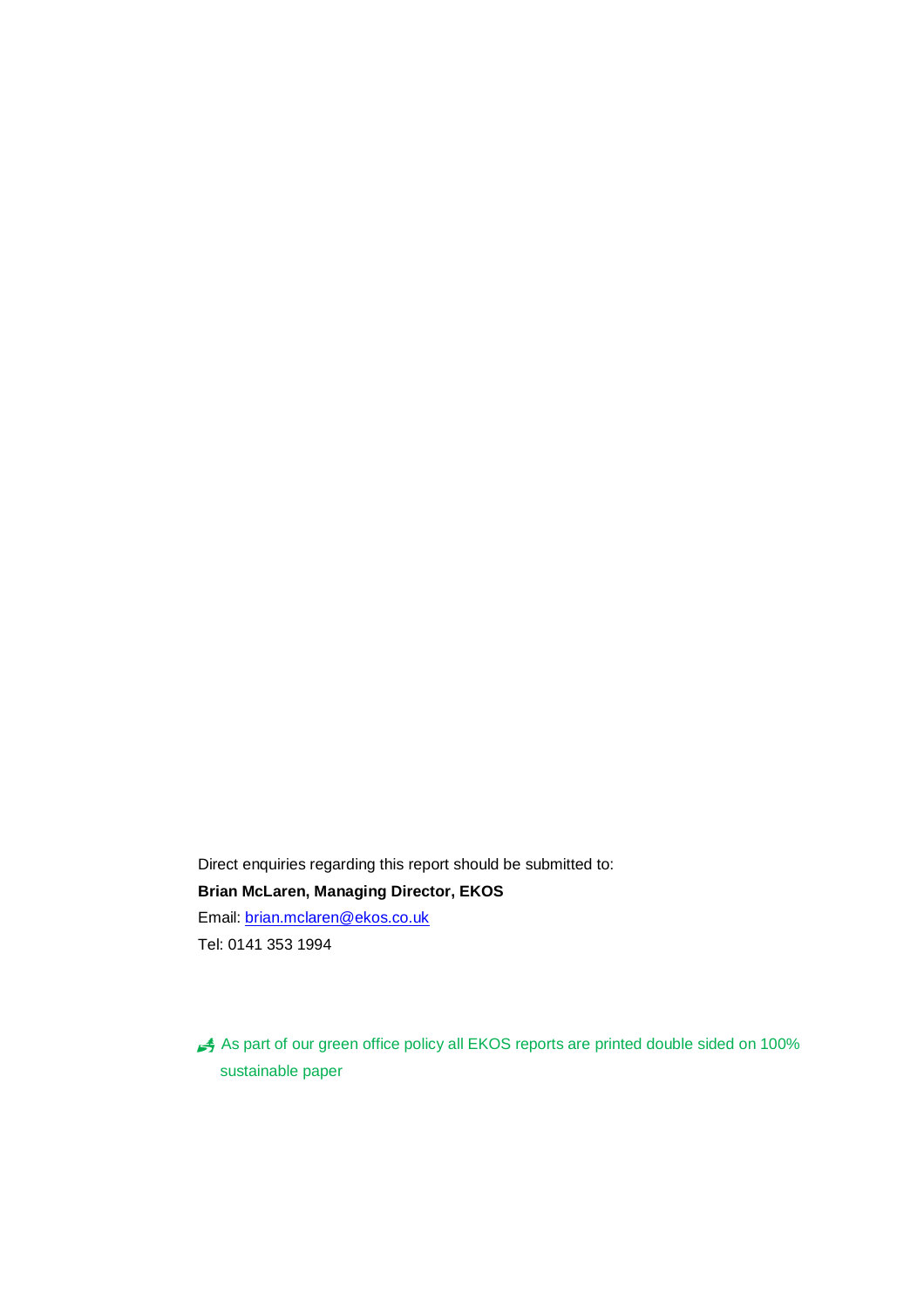# **Contents**

| 1. | Introduction            |    |
|----|-------------------------|----|
| 2. | <b>Commentary</b>       | 4  |
| 3. | <b>Agency Summaries</b> | 9  |
|    | 4. Tax credits          | 37 |
| 5. | <b>Final Comments</b>   | 40 |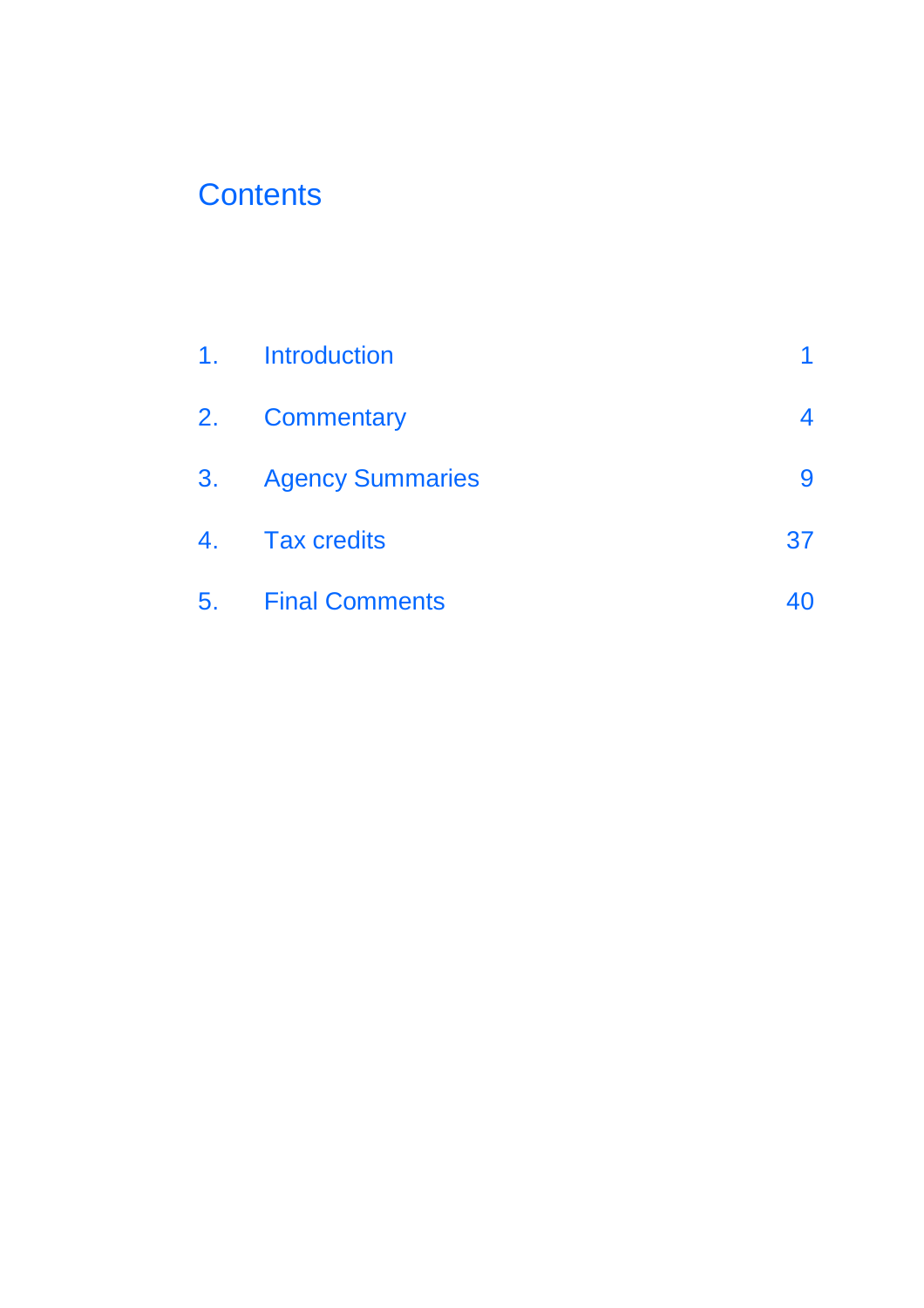

# <span id="page-3-0"></span>1. Introduction

#### **Context**

The current assignment was commissioned by Creative Scotland as part of a wider programme of work to inform the development of a Screen Unit within the organisation. In particular, the information reported here is intended to inform one of a number of work streams defined within the overall programme – the Strategic Approach Work Stream.

The Strategic Approach Work Stream is examining comparable and alternative strategic approaches to address the issues affecting the screen sector in Scotland, and deliver positive change through the opportunities presented by the Screen Unit project.

The primary deliverable of the Strategic Approach Work Stream will be a paper containing:

- a summary of three relevant international approaches/ strategies to deliver growth in Screen Sector strength, capacity and impact together with economic, cultural and social benefits;
- critical 'gap' analysis of application within a Scottish context and objectives for the Screen Unit Project; and
- a maximum of three options for a Strategic Approach for Scotland.

#### Study Brief

The brief for the current project was to gather information on screen agencies in the following nations/ regions:

| Northern Ireland<br>$\bullet$ | • Australia       |
|-------------------------------|-------------------|
| • Republic of Ireland         | $\bullet$ Denmark |
| <b>Wales</b>                  | • Vancouver       |

In particular, Creative Scotland provided a list of questions/ issues to be covered, as follows:

• how does each territory structure its approach to Screen e.g. one body or more, how governed and reporting to which part of its Government? What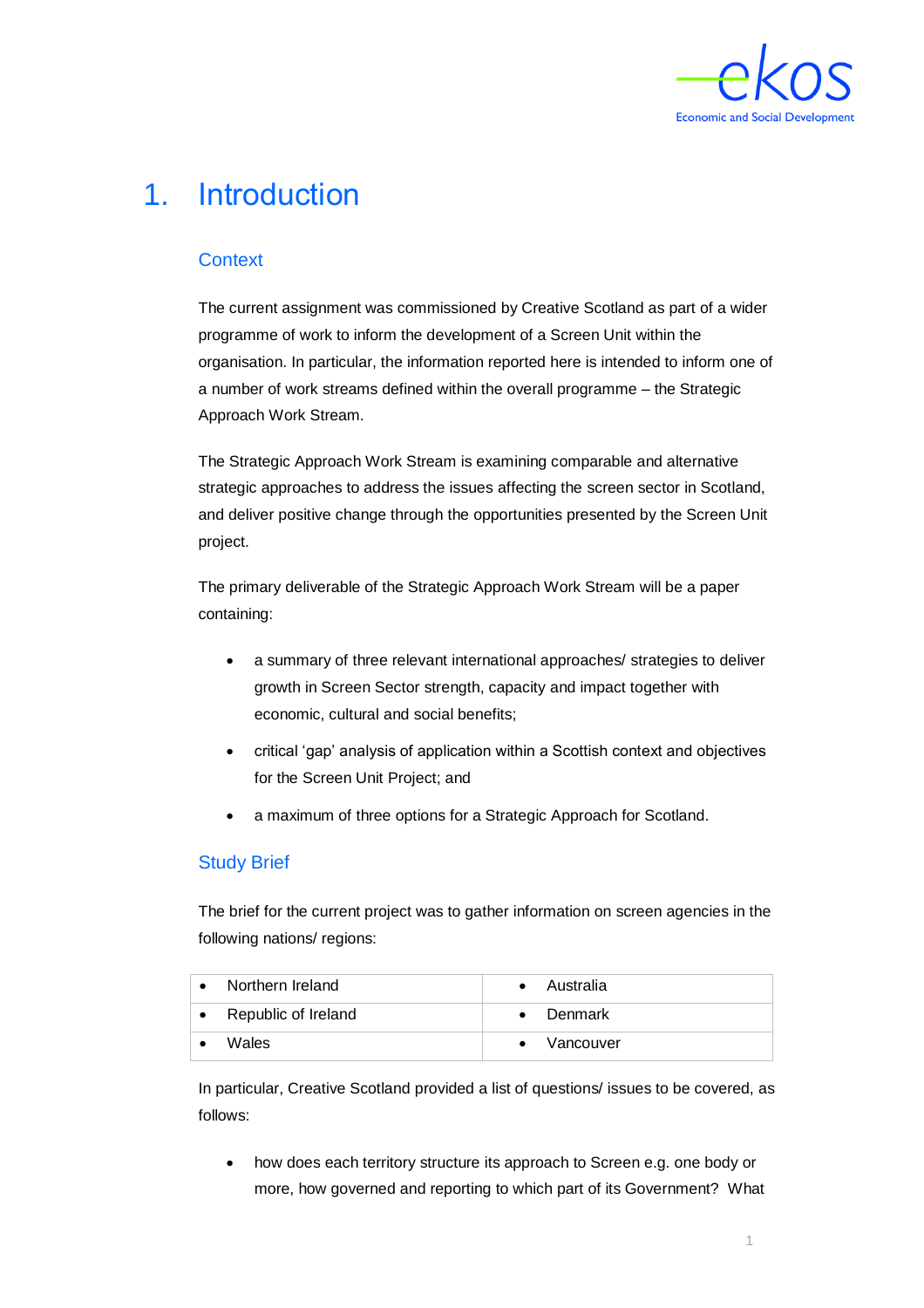

remit(s)? How funded, with what balance of public/ non-public or leveraged funds?

- does the territory have a strategy for the Screen Sector as a whole? If so what is it, e.g. across TV and film, and how does it link its strategy to success e.g. growth, employment etc.?
- which other public agencies are drawn into that strategy and how do they each contribute to its delivery?
- where does public sector Screen Sector support for content development/production and exhibition, business development/enterprise support, internationalisation, inward investment, skills/talent development sit? One public body or more than one with specific remits?
- how is it funded and what is the source of the funding?
- does the agency impose conditions on access to funding and if so, what sort of conditions?
- how do relationships work with broadcasters and do they have formal partnership agreements? If not what sort of arrangements do they have?
- how do they work with new commissioners like Netflix/Amazon
- what is their approach to data gathering for the Sector and reporting on activity to Governments?
- what do they consider to be the key opportunities for next 3-5 years?
- what published evaluations exist of other approaches, and what can Scotland learn from these in relation to boosting sector growth, employment, sustainability, resilience and audience reach?

It is important to note that it was not the purpose of the work to identify strategic options nor make recommendations regarding the scale, form and function of the proposed Screen Unit. Instead, the focus was on simply collecting and presenting (preferably in a tabular form) the information outlined in the question set.

#### Approach

The data collection was largely desk based, making use of published sources and online information, including corporate documents, information from agency websites and wider research materials. We have also benefitted from comment and input from Dr Michael Franklin of Goldsmiths University.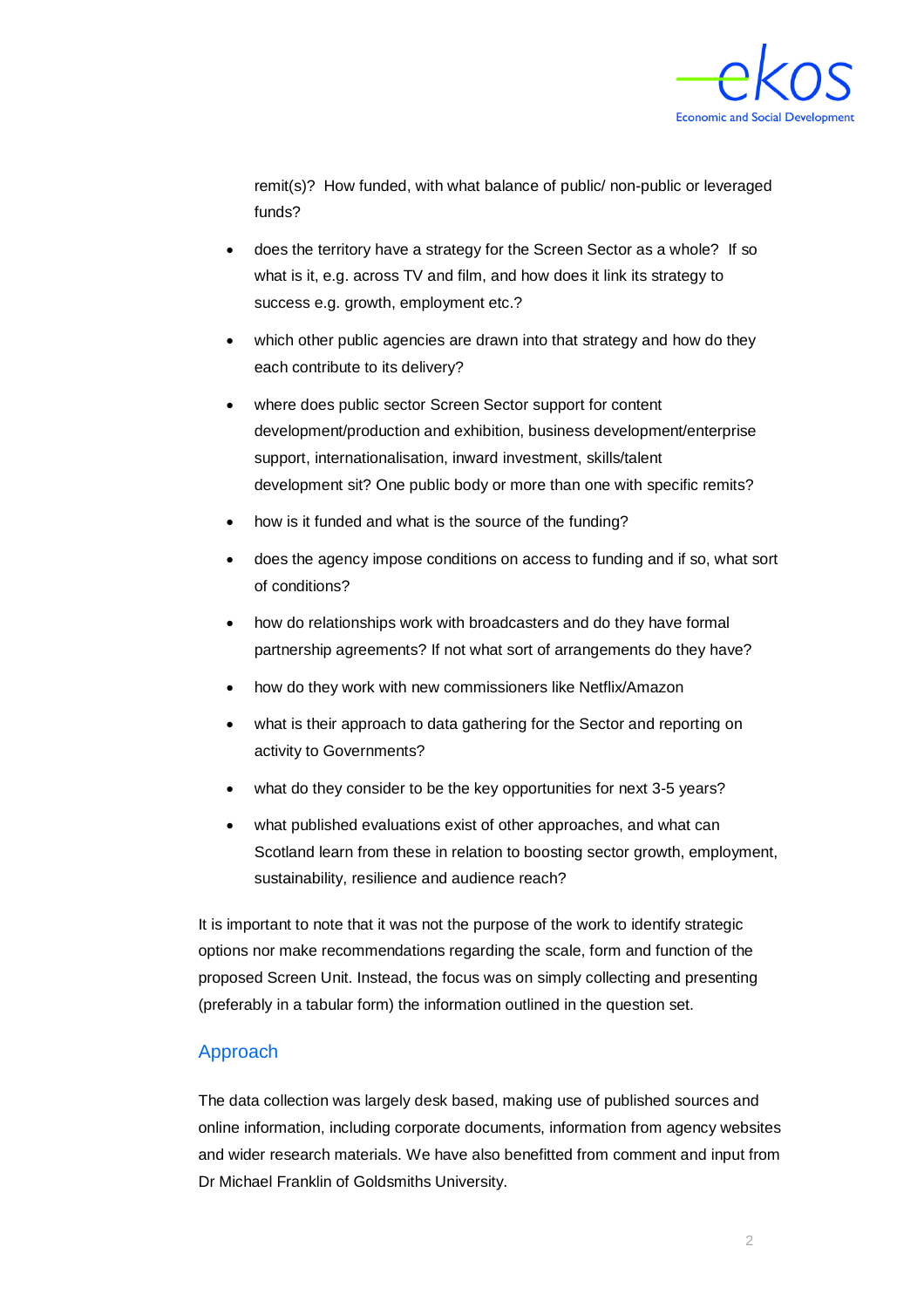

The work was conducted over a three week period, effectively limiting the depth and extent of the review work that would be possible. In particular, there are significant and complex strategic issues raised by some of the questions set out above, and which cannot be addressed in a study of this nature, or with such limited time and resources. It is important that the information provided herein is viewed in this context.

We would also add that there are gaps in the evidence base, particularly regarding the efficacy of particular approaches and the extent to which growth or success in the screen industries (however measured) can be attributed to the actions of screen agencies. Thus we can identify the range of approaches and support activities, but drawing firm conclusions on their relative effectiveness is not possible on the basis of the information that is currently available. With this in mind, we have indicated where we think further research would be of value to Creative Scotland and its partners, from which an informed strategy could be developed.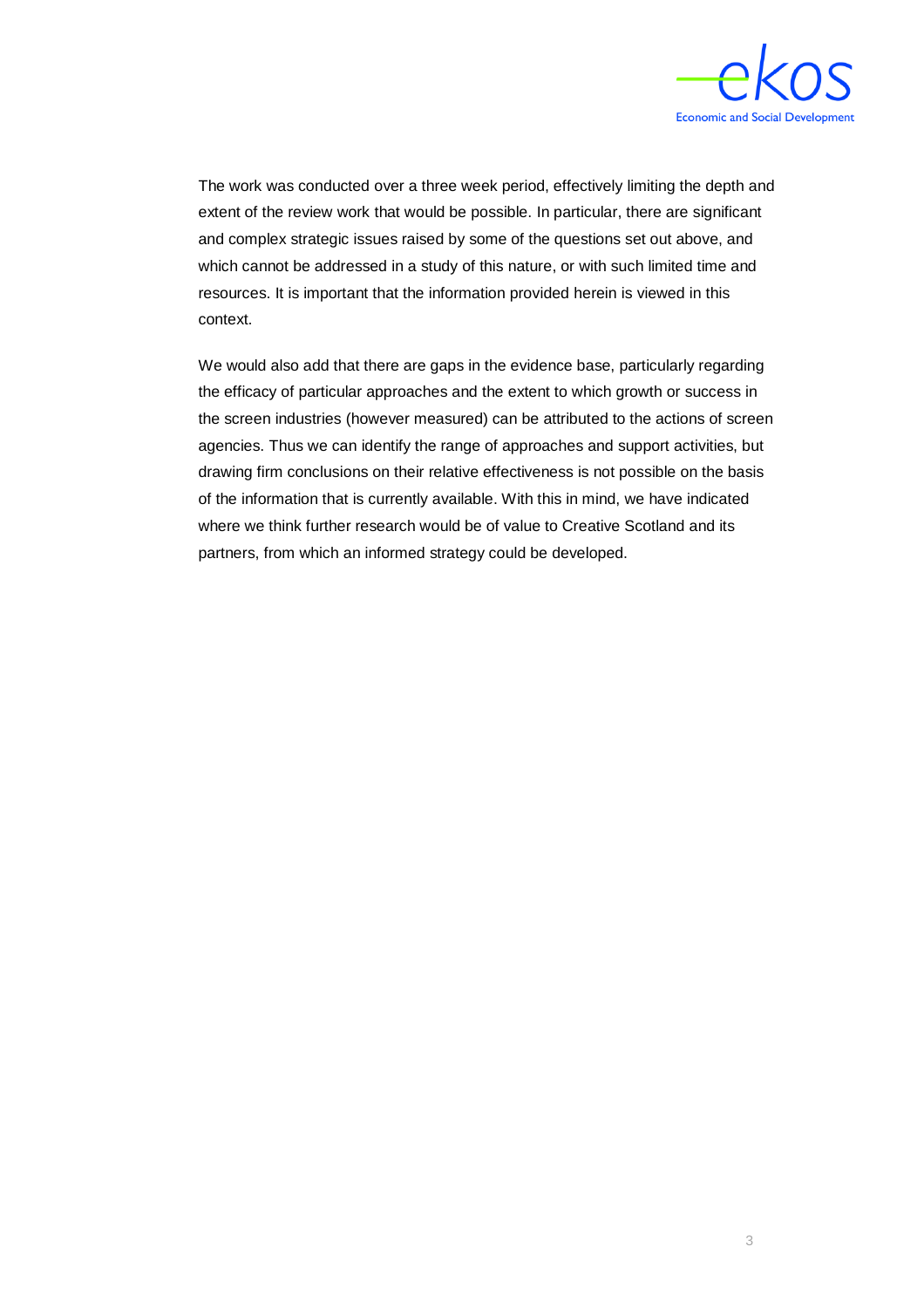

## <span id="page-6-0"></span>2. Commentary

Information for each of the selected territories is presented in the following section. Here we offer some broad commentary on the issues that arise.

#### **Structures**

In each of the territories examined, there are specific structures dedicated to supporting the screen sector. In some, this comprises a number of agencies with different functions (e.g. Ireland, Vancouver), and in others the activities are more concentrated within a single body (e.g. Northern Ireland, Denmark), albeit working with partners. In Scotland, support for screen sits with the cultural agency (Creative Scotland) with some functions picked up also by the Enterprise Agencies and Skills Development Scotland.

In each territory the screen agencies appear to have a direct relationship with government, although NI Screen is funded via Invest NI, the region's arms-length economic development agency, lending its strategy and the performance measures agreed with Invest NI a strongly economic focus. Film Cymru Wales works in close partnership with the Arts Council for Wales (ACW), and receives funding from ACW. In the other territories, the agency strategies refer mainly to partnership working with government and in the case of Vancouver, with the civic authority.

All are publicly funded, usually directly by government (apart from NI Screen and in part FCW) and the extent of private leveraged funds is not known. It is also not clear what is meant by this insofar as this could relate to private funding into the agencies themselves or (more likely) private investment into screen production that has been levered by the agencies' own investments. It is perhaps worth noting that NI Screen's strategy identifies a direct role for broadcasters (BBC and HBO) as well as public sector partners in supporting screen investment. Further research would be required to determine the extent of this in each territory and the extent to which that levered investment could be attributed to the screen agencies' efforts.

It might be useful to consider a short study to establish the totality of investment in screen sector support in a selected number of territories drawing in the investment and support provided by all agencies, including in areas such as training and infrastructure, which may be the role of organisations other than the screen agencies. This could investigate the nature of leveraged funds, including those mediated by tax credit provision, European regulation and international partners.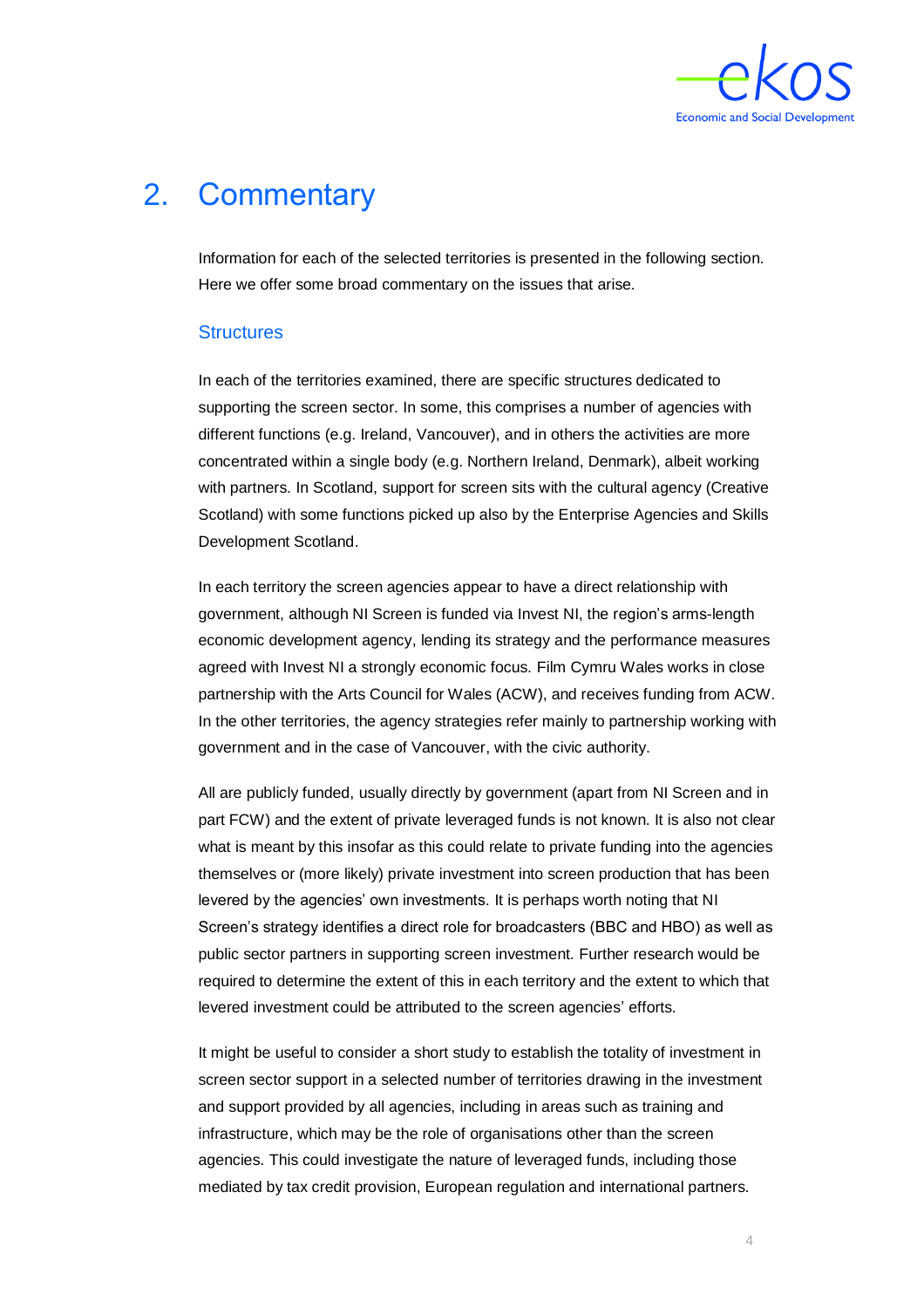

Our view is that the structure is actually less important than its capacity to deliver against a clearly defined strategy.

#### Strategy and Focus

A number of issues arise when considering the strategic direction of each territory. First, there are different overall definitions proposed for the screen industries, with some working in more narrowly defined areas (e.g. film) and others talking a wider approach that includes newer digital media sector such as games, mobile content and apps and online and social media.

In Scotland this remains somewhat unclear. Creative Scotland's screen team focussed largely on film and TV production, but the organisation is also involved with areas such as games. The Enterprise Agencies have interests across all of these areas, and focus on support for businesses. This is similar to the arrangements between NI Screen and Invest NI for example, although Invest NI tends to default to NI Screen for all screen related activity. NI Screen also has a broad remit which includes digital content.

The point here is that clarity on definition of terms will be important such that the wider screen community understands where to go for what support. It is perhaps also worth noting the growing trend towards diversification in parts of the screen sector, suggesting a case for any new Screen Unit to have some overview of the digital media opportunities for production companies.

The second comment we would make on strategy is to note the degree of similarity across many of the territories, as well as some quite striking differences. Most of the agencies in the territories examined are working to strategies that are expressed in quite general language, and that typically address three broad areas:

- economic development/ growth of the sector;
- cultural considerations; and
- education and learning.

The first is rarely defined in clear terms, with strategies instead seeking to create 'sustainable screen sectors' or support 'growth'. Cultural issues tend to relate to representation on and off screen, diversity considerations and in specific cases the promotion of indigenous languages. Education is typically expressed in vague terms with unclear priorities. Published strategies do not typically make clear the relative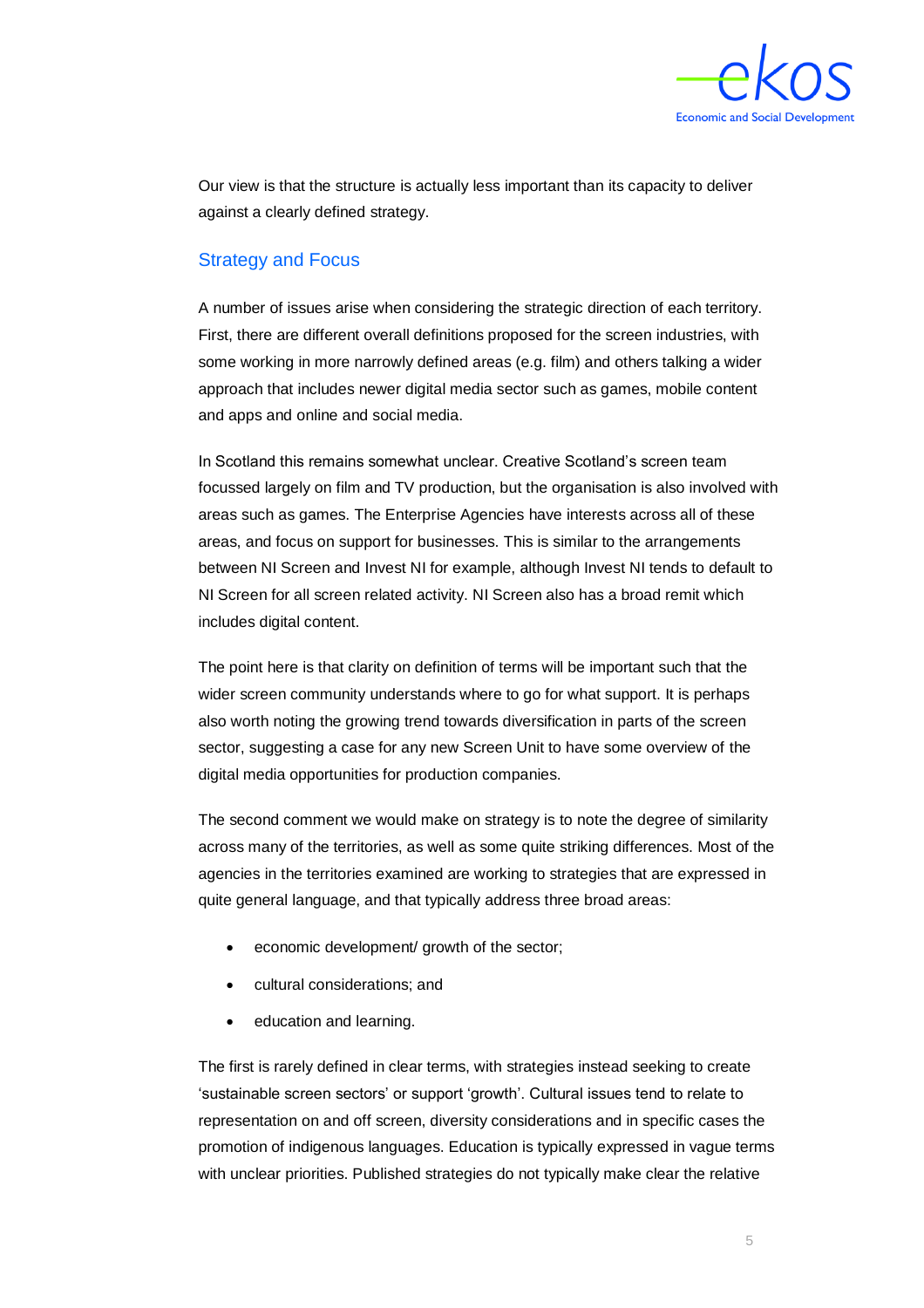

emphasis on differ areas and priorities. For example, if economic growth is the goal, then how much effort might be directed toward attracting inward investment and how much towards indigenous growth? This is rarely made clear.

Looking across the territories the clarity and specificity of the language used by the Danish Film Institute (DFI) (and arguably, although to a lesser extent, by the agencies in Vancouver) is striking. DFI articulates clear and specific targets against its priorities. Few others do this with quite the same degree of clarity.

#### **Activities**

Usually there are commercial and creative elements to screen strategy and agency delivery, yet typically the economic ones are not explicitly set out, especially in relation to company development. Indeed, company development tends to have a lower profile than support for projects (productions). This may reflect organisational structures and remits, with economic development and enterprise agencies sometimes retaining (not sector-specific) company support responsibilities (even if the extent of their engagement with screen businesses is not clear).

Funding schemes are more often described in detail.

Typically the Annual Report/ website/ Corporate Plan language is very vague although the range of functions and areas of funding seem broadly consistent across the territories and are based around the value chain model.

Of course, fiscal incentives are also an issue, and these are typically provided by government in the form of tax relief on qualifying expenditure but indigenous or incoming productions. Of the territories examines, only Denmark does not have tax incentives, but there is a Copenhagen Film Fund which fulfils a similar purpose. Other territories have access to funds and incentives over and above the tax credits, for example the Pinewood Film Fund run in partnership with the Welsh Government.

The best opportunity for analysing what the agencies actually do and prioritise is in their funding awards and their terms. Usually for public agencies, lists of amounts, recipients and funding tracks are available and so are the application forms with terms and conditions. It was not possible within the time and resources allocated to the work to undertake this analysis, but that would offer the best prospect for more detailed insights into the activities of the screen agencies.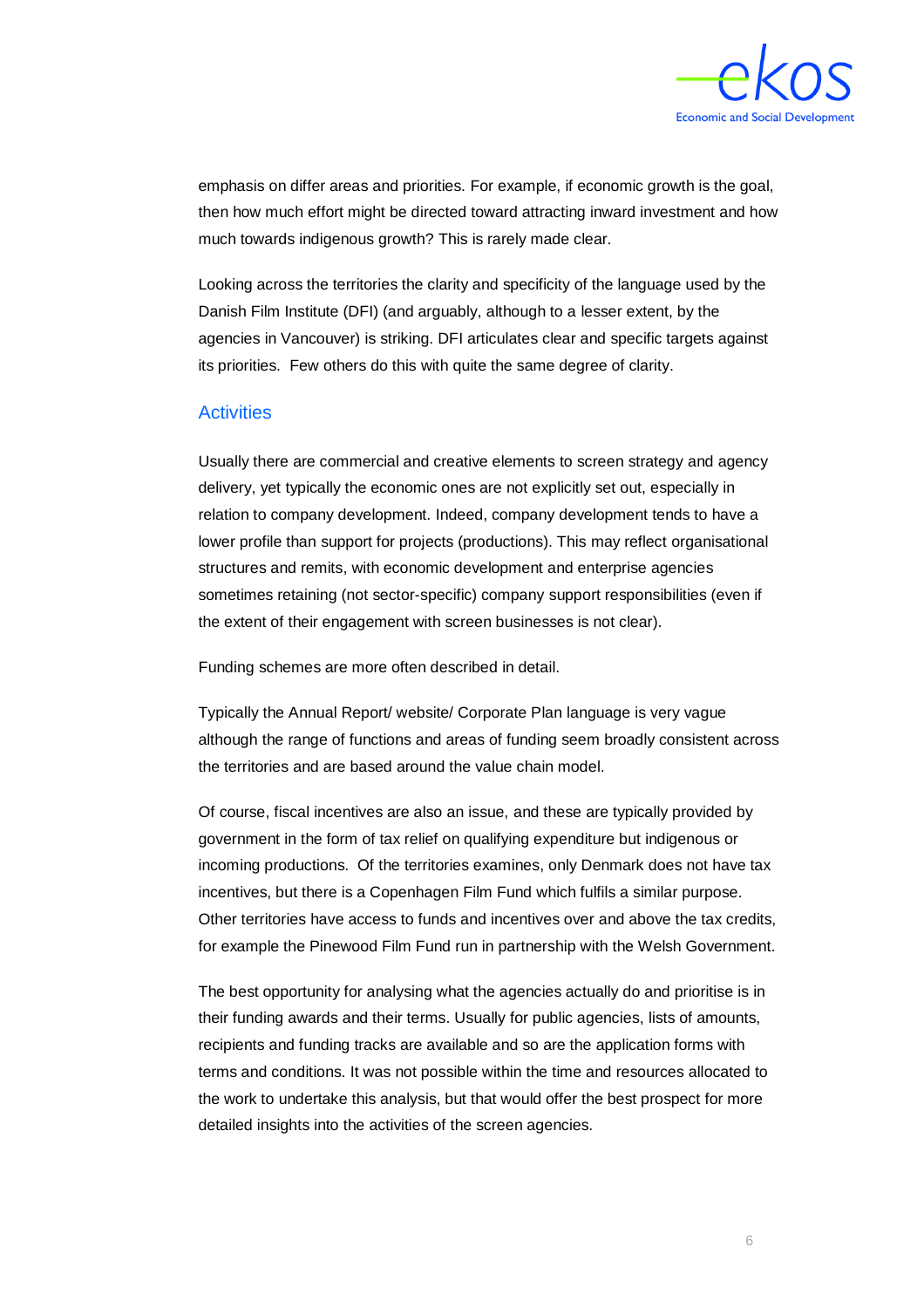

Based on the broad information gathered here, most of the agencies are funding development, production and some form of distribution, but the detailed terms are not always fully transparent (via publicly available information). Based on experience, these are likely to include some combination of:

- funding support, usually at the higher risk ends of the value chain (e.g. in development);
- debt finance;
- cashflow support for tax credits; and
- equity finance, often on less than purely commercial terms.

Some form of 'cultural' eligibility test is also common whereby to qualify for support a production must demonstrate its contribution to the territory through direct spend, employment and/ or on-screen representation.

Further work would be needed to provide a detailed comparison of the terms and conditions (T&Cs) attached to different funding programmes operated by the various agencies. Terminology is inconsistently applied, and a useful exercise would be to review the T&Cs in some detail to develop a consistent taxonomy and comparative assessment of the funding structures. In the summaries that follow we have simply used the terminology used by each of the agencies in their public information. Regrettably, time did not permit a more detailed review of all of their terms and conditions.

Many agencies are also involved in supporting inward productions in finding suitable locations and crew, promoting the territory and in supporting education and training.

There is little information on the role of screen agencies in infrastructure development. Screen agencies rarely hold capital budgets, therefore public investment in infrastructure (such as studios) is more likely to come from government or other agencies (often those involved with economic development). This is an important issue for Scotland in light of the lack of dedicated studio facilities. Infrastructure, talent and the exchange rate, plus the tax credit, are the key industry drivers for the UK, and the sources of funding, nature or public partnerships in infrastructure creation, management and operation are vital to long term development.

How studio facilities, related innovation and services businesses, including private assets are brought into the wider industry landscape to be harnessed towards the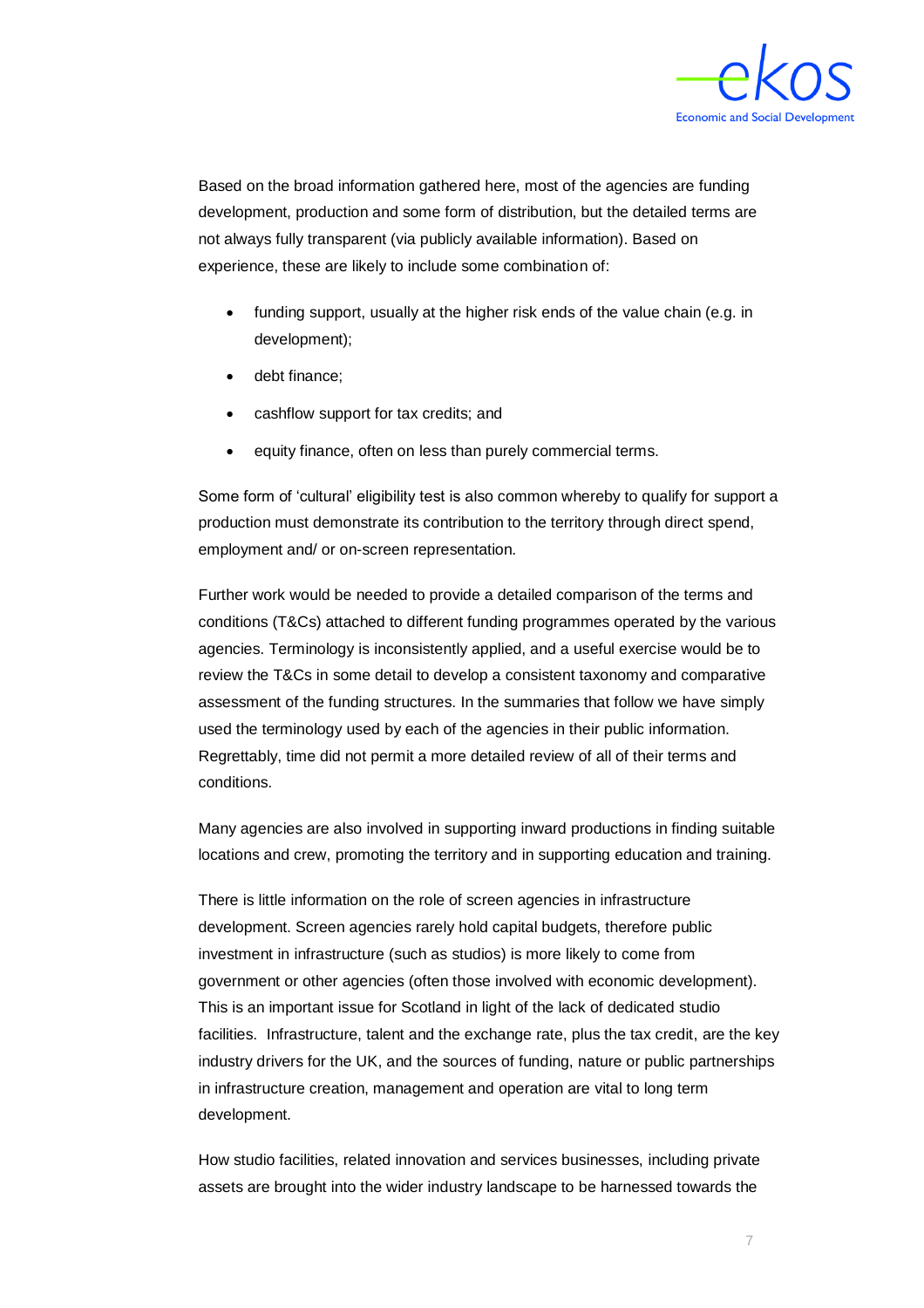

overall goals for the screen sector, is a critical question for the Screen Unit, and one that requires significant further research to address.

Finally, some of the agencies examined are also involved in skills and talent development although the scale and extent of this is not clear.

Despite the limitations there is, at a high level at least, a degree of consistency across the agencies in terms of their activities, which typically include:

- support for content development, either as grant or debt finance;
- support for production, usually as some form of recoupable investment (equity or debt) but on varying terms;
- support for distribution, again on varying terms;
- company support, although it is less clear what this might comprise, nor how it relates to support that might be available from other agencies;
- skills and talent development via training schemes; and
- incentives to attract mobile production activity, usually in addition to, but interacting with, fiscal measures from governments.

Some also operate more cultural programmes for example those focussed on indigenous language content, as well as educational initiatives (as opposed to industry training).

#### **Effectiveness**

Establishing the effectiveness of the different models and approaches would be a significant research undertaking and is beyond the scope of the current assignment. While many of the agencies publish headline data in annual reports and similar (typically highlighting amounts being spent, number and value of productions in the territory, employment in the sector and more specific measures such as numbers in training schemes etc.) this does not constitute evaluation.

This is, in any case, a vexed issue. Both critical and commercial film successes are largely unpredictable. The international nature of talent means attributing responsibility for success to any one nation/ source is sometimes spurious. Then there is the issue of additionality. If a screen agency invests in a successful production, can that success be directly attributed to their investment or would that have happened otherwise? Similarly, looking at broader sector performance as a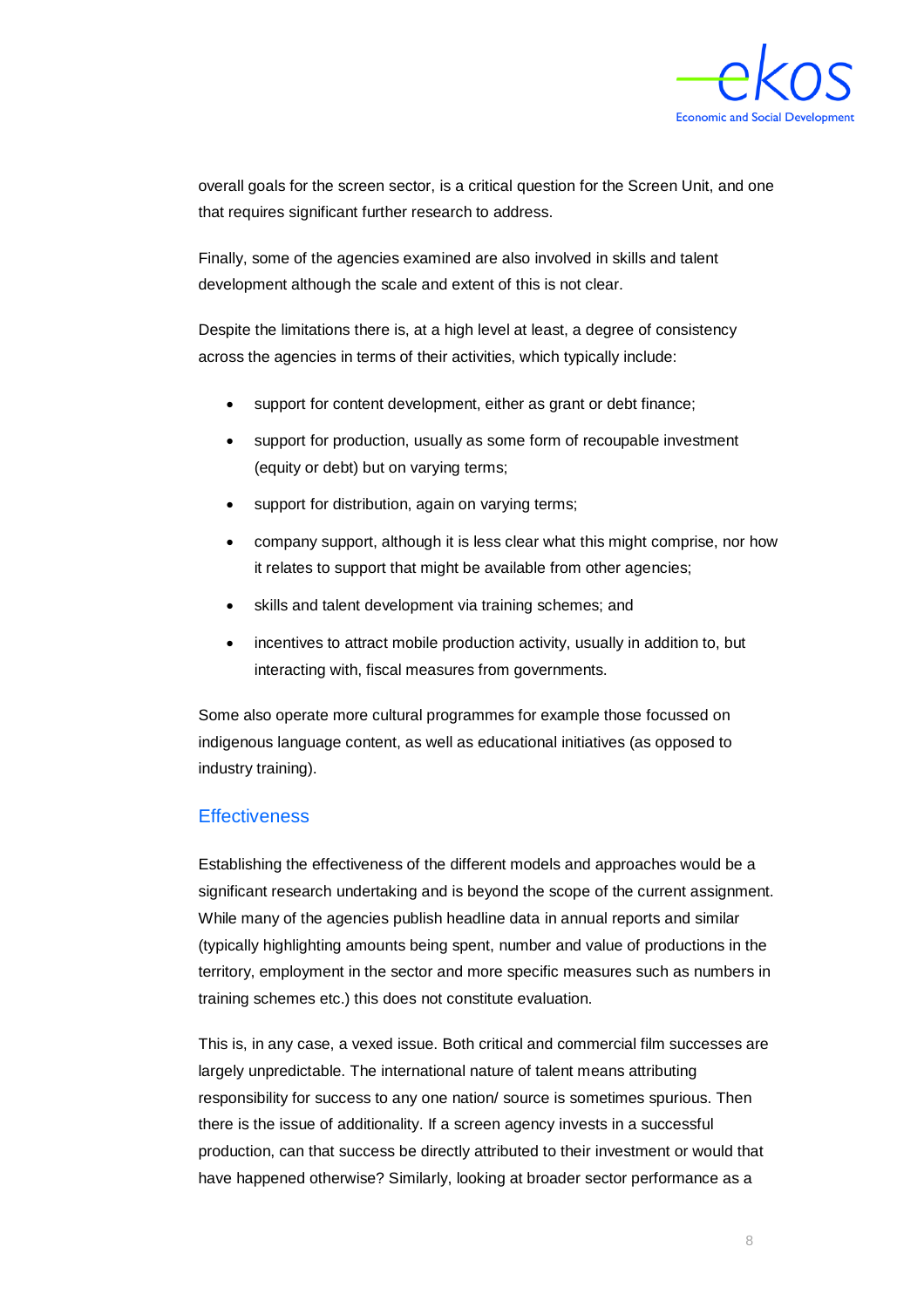

proxy for agency effectiveness is also problematic, as this will be subject to factors beyond the control of any agency or organisation. These are tricky issues to be wrestled with in the development of a Screen Unit and its strategy, and require substantial, informed work.

# <span id="page-11-0"></span>3. Agency Summaries

Tabular summaries for each of the selected territories are presented in the following pages.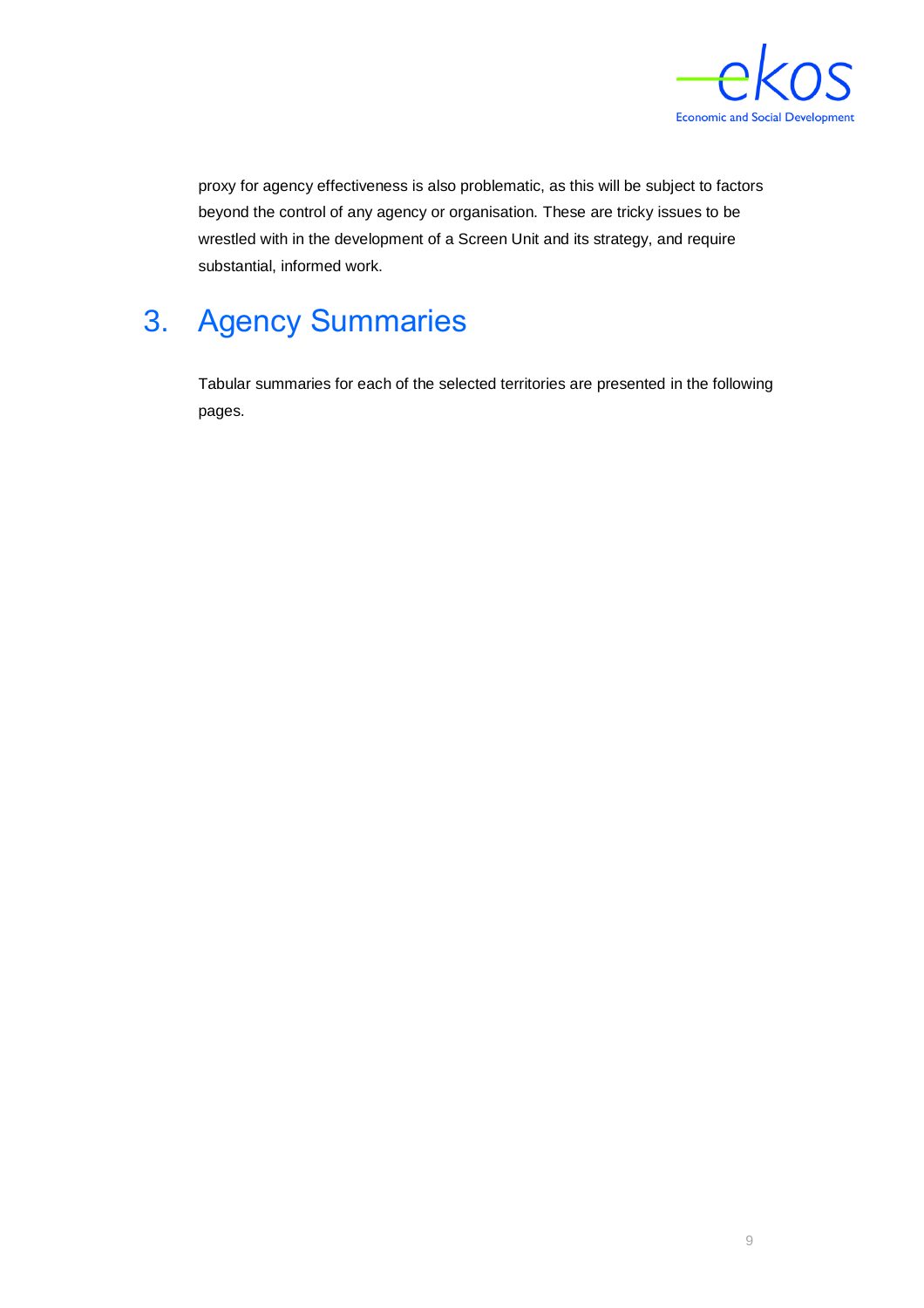

| <b>Scotland</b>                                                                                                                                         |                                                                                                                                                                                                                                                                                                                                                                                                                                                                                                                                                                    |
|---------------------------------------------------------------------------------------------------------------------------------------------------------|--------------------------------------------------------------------------------------------------------------------------------------------------------------------------------------------------------------------------------------------------------------------------------------------------------------------------------------------------------------------------------------------------------------------------------------------------------------------------------------------------------------------------------------------------------------------|
| How does that territory<br>structure its approach to<br>Screen e.g. one body or more,<br>how governed and reporting to<br>which part of its Government? | Creative Scotland is the public body that supports the arts, screen and creative industries across Scotland.<br>Creative Scotland is governed by a board of eleven directors appointed to the body by the Scottish Government. Support<br>to screen industries is also provided by the Enterprise Agencies (Scottish Enterprise and Highlands and Islands<br>Enterprise), Skills Development Scotland and the Business Gateway. Partnership working across the agencies is co-<br>ordinated via the Scottish Creative Industries Partnership group (SCIP).         |
| What remit(s)?                                                                                                                                          | Creative Scotland absorbed the functions of the Scottish Arts Council and Scottish Screen, and aims to promote and<br>develop every aspect of film, television and new media in Scotland.                                                                                                                                                                                                                                                                                                                                                                          |
|                                                                                                                                                         | Creative Scotland achieves their remit by distributing funding projects within the arts, screen and creative industries.<br>Creative Scotland's activities can be summarised under three key aspects:                                                                                                                                                                                                                                                                                                                                                              |
|                                                                                                                                                         | 1.) Advocacy – Creative Scotland work to raise the profile of Scotland's arts and creative sectors, helping to promote<br>their excellence at home and abroad to a wide range of audiences.                                                                                                                                                                                                                                                                                                                                                                        |
|                                                                                                                                                         | 2.) Development – Creative Scotland work in partnership with other bodies to create the best conditions possible for<br>artists, creative people and organisations in order for them to thrive.                                                                                                                                                                                                                                                                                                                                                                    |
|                                                                                                                                                         | 3.) Influence - Creative Scotland use their overview of the arts, their research, and their knowledge of the industries to<br>help bodies and companies to work with creative sectors to the benefit of all involved.                                                                                                                                                                                                                                                                                                                                              |
|                                                                                                                                                         | The Enterprise Agencies' remits, while slightly different in some respects, are driven by economic development goals as<br>defined in the Scottish Government Economic Strategy. Both have a role in screen through the provision of support to<br>account managed companies, some of which may be screen industries companies, and through other business support<br>programmes. HIE also supports XPONorth, a broad sector network for creative industries, which has a range of screen<br>industries focussed support delivered by Screen HI (also HIE funded). |
|                                                                                                                                                         | Skills Development Scotland is also focussed on the Scottish Government Economic Strategy but is concerned with<br>skills and training across the economy. It developed a Skills Investment Plan for the Creative Industries and has a range<br>of skills and training projects within the creative sector, some of which relate to the screen industries.                                                                                                                                                                                                         |
|                                                                                                                                                         | Business Gateway provides support for new and growing businesses through a range of support products and<br>programmes, and is delivered by local authorities across Scotland.                                                                                                                                                                                                                                                                                                                                                                                     |
|                                                                                                                                                         | Further support to screen companies will be provided via the Cultural Enterprise Office, an agency dedicated to working<br>with creative practitioners and businesses.                                                                                                                                                                                                                                                                                                                                                                                             |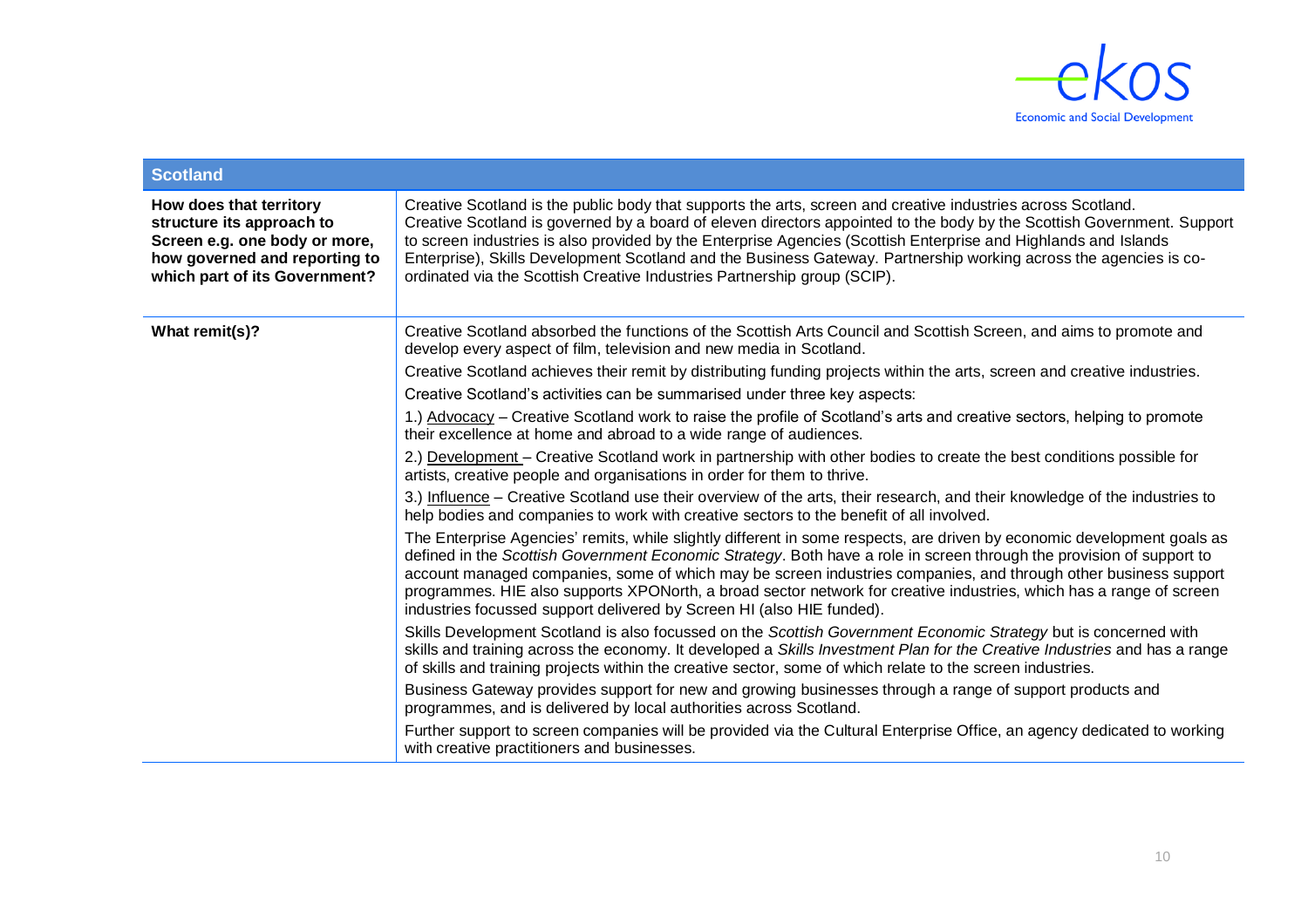

| How funded, with what balance<br>of public/ non-public or<br>leveraged funds? | Creative Scotland distributes funding on behalf of the Scottish Government and National Lottery. The total budget in<br>2015/16 was £76.6m of which £46.6m was direct Government funding and £30m was Nation Lottery funding. The<br>organisation employed 105.7 FTEs, of which 12.5 worked in the Screen team.                                                                                                                                                                                                                                                                                                                                                                                                                                                                                                                                                                                                                                                                                                                                                                                                                                                                                                                                                                                                                                                                                                                                                                                                                                                                                                                                                                                                                                                                                                                                       |
|-------------------------------------------------------------------------------|-------------------------------------------------------------------------------------------------------------------------------------------------------------------------------------------------------------------------------------------------------------------------------------------------------------------------------------------------------------------------------------------------------------------------------------------------------------------------------------------------------------------------------------------------------------------------------------------------------------------------------------------------------------------------------------------------------------------------------------------------------------------------------------------------------------------------------------------------------------------------------------------------------------------------------------------------------------------------------------------------------------------------------------------------------------------------------------------------------------------------------------------------------------------------------------------------------------------------------------------------------------------------------------------------------------------------------------------------------------------------------------------------------------------------------------------------------------------------------------------------------------------------------------------------------------------------------------------------------------------------------------------------------------------------------------------------------------------------------------------------------------------------------------------------------------------------------------------------------|
| Does the Territory have a<br>strategy for the Screen Sector<br>as a whole?    | Creative Scotland's 10-year plan, 'Unlocking Potential, Embracing Ambition', is a shared plan for the arts, screen and<br>creative industries between 2014 and 2024<br>The plan sets out five central and collective aims for Creative Scotland to tackle over the next 10 years, which are<br>summarised below.<br>1.) To ensure that excellence and experimentation across the arts, screen and creative industries is recognised and<br>valued.<br>2.) To make sure that everyone in society can access and enjoy artistic and creative experiences.<br>3.) To see that places and quality of life are transformed through imagination, ambition and an understanding of the<br>potential of creativity<br>4.) To help creative ideas be brought to life by a diverse, skilled and connected leadership and workforce<br>5.) To ensure that Scotland is seen as a distinctive creative nation connected to the rest of the world.<br>The 'Creative Scotland on Screen: Film Strategy 2014-17 explains how the agency plans to work with the sector and its<br>partners within the context of the ambitions set out in the 10-year plan, in the context of film.<br>The Strategy aims to:<br>- create the conditions necessary in order to position the film sector at the heart of Scotland's economy and culture;<br>- make sure that film and moving imagine is a part of Scotland's education systems and school curriculums;<br>- ensure there is a structure in place for identifying and nurturing emerging talent within the film sector;<br>- develop and skilled and diverse workforce for the film sector, by creating sustainable careers and professional<br>opportunities to attract talent;<br>- ensure that there is a wide breadth of commercial and experimental film being made, which could appeal to<br>international markets; |
|                                                                               | - secure inward investment and work with partners to develop Scotland's reputation as a culturally and commercially<br>successful filmmaking nation; and<br>- broaden cinema access the widest and most diverse audience possible, to encourage and strengthen audiences<br>engagement with film.                                                                                                                                                                                                                                                                                                                                                                                                                                                                                                                                                                                                                                                                                                                                                                                                                                                                                                                                                                                                                                                                                                                                                                                                                                                                                                                                                                                                                                                                                                                                                     |
| If so what is it, e.g. across TV<br>and film, and how does it link            | Creative learning: Creative Scotland is committed to increasing the quantity and quality of opportunity for people of all<br>ages to learn through engagement with the arts, screen and creative industries.                                                                                                                                                                                                                                                                                                                                                                                                                                                                                                                                                                                                                                                                                                                                                                                                                                                                                                                                                                                                                                                                                                                                                                                                                                                                                                                                                                                                                                                                                                                                                                                                                                          |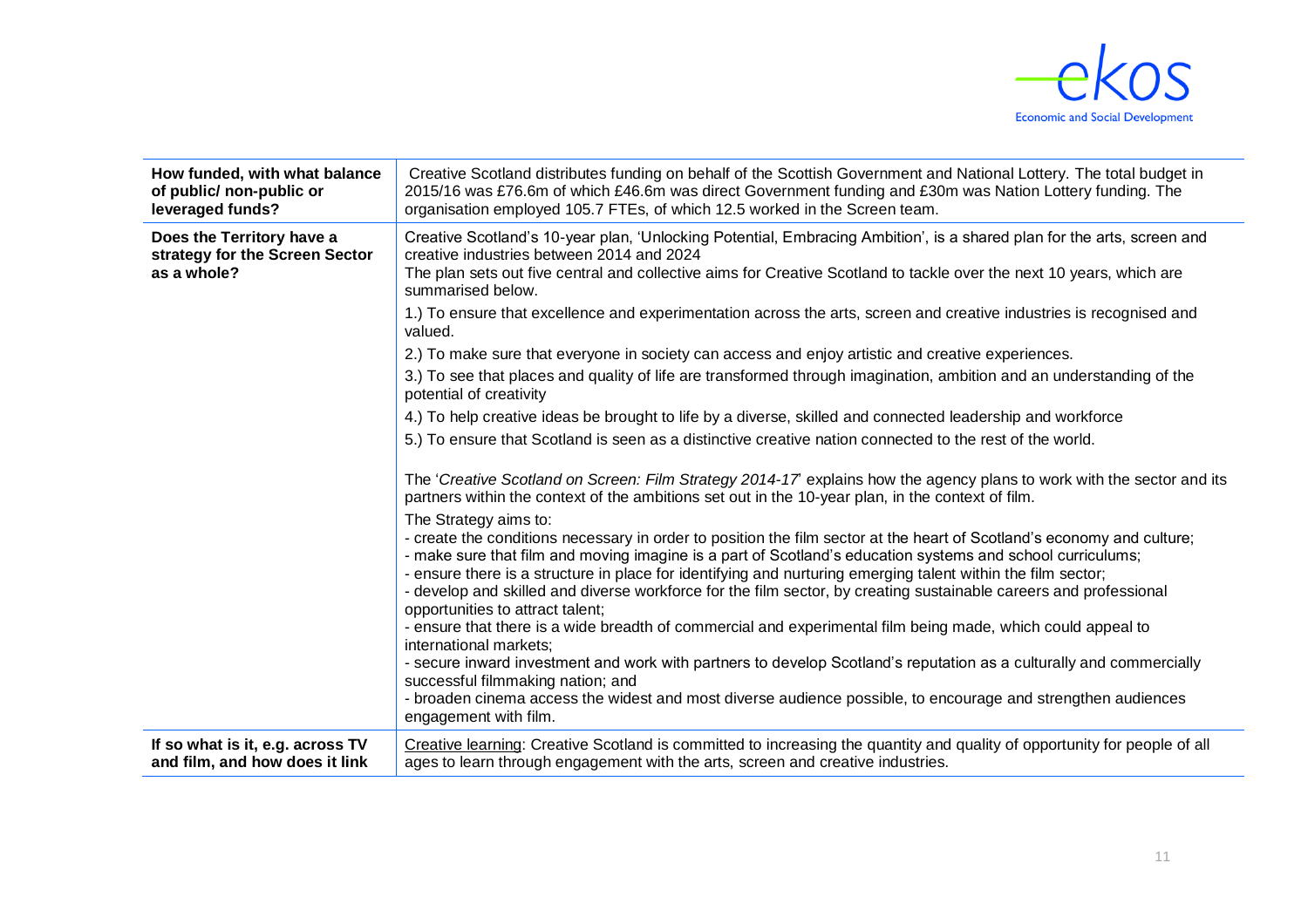

| its strategy to success e.g.<br>growth, employment etc?                                                            | Equalities and diversity: Creative Scotland aim to put equalities and diversity at the heart of all their activities enabling<br>people from different backgrounds, communities and of all ages to access increased opportunities through access to arts<br>and culture.                                                                                                                                                                                                                                                      |
|--------------------------------------------------------------------------------------------------------------------|-------------------------------------------------------------------------------------------------------------------------------------------------------------------------------------------------------------------------------------------------------------------------------------------------------------------------------------------------------------------------------------------------------------------------------------------------------------------------------------------------------------------------------|
|                                                                                                                    | Digital: As new digital channels continue to emerge, they plan to support the arts and creative sectors to fully utilise all<br>the benefits of these tools.                                                                                                                                                                                                                                                                                                                                                                  |
|                                                                                                                    | Environment: Creative Scotland will operate in an environmentally sustainable manner and will work to ensure that the<br>individuals and organisations that they support do as well.                                                                                                                                                                                                                                                                                                                                          |
| Which other public agencies<br>are drawn into that strategy and<br>how do they each contribute to<br>its delivery? | Their 10-year plan does not call on any new agencies for support with achieving the goals set-out. They will however,<br>continue to request support from the Scottish Government and National Lottery Fund for financial support to complete<br>these goals.                                                                                                                                                                                                                                                                 |
| What is the public<br>sector/territory support for<br>content<br>development/production/etc.                       | Creative Scotland provide funding from two main sources; the Scottish Government and The National Lottery, and<br>through three funding routes:<br>- Regular Funding for organisations: offering financial support for three years;<br>- Open Project Funding supporting individuals and organisations with time limited projects; and<br>- Targeted Funding to deliver shared strategic goals with partners.                                                                                                                 |
|                                                                                                                    | In 2015/16 Screen Funding was delivered via the continuation of a dedicated Film Fund, alongside the introduction of a<br>new Production Growth Fund and a Screen Sector Skills Fund, and the launch of a Tax Credit Advance Facility. The Film<br>Fund provided nearly £4m of support for emerging and established film and television talent to create distinctive and<br>engaging work that promotes Scotland's creativity.<br>In 2015/16 this fund focussed on:                                                           |
|                                                                                                                    | - The development, production and exploitation of feature films, feature documentaries, animation and television drama<br>series                                                                                                                                                                                                                                                                                                                                                                                              |
|                                                                                                                    | - Attendance at key markets and festivals                                                                                                                                                                                                                                                                                                                                                                                                                                                                                     |
|                                                                                                                    | The fund made 129 awards, including support for 20 features films, feature documentaries and TV drama productions.                                                                                                                                                                                                                                                                                                                                                                                                            |
|                                                                                                                    | The Production Growth Fund went live in October 2015 with a budget of £750k in 2015/16 and £1m in 2016/17 for<br>qualifying productions in the form of a non-recoupable grant. Its purpose is to help grow the screen production sector,<br>create employment opportunities for crew based in Scotland, encourage the use of production facilities companies based<br>here, and deliver a direct and significant economic benefit to Scotland. The fund supported 3 projects, including 2 feature<br>films in its first year. |
|                                                                                                                    |                                                                                                                                                                                                                                                                                                                                                                                                                                                                                                                               |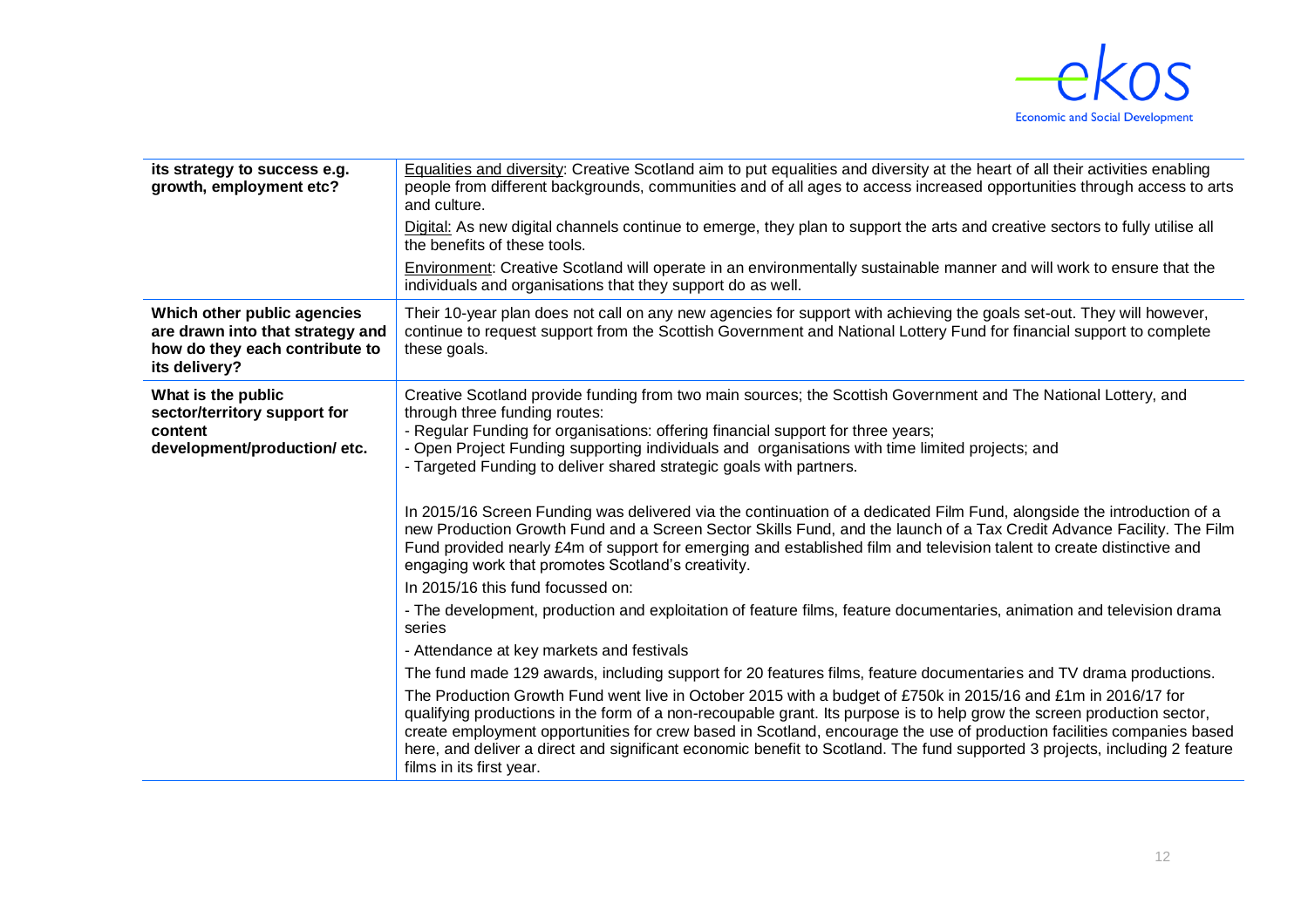

|                                                                                                                                                         | In September 2015 CS announced the first awards to the Screen Sector Skills Fund to stimulate growth in the screen<br>industry, addressing some of the key priorities set out in the Film Strategy 2014-17. In total 14 additional awards were<br>made through this programme, to the value of just over £1m.                                                                                                                                                                                                                                                                                                                                                                                                                                                                            |
|---------------------------------------------------------------------------------------------------------------------------------------------------------|------------------------------------------------------------------------------------------------------------------------------------------------------------------------------------------------------------------------------------------------------------------------------------------------------------------------------------------------------------------------------------------------------------------------------------------------------------------------------------------------------------------------------------------------------------------------------------------------------------------------------------------------------------------------------------------------------------------------------------------------------------------------------------------|
|                                                                                                                                                         | Creative Scotland does not provide explicit business development support to screen businesses, this being the remit of<br>the Enterprise Agencies and to come extent also the Business Gateway and Cultural Enterprise Office. The Enterprise<br>Agencies set criteria for businesses that they support through account management structures (usually tied to growth<br>potential) and also have universal business development products that any business can access. HIE also supports<br>trade networks that offer more dedicated support to screen businesses including advice support and access to markets<br>(trade fairs etc). Business Gateway and CEO operate more at the start up and small business end of the spectrum and<br>have a range of support and advice services. |
|                                                                                                                                                         | Skills Development Scotland is the lead agency for skills development and has a Creative Industries Skills Investment<br>Plan which guides their activities in relation to screen (as well as other creative industries).                                                                                                                                                                                                                                                                                                                                                                                                                                                                                                                                                                |
|                                                                                                                                                         | Inward investment is complex. Company FDI is the responsibility of Scottish Development International, but attracting<br>mobile production activity is more usually led by Creative Scotland, working in partnership with other agencies as<br>appropriate to develop packages of support.                                                                                                                                                                                                                                                                                                                                                                                                                                                                                               |
|                                                                                                                                                         | Only Creative Scotland funds content development, production and exhibition. Scottish producers have in the past<br>accessed EU funding, but this will obviously cease post Brexit.                                                                                                                                                                                                                                                                                                                                                                                                                                                                                                                                                                                                      |
| How is it funded and what is the<br>source of the funding?                                                                                              | All funding programmes are made available through the annual funding budget provided to Creative Scotland by the<br>Scottish Government and National Lottery Fund.                                                                                                                                                                                                                                                                                                                                                                                                                                                                                                                                                                                                                       |
| Does the agency impose<br>conditions on access to<br>funding and if so, what sort of<br>conditions?                                                     | The following are some conditions attached to applying for Creative Scotland funds:<br>- individuals who are not based in Scotland may not apply;<br>- students in full-time formal education at the date of the project start, will not be successful;<br>- individuals working in museums or the heritage sector may not apply unless they can demonstrate that the main benefit<br>of the project will be to one the creative areas supported by the agency; and<br>- academics or other education professionals looking for professional development funding.                                                                                                                                                                                                                        |
| How do relationships work with<br>broadcasters and do they have<br>formal partnership<br>agreements? If not, what sort of<br>arrangements do they have? | No publicly available information on this                                                                                                                                                                                                                                                                                                                                                                                                                                                                                                                                                                                                                                                                                                                                                |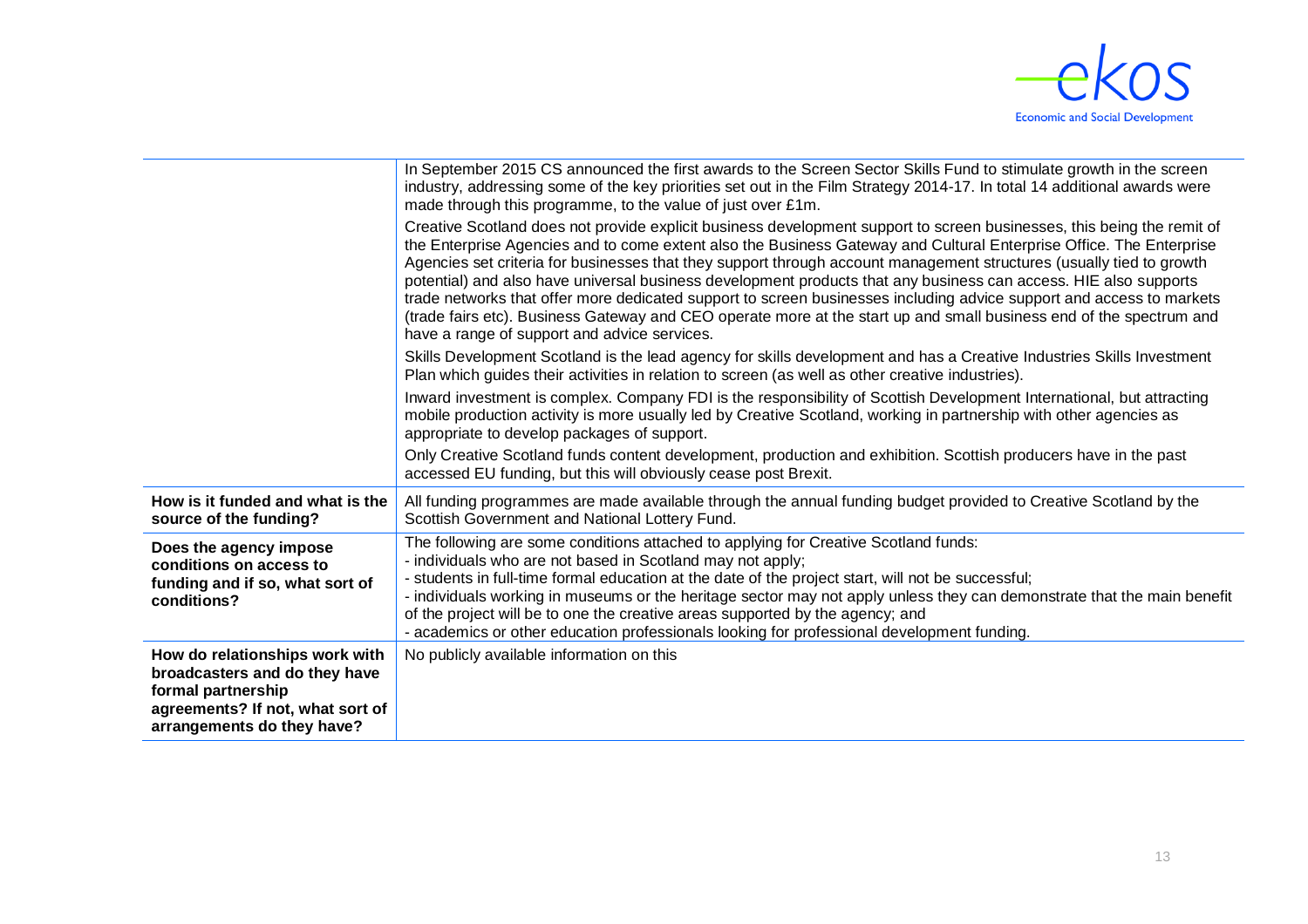

| How do they work with new<br>commissioners like<br>Netflix/Amazon?                                                                                                                                               | No publicly available information on this                                                                                                                                                                                                                                                                                                                                                                                                                                                                                                                                                                                                                                                                                                                                                                    |
|------------------------------------------------------------------------------------------------------------------------------------------------------------------------------------------------------------------|--------------------------------------------------------------------------------------------------------------------------------------------------------------------------------------------------------------------------------------------------------------------------------------------------------------------------------------------------------------------------------------------------------------------------------------------------------------------------------------------------------------------------------------------------------------------------------------------------------------------------------------------------------------------------------------------------------------------------------------------------------------------------------------------------------------|
| What is their approach to data<br>gathering for the Sector and<br>reporting on activity to<br><b>Government</b>                                                                                                  | Creative Scotland provides Annual Reports containing among many things performance and budget information for that<br>year. Award Listing's also provided monthly information on the awards granted by the agency.<br>Creative Scotland also make available Sector Reviews which aim to improve the way the art, screen and creative<br>industries are funded. Sector Reviews contain information on the following:<br>- Audit and mapping: understanding the current sector landscape;<br>- Sector analysis: understanding the dynamics of the sector and what that could mean for the future;<br>- Gap analysis: identifying where gaps and opportunities exist; and<br>- Reporting their recommendations for further strategies.<br>The last Sector Review for film was published in the January of 2014. |
| What do they consider to be the<br>key opportunities for next 3-5<br>years?                                                                                                                                      | Having completed their 2014 to 2017 Film Strategy, Creative Scotland will continue to fulfil their remit by working to<br>accomplish the aims and goals set out in their 2014 to 2024 Strategy.                                                                                                                                                                                                                                                                                                                                                                                                                                                                                                                                                                                                              |
| What published evaluations<br>exist of other approaches, and<br>what can Scotland learn from<br>these in relation to boosting<br>sector growth, employment,<br>sustainability, resilience and<br>audience reach? | No publicly available information on this                                                                                                                                                                                                                                                                                                                                                                                                                                                                                                                                                                                                                                                                                                                                                                    |
| Important web links:                                                                                                                                                                                             | http://www.creativescotland.com/ data/assets/pdf file/0012/25500/Creative-Scotland-10-Year-Plan-2014-2024-v1-2.pdf                                                                                                                                                                                                                                                                                                                                                                                                                                                                                                                                                                                                                                                                                           |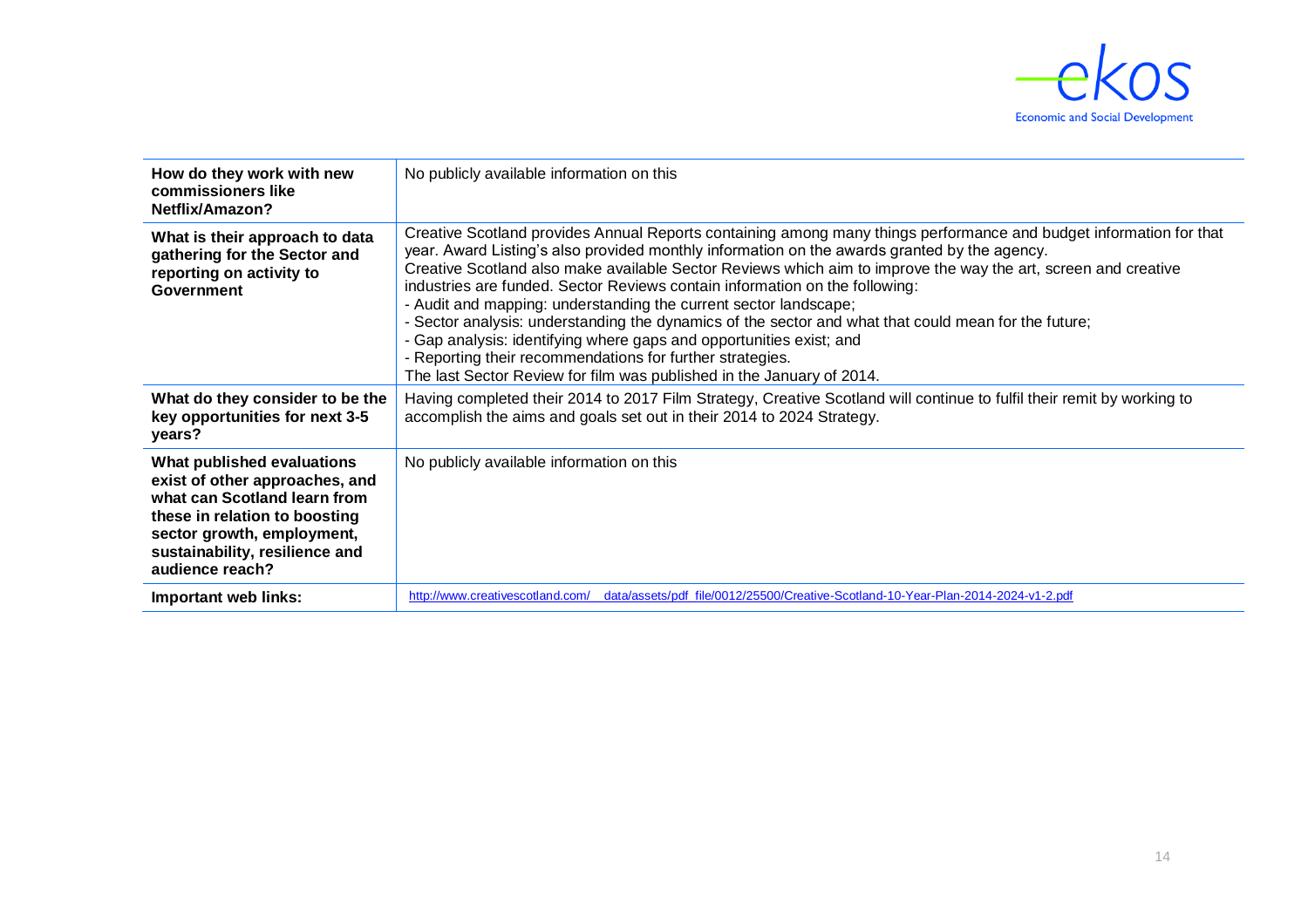

| <b>Northern Ireland</b>                                                                                                                                 |                                                                                                                                                                                                                                                                                                                                                                                                                                                                                                                                                                                                                                                                                                                                                                                                                                                                                                                                                                                                                                                                                                                                                                                                                                                                                                                                                                                                                                                                                                                                                                                                                                                                                                                                                                                            |  |
|---------------------------------------------------------------------------------------------------------------------------------------------------------|--------------------------------------------------------------------------------------------------------------------------------------------------------------------------------------------------------------------------------------------------------------------------------------------------------------------------------------------------------------------------------------------------------------------------------------------------------------------------------------------------------------------------------------------------------------------------------------------------------------------------------------------------------------------------------------------------------------------------------------------------------------------------------------------------------------------------------------------------------------------------------------------------------------------------------------------------------------------------------------------------------------------------------------------------------------------------------------------------------------------------------------------------------------------------------------------------------------------------------------------------------------------------------------------------------------------------------------------------------------------------------------------------------------------------------------------------------------------------------------------------------------------------------------------------------------------------------------------------------------------------------------------------------------------------------------------------------------------------------------------------------------------------------------------|--|
| How does that territory<br>structure its approach to<br>Screen e.g. one body or more,<br>how governed and reporting to<br>which part of its Government? | Northern Ireland Screen is the lead agency for the film, television, and digital content industry in Northern Ireland.<br>NI Screen is governed by a board of 13 directors, and reports to three government departments under its remit:<br>Department for the Economy, Department for Communities and Department for Culture Arts and Leisure.                                                                                                                                                                                                                                                                                                                                                                                                                                                                                                                                                                                                                                                                                                                                                                                                                                                                                                                                                                                                                                                                                                                                                                                                                                                                                                                                                                                                                                            |  |
| What remit(s)?                                                                                                                                          | Northern Ireland and NI Screen aim to maximise the economic, cultural and educational value of the screen industry in<br>the region. NI Screen provides focused intervention in eight key areas:<br>1.) Filming in Northern Ireland – helping with all aspects of filming locally; budgeting, studios, crew, locations,<br>permissions and services;<br>2.) Investment and Funding - funding for development and production; skills development is encouraged through both<br>individual and company initiatives, whilst education and archive, film festivals and cultural cinema receive core funding.<br>3.) Business and Skills - supporting businesses and individuals through training, skills development and funding<br>programmes.<br>4.) Irish Language Broadcasting Fund (IBLF) – the IBLF was set up with the dual aim of funding Irish language content<br>and of fostering the Irish speaking independent production sector in Northern Ireland.<br>5.) Ulster-Scots Broadcast Fund (USBF) – the USBF was set up to ensure that the heritage, culture and language of<br>Ulster-Scots is expressed through moving image. The USBF also aims to foster the Ulster-Scots independent production<br>sector in Northern Ireland and fund Ulster-Scots cultural TV programmes for local audiences.<br>6.) Archive and Exhibition - providing local people with the opportunity to see the widest possible range of moving<br>image.<br>7.) Marketing and Information – developing multi-faceted campaigns to market Northern Ireland as a centre for<br>independent film, television and digital content production.<br>8.) Education – NI Screen aims to ensure the use of moving image and related digital technologies is used across the<br>formal and non-formal curriculum. |  |
| How funded, with what balance<br>of public/ non-public or<br>leveraged funds?                                                                           | NI Screen is publicly funded by contributions from the following public agencies:<br>- Invest Northern Ireland (Invest NI), the regional economic development agency;<br>- the Government Departments for the Economy, Communities and Culture Art and Leisure (DCAL); and<br>- the Arts Council of NI (ACNI), a funding and development agency for the Arts in the region which enables NI Screen to<br>administer Lottery Fund funding for film projects.<br>NI Screen had a total income of c. £18.5m in 2016 and employed an average of 27 FTEs.                                                                                                                                                                                                                                                                                                                                                                                                                                                                                                                                                                                                                                                                                                                                                                                                                                                                                                                                                                                                                                                                                                                                                                                                                                       |  |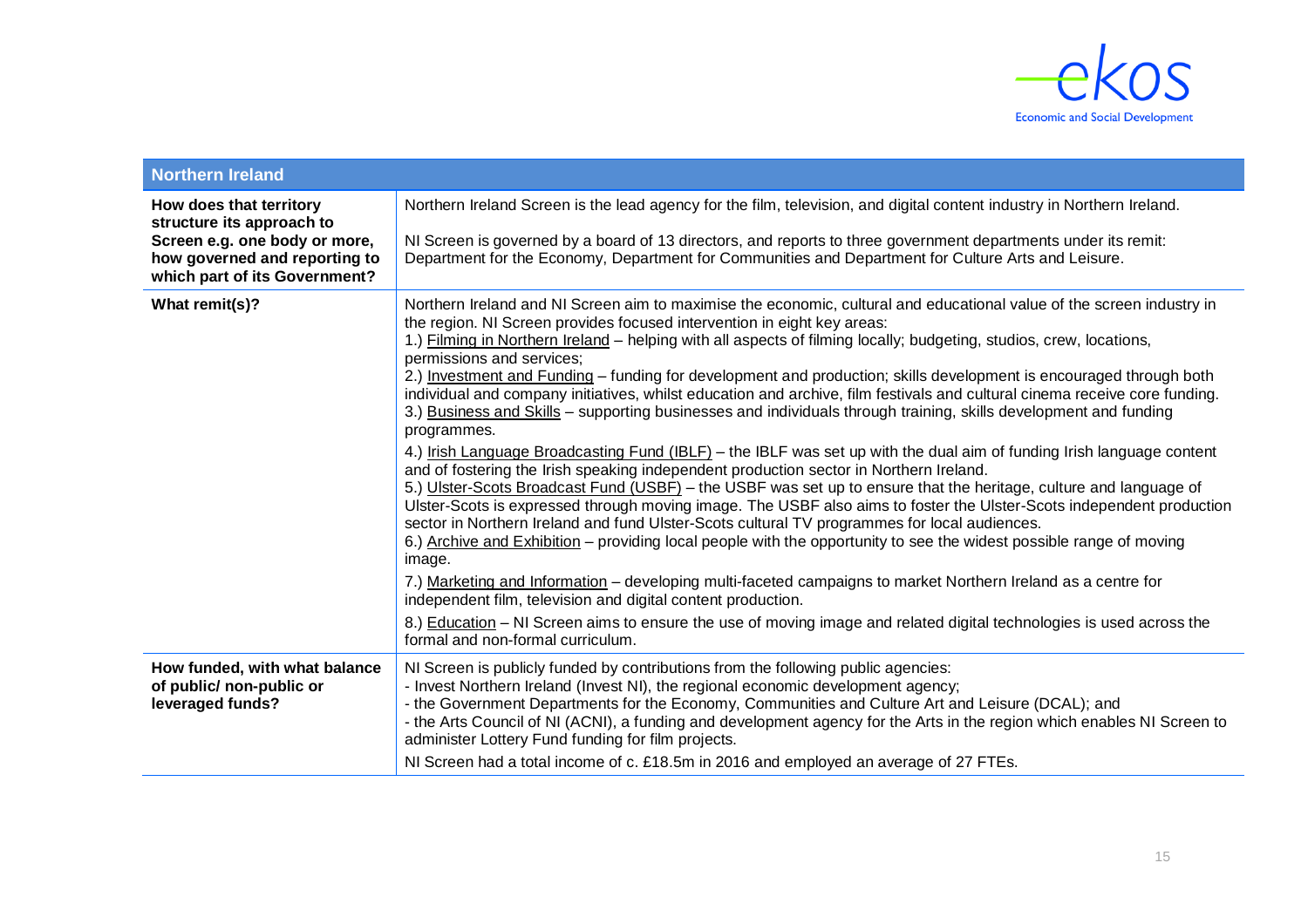

|                                                                                                                               | Invest NI is the largest source of funding for NI Screen and allocates funding according to the strategy produced by NI<br>Screen. The strategy, while produced by NI Screen, is negotiated and agreed with Invest NI, which then makes<br>recommendations to the NI Government for the funding allocation. Invest NI will also agree a set of targets with NI<br>Screen against which progress and performance is monitored.<br>Direct government funding to NI Screen mainly supports cultural and educational activities, including the Irish language<br>and Ulster Scots broadcast funds (see below). |
|-------------------------------------------------------------------------------------------------------------------------------|------------------------------------------------------------------------------------------------------------------------------------------------------------------------------------------------------------------------------------------------------------------------------------------------------------------------------------------------------------------------------------------------------------------------------------------------------------------------------------------------------------------------------------------------------------------------------------------------------------|
|                                                                                                                               |                                                                                                                                                                                                                                                                                                                                                                                                                                                                                                                                                                                                            |
| Does the Territory have a<br>strategy for the Screen Sector<br>as a whole?                                                    | 'Opening Doors' is a four year strategy designed to make the Northern Ireland screen industry the strongest in the UK<br>and Ireland outside London. The strategy is committed to taking an integrated approach to the intertwined development<br>of the economic, cultural and educational value of all screen industries, with the three main objectives being:<br>- to ensure that NI has the strongest screen industry outside of London in the UK and Ireland (to 2018);                                                                                                                              |
|                                                                                                                               | - to guarantee that the screen industry in NI is supported by diverse cultural voices that are recognised and celebrated<br>both within the region and abroad; and                                                                                                                                                                                                                                                                                                                                                                                                                                         |
|                                                                                                                               | - to assure that the screen sector in NI is reinforced by the most successful screen and digital technologies education<br>provision, and that these provisions are accessible for all in society.                                                                                                                                                                                                                                                                                                                                                                                                         |
| If so what is it, e.g. across TV<br>and film, and how does it link<br>its strategy to success e.g.<br>growth, employment etc? | The Strategy is designed to make the screen industries as diverse and as strong as possible, by focusing equally on<br>each of seven priority sectors (Animation, Large-Scale Production, Television Drama, Irish Language,<br>Factual/Entertainment Television, Independent Film, and Gaming, Mobile, E-Learning and Web Content).                                                                                                                                                                                                                                                                        |
|                                                                                                                               | In terms of contributing to employment within Northern Ireland, the Strategy has skills development and modern<br>apprenticeships schemes as a core element. Increasing the size of the screen industry and continuing to develop the<br>skills base will contribute to the overall proportion of the working age population in employment.                                                                                                                                                                                                                                                                |
|                                                                                                                               | The Strategy will ensure that NI is still able to compete in a global economy by continuing to attract companies like HBO<br>and Universal Pictures and supporting home-grown companies to produce content for global markets.                                                                                                                                                                                                                                                                                                                                                                             |
|                                                                                                                               | While it is designed to deliver long term sustainability, it is primarily an immediate economic strategy with a direct<br>achievable levered value of £250 million over 4 years, to ensure business economic growth for Northern Ireland.                                                                                                                                                                                                                                                                                                                                                                  |
| Which other public agencies<br>are drawn into that strategy and<br>how do they each contribute to<br>its delivery?            | For this Strategy, NI Screen will require Invest NI and DCAL, to continue to provide the strong leadership necessary to<br>link the diverse elements impacting on the growth of the screen industries, and ensure that all social and economic<br>outcomes are supported. Invest NI continues to support screen businesses that meet the growth thresholds and criteria<br>defined for specific forms of support.                                                                                                                                                                                          |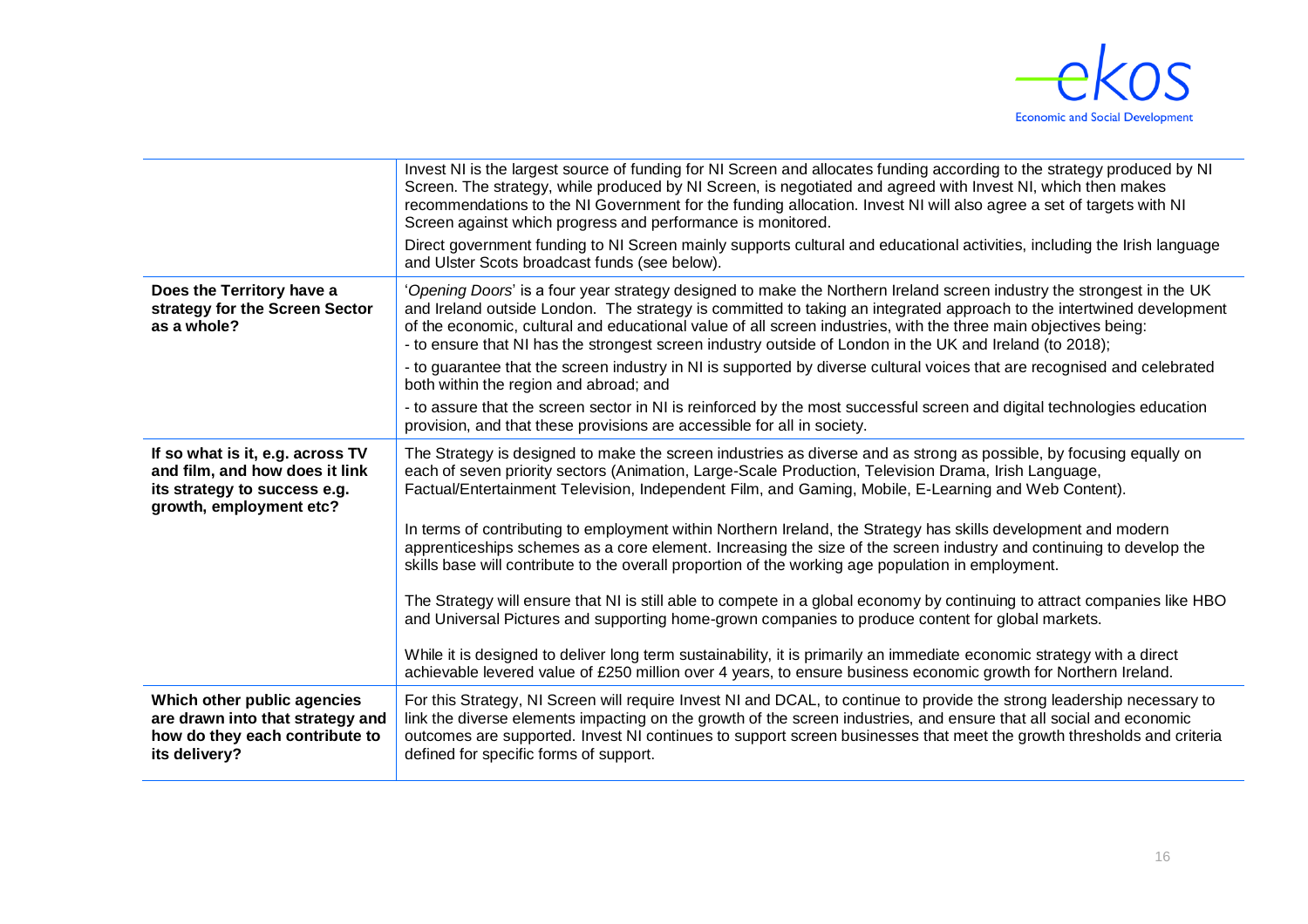

|                                                    | The Strategy also calls on support from government bodies to ensure steady and stable growth of the screen sectors in<br>Northern Ireland.                                                                                                                                                                                                                                                                                                                                                                                                                                                                                                                                                                                                                                                                                           |
|----------------------------------------------------|--------------------------------------------------------------------------------------------------------------------------------------------------------------------------------------------------------------------------------------------------------------------------------------------------------------------------------------------------------------------------------------------------------------------------------------------------------------------------------------------------------------------------------------------------------------------------------------------------------------------------------------------------------------------------------------------------------------------------------------------------------------------------------------------------------------------------------------|
|                                                    | The UK Government will be asked to support on matters where decision making powers are not yet devolved in NI.                                                                                                                                                                                                                                                                                                                                                                                                                                                                                                                                                                                                                                                                                                                       |
|                                                    | Much support will be sought from the Northern Ireland Executive, to develop a funding model that allows for a reduction<br>of financial support over time without there being a corresponding reduction in economic value of the sector.                                                                                                                                                                                                                                                                                                                                                                                                                                                                                                                                                                                             |
|                                                    | The Strategy will also receive support from HBO, the Irish Film Board, the BBC and Raidió Teilifís Éireann, to contribute<br>to large-scale production ventures.                                                                                                                                                                                                                                                                                                                                                                                                                                                                                                                                                                                                                                                                     |
| What is the public<br>sector/territory support for | NI Screen offers the following funding schemes:                                                                                                                                                                                                                                                                                                                                                                                                                                                                                                                                                                                                                                                                                                                                                                                      |
| content<br>development/production/etc.             | Production – funding in the form of a (soft) recoupable loan, or in some circumstances a grant for feature films, television<br>drama, animation, factual and entertainment television and interactive content. This funding scheme is intended to assist<br>in completing the budgets of productions which are almost fully financed.<br>Development – NI Screen support the development of feature film and television drama scripts for individuals and<br>companies, project development for companies with feature films, television and interactive content, and slate<br>development funding for companies with two or more projects, which can be feature film, television and interactive<br>content.<br>Cultural Funds - includes the Irish Language Broadcast Fund (ILBF) and the Ulster-Scots Broadcast Fund (USBF); and |
|                                                    | Other funding programmes - Film Education; Digital Film Archive; Cultural Cinema, Film Festivals; Skills and Training<br>funding programmes.                                                                                                                                                                                                                                                                                                                                                                                                                                                                                                                                                                                                                                                                                         |
|                                                    | The NI Screen Fund, can invest a maximum of £800,000, up to a ceiling of 25% of the overall project budget in feature<br>films, television and digital content productions.                                                                                                                                                                                                                                                                                                                                                                                                                                                                                                                                                                                                                                                          |
|                                                    | NI Screen, was an early funder in the Game of Thrones TV series, now has funding pot which is in effect from 2014 to<br>2018. This is forecasted to add £250m to the local economy through inward investment in films, animation, TV drama,<br>factual/entertainment TV and independent film.                                                                                                                                                                                                                                                                                                                                                                                                                                                                                                                                        |
|                                                    | Although NI Screen has some business development activities, company support is more often the responsibility of<br>Invest NI and relevant local authorities (notably Belfast City Council). As with the Enterprise Agencies in Scotland,                                                                                                                                                                                                                                                                                                                                                                                                                                                                                                                                                                                            |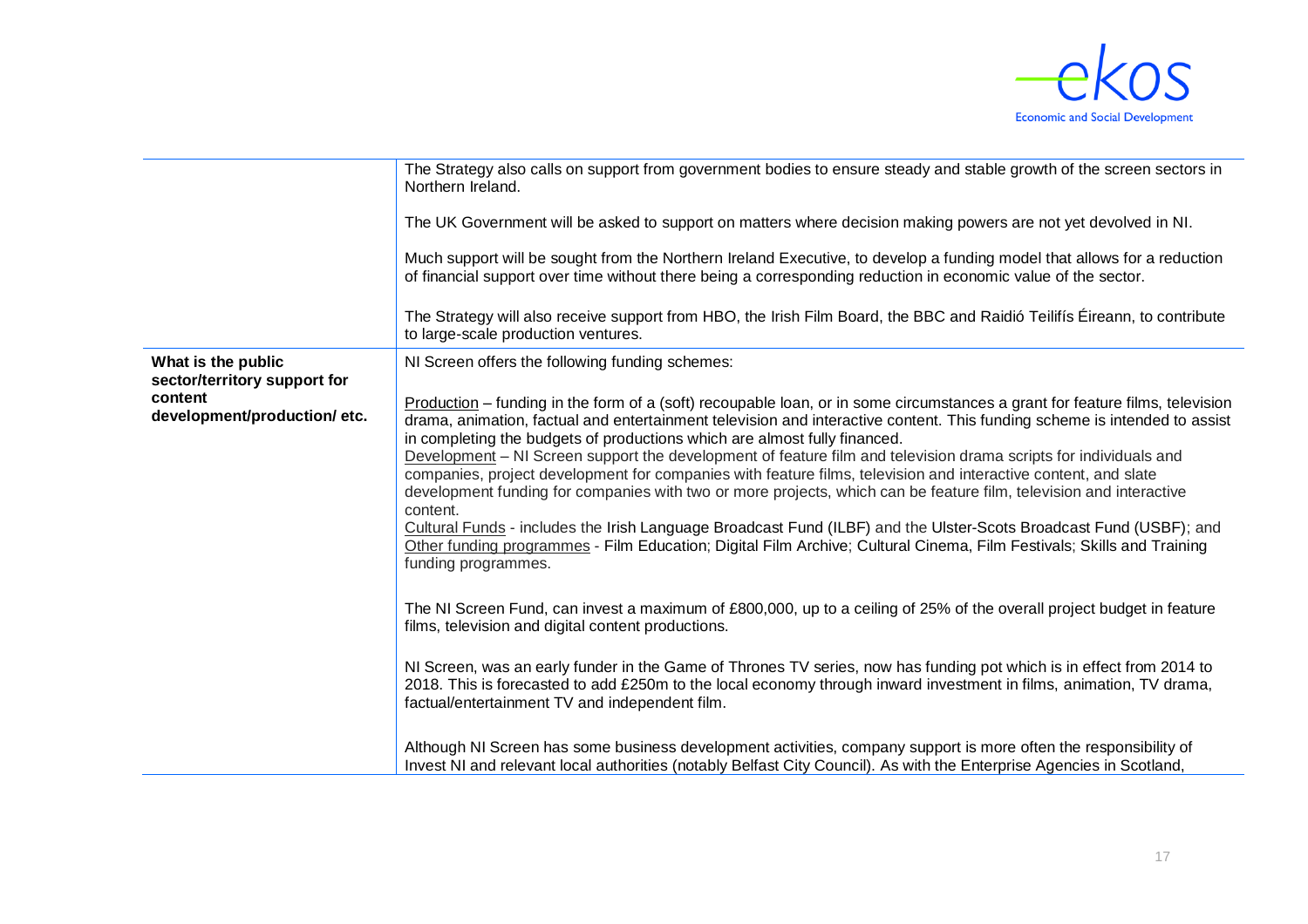

|                                                                                                                                                         | account management support in Invest NI is focussed on higher growth potential businesses and it is not known how<br>many of these are in the screen sector.                                                                                                                                                                                                                                                                                                                                                                                |
|---------------------------------------------------------------------------------------------------------------------------------------------------------|---------------------------------------------------------------------------------------------------------------------------------------------------------------------------------------------------------------------------------------------------------------------------------------------------------------------------------------------------------------------------------------------------------------------------------------------------------------------------------------------------------------------------------------------|
|                                                                                                                                                         | NI Screen also offers skills and training courses and Invest NI offers more general skills support to businesses.                                                                                                                                                                                                                                                                                                                                                                                                                           |
|                                                                                                                                                         | Company FDI is the responsibility of Invest NI, but NI Screen plays the lead role in the attraction of mobile productions to<br>the territory, co-ordinating packages of support as required.                                                                                                                                                                                                                                                                                                                                               |
| How is it funded and what is the<br>source of the funding?                                                                                              | The money for these funding ventures comes from a range of sources including Government Departments, Lottery<br>funding, Invest NI and the BFI.                                                                                                                                                                                                                                                                                                                                                                                             |
| Does the agency impose<br>conditions on access to<br>funding and if so, what sort of<br>conditions?                                                     | Some of the funding conditions are as follows:<br>- Production - NI Screen will not consider a production with less than 65% of its funding already in place. Productions<br>must contribute to building a sustainable screen industry in Northern Ireland, and be able to show a direct economic<br>benefit to the region, whilst providing proof of being commercially viable. AS noted, the funding is usually in eth form of a<br>recoupable loan.                                                                                      |
|                                                                                                                                                         | - Development - NI Screen supports innovative ideas that will connect with local and international audiences and attract<br>critical acclaim. Applicants must be based within Northern Ireland of have staff who are based in the country. Project<br>development and slate development funds also exclude projects made for local television outputs. Development funding<br>appears to be in the form of a grant. The Irish Language Broadcast Fund and the Ulster Scots Broadcast Fund require<br>projects to have broadcaster interest. |
| How do relationships work with<br>broadcasters and do they have<br>formal partnership<br>agreements? If not, what sort of<br>arrangements do they have? | NI Screen has formal partnership agreements with a number of broadcasters, including the BBC, STV and Irish<br>Language Broadcast Fund.                                                                                                                                                                                                                                                                                                                                                                                                     |
| How do they work with new<br>commissioners like<br>Netflix/Amazon?                                                                                      | No publicly available information on this.                                                                                                                                                                                                                                                                                                                                                                                                                                                                                                  |
| What is their approach to data<br>gathering for the Sector and<br>reporting on activity to<br><b>Government</b>                                         | NI Screen is committed to gathering and reporting data to the various involved public agencies and Government<br>departments (DCAL and Invest NI).<br>NI Screen make annual Funding Decisions publically available through their website. These reports detail all decisions<br>made across their Screen Production, Screen Development, Lottery and Ulster-Scots Broadcast Funds. Information on<br>such decisions has been gathered since 2010. NI Screen also report updates with regards to achieving the economic,                     |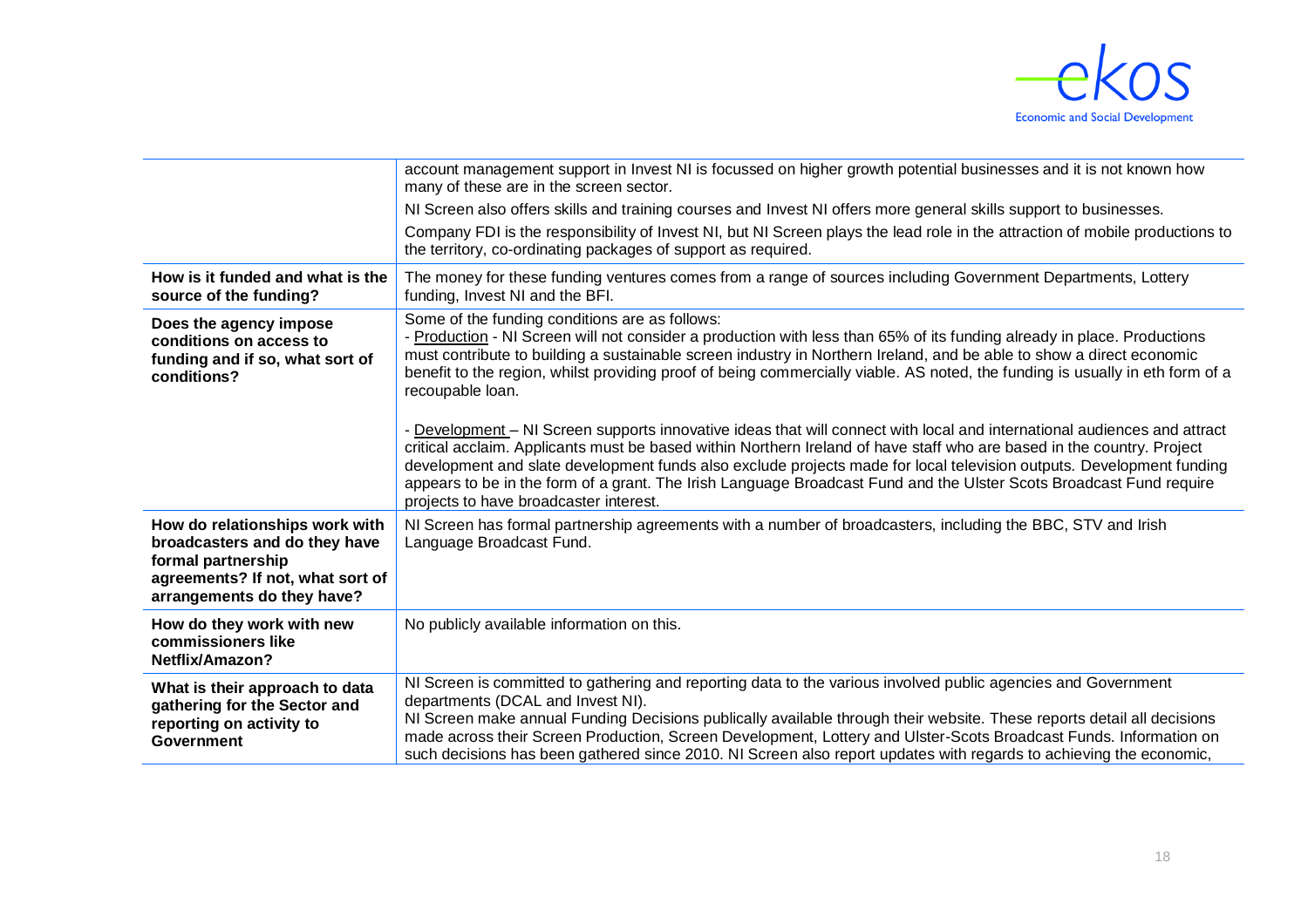

|                                                                                                                                                                                                                  | education and cultural aims set out in their 'Opening Doors' strategy, and provide the actions which will be taken in the<br>coming year to remain on-track with accomplishing these.                                                                                                                                                                                                                         |
|------------------------------------------------------------------------------------------------------------------------------------------------------------------------------------------------------------------|---------------------------------------------------------------------------------------------------------------------------------------------------------------------------------------------------------------------------------------------------------------------------------------------------------------------------------------------------------------------------------------------------------------|
| What do they consider to be the<br>key opportunities for next 3-5<br>vears?                                                                                                                                      | In line with the 'Opening Doors Strategy', NI Screen aims to continue to work towards their outlined aims for the screen<br>industry sectors.                                                                                                                                                                                                                                                                 |
| What published evaluations<br>exist of other approaches, and<br>what can Scotland learn from<br>these in relation to boosting<br>sector growth, employment,<br>sustainability, resilience and<br>audience reach? | NI Screen has published two reports on its performance (Adding Value Vols 1 and 2) which quote some headline<br>statistics (e.g. total investment in production, value of production, employment etc) and presents case study examples of<br>economic and cultural successes alongside an account of its activities. These do not constitute evaluation either of the<br>agency's impacts or of its approach. |
| Important web links:                                                                                                                                                                                             | http://www.northernirelandscreen.co.uk/                                                                                                                                                                                                                                                                                                                                                                       |
|                                                                                                                                                                                                                  | http://www.northernirelandscreen.co.uk/wp-content/uploads/2017/01/Opening-Doors-Northern-Ireland-Strategy-2014-2018.pdf                                                                                                                                                                                                                                                                                       |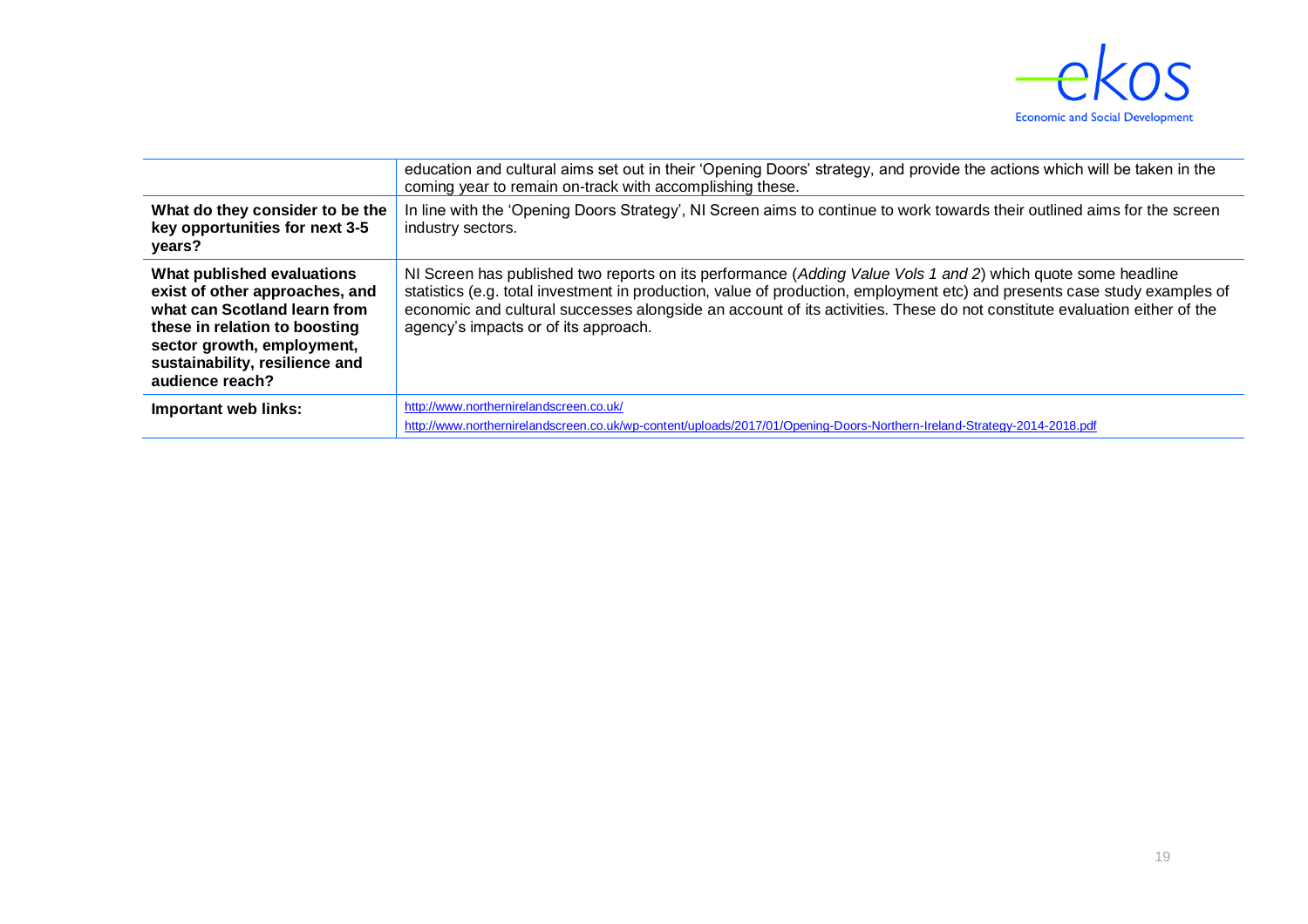

| <b>Republic of Ireland</b>                                                                                                                              |                                                                                                                                                                                                                                                                                                                                                                                                                                                                                                                                                                                                                                            |
|---------------------------------------------------------------------------------------------------------------------------------------------------------|--------------------------------------------------------------------------------------------------------------------------------------------------------------------------------------------------------------------------------------------------------------------------------------------------------------------------------------------------------------------------------------------------------------------------------------------------------------------------------------------------------------------------------------------------------------------------------------------------------------------------------------------|
| How does that territory<br>structure its approach to<br>Screen e.g. one body or more,<br>how governed and reporting to<br>which part of its Government? | There are a number of agencies within the Irish screen industry, such as the Arts Council, the Screen Directors Guild of<br>Ireland, and the Irish Film and Television Academy.<br>However, the Irish Film Board (IFB), is the national development agency for Irish filmmaking and the Irish film, television<br>and animation industry.<br>The IFB is governed by the Department of Arts, Heritage and the Gaeltacht, which oversees the protection and exhibition<br>of Ireland's heritage and cultural assets.                                                                                                                         |
| What remit(s)?                                                                                                                                          | The IFB aims to support writers, directors, and production companies across the film, television and animation sectors in<br>Ireland.                                                                                                                                                                                                                                                                                                                                                                                                                                                                                                      |
| How funded, with what balance<br>of public/ non-public or<br>leveraged funds?                                                                           | The annual budget of the IFB is determined by the Irish Government, and was €16.5m in 2015. The organisation<br>employed an average of 20 people in 2015.                                                                                                                                                                                                                                                                                                                                                                                                                                                                                  |
| Does the Territory have a<br>strategy for the Screen Sector<br>as a whole?                                                                              | The IFB's Strategic Plan 2016-2020, 'Building on Success', aims to continue the recent success of Irish film, television<br>and animation sectors.<br>The IFB believes that recent achievements are the result of the investment and support provided by the IFB over many<br>years and that in order to continue to receive national and international recognition, investment (and continued<br>investment) in home-grown talent it required.<br>The strategic plan was been developed to support this ambition, and the three key 'pillars' were identified as: Vision for<br>2020; Building on Core Strengths; and Strong Foundations. |
| If so what is it, e.g. across TV<br>and film, and how does it link<br>its strategy to success e.g.<br>growth, employment etc.?                          | Vision for 2020:-<br>- Working with industry stakeholders, the IFB will promote an overall vision for the industry, focusing on leadership,<br>gender and diversity, and building audiences for film, television and animation.<br>Highlights under this 'pillar' include; providing strong industry leadership; working with the Government and the wider<br>industry to provide a coherent public sector approach to the development of the sector; achieving a target of 50/50<br>gender equality in creative talent working with screen content; and positioning and building audiences as a central part of<br>the work they support. |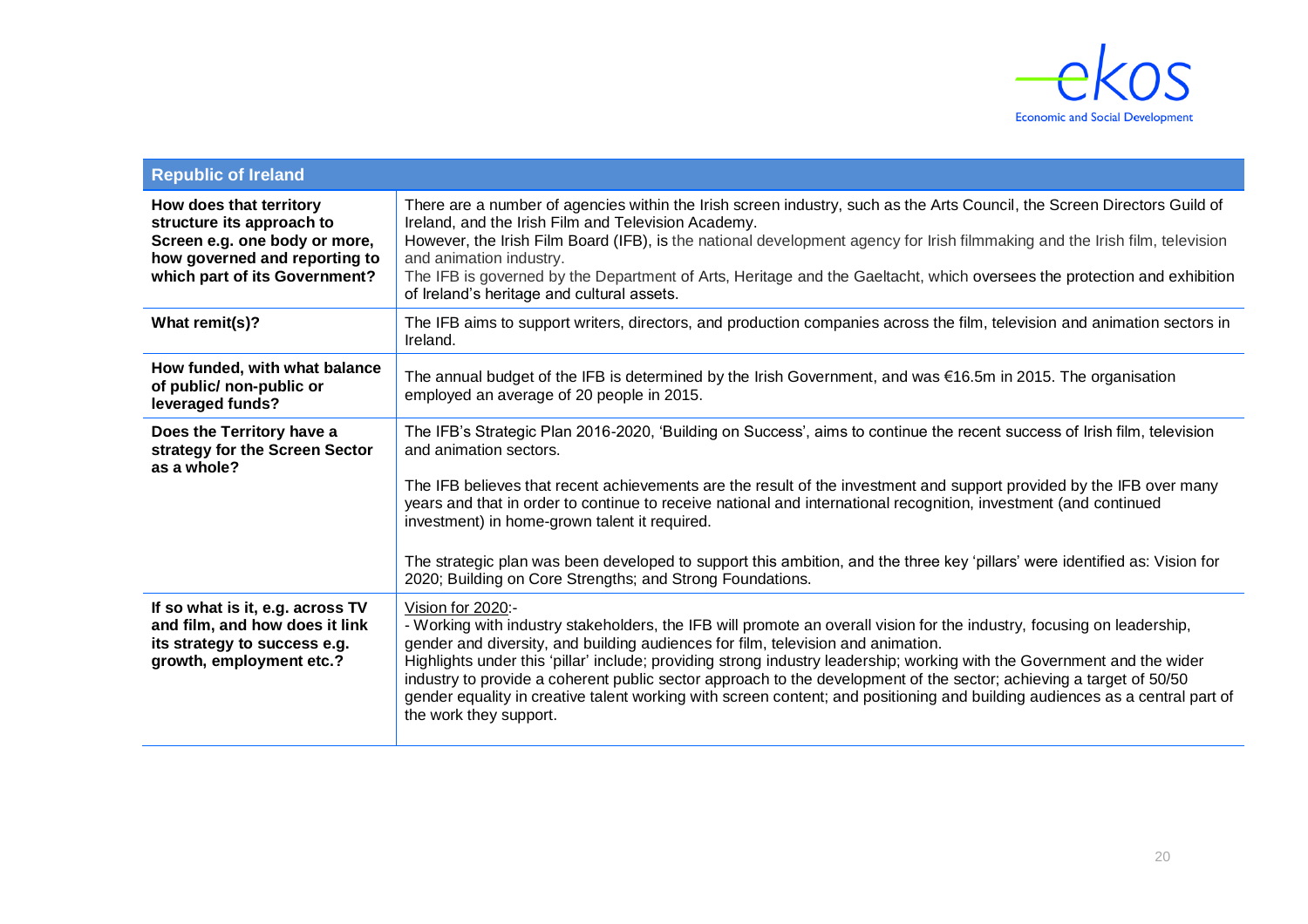

|                                                                                                                    | <b>Building on Core Strengths:-</b><br>- The IFB will build on the success achieved to progress and develop creative screen talent production, the development<br>of talent and skills, and inward production and investment; and<br>- Funding of, and support for, creative development (and the necessary organisational arrangements) will be central to<br>this.<br>Targets under this pillar include; the creation of a new position of Head of Creative Production and Talent Development<br>to provide artistic and creative leadership in support of screen production, as well as developing talent and skills through<br>training initiatives to meet the growing needs of the sector.                            |
|--------------------------------------------------------------------------------------------------------------------|-----------------------------------------------------------------------------------------------------------------------------------------------------------------------------------------------------------------------------------------------------------------------------------------------------------------------------------------------------------------------------------------------------------------------------------------------------------------------------------------------------------------------------------------------------------------------------------------------------------------------------------------------------------------------------------------------------------------------------|
|                                                                                                                    | <b>Strong Foundations:-</b><br>- In order to deliver on the ambitious vision and for the IFB to deliver on its priorities, strong foundations will be required,<br>including; increased funding for investment in film, television, and animation; dynamic partnerships within the sector; and<br>an effective organisation.<br>Goals under this pillar include; seeking increased funding from all potential avenues, including contributions from public<br>service broadcasters and content distributors to Irish film and screen storytelling content; and continuing in the creation<br>and nurturing of partnerships with stakeholders including IDA & Enterprise Ireland, and other public film funding<br>agencies. |
| Which other public agencies<br>are drawn into that strategy and<br>how do they each contribute to<br>its delivery? | The IFB will call upon the same support from the Department of Arts, Heritage and the Gaeltacht, and the Irish<br>Government, to ensure it meets its strategic goals.<br>The IFB also asked that their funding budget be restored to $\epsilon$ 20 million, as they felt this funding would be central to<br>ensuring that the strategy is successful.                                                                                                                                                                                                                                                                                                                                                                      |
| What is the public<br>sector/territory support for<br>content<br>development/production/etc.                       | As the main development and funding agency for the screen industry in Ireland, the IFB offers support for the following:<br>1.) Film Development:<br>- supporting creative talent and Irish production companies;<br>- providing development loans for feature films, feature documentaries, TV animation and international TV dramas; and<br>- enabling Irish companies to own and exploit their own intellectual property.<br>2.) Film Production:<br>- providing debt finance for feature films, feature documentaries and TV animation projects;                                                                                                                                                                        |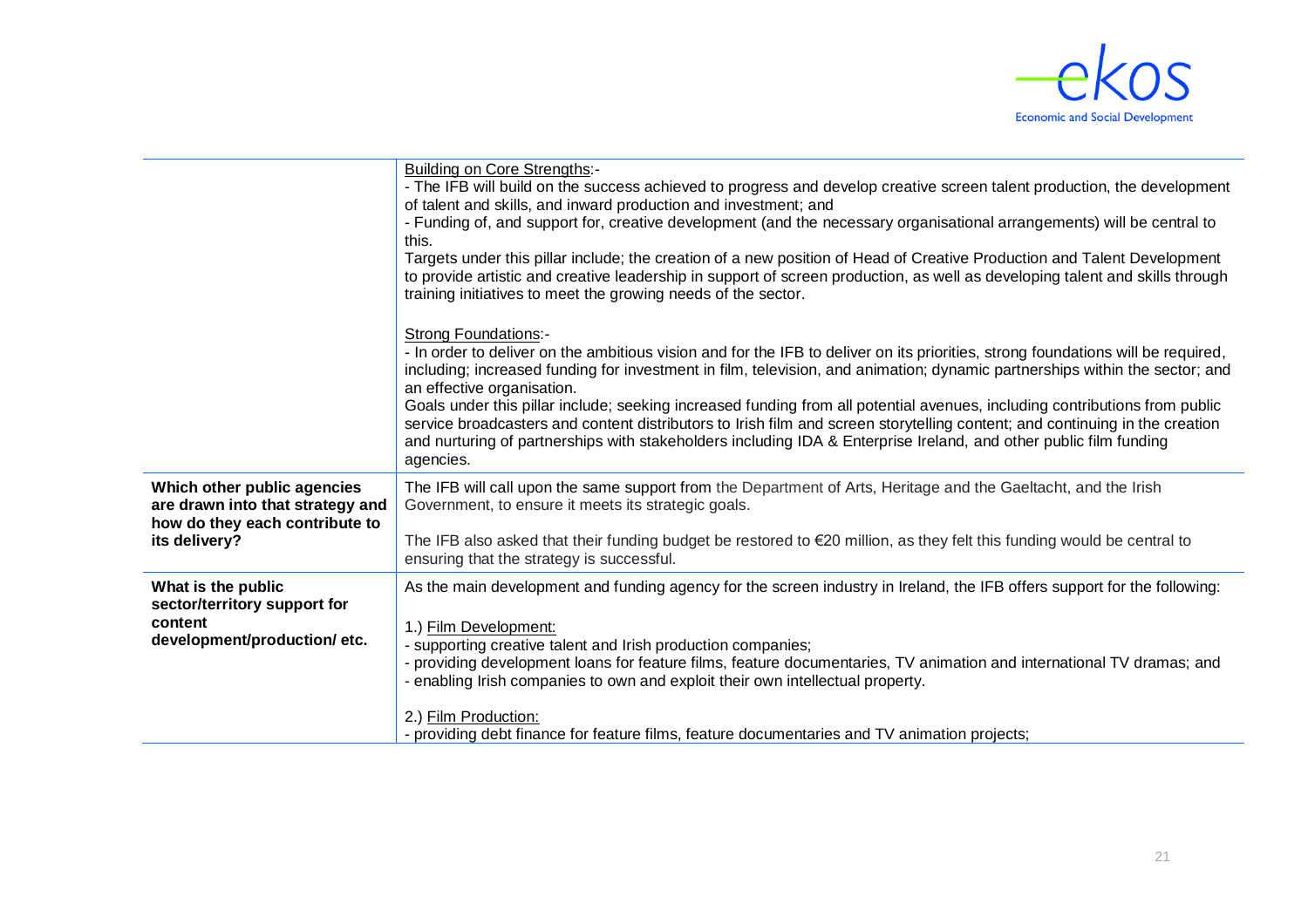

- enabling Irish companies to own and exploit their own intellectual property; and - support short film schemes across live action documentary and animation.

3.) Film Distribution:

- funding prints and advertising spend and assisting with the promotion and distribution of the feature films in cinemas throughout Ireland; and

- assisting distributors with distribution strategies.

4.) Film Industry Support:

- through Screen Training Ireland, investing in people and skills development; and

- supporting other industry guilds;

5.) Film Audience:

- supporting the Irish film programme in local festivals;

- supporting Irish film and television awards; and

- supporting and promoting Irish films at major international markets and festivals which provide an international sales launch pad.

6.) Film Location:

- promoting inward investment and Ireland as a location for international production;

- providing advice and support for international companies interested in locating their production activity in Ireland;

- organising a number of inward and outward trade missions on an annual basis: and

- working in partnership with EU counterparts on co-production.

The Irish Government also offers a tax rebate on film and TV production that meets the Section 481 Cultural Test. The rebate is up to 32% of all qualifying expenditure.

Company support is the remit of Enterprise Ireland, although support is focussed on high growth potential firms and on manufacturing. Support for small companies and sole traders is provided through local enterprise offices throughout the country. It is not known how many of the firms supported through these structures are within the screen sector.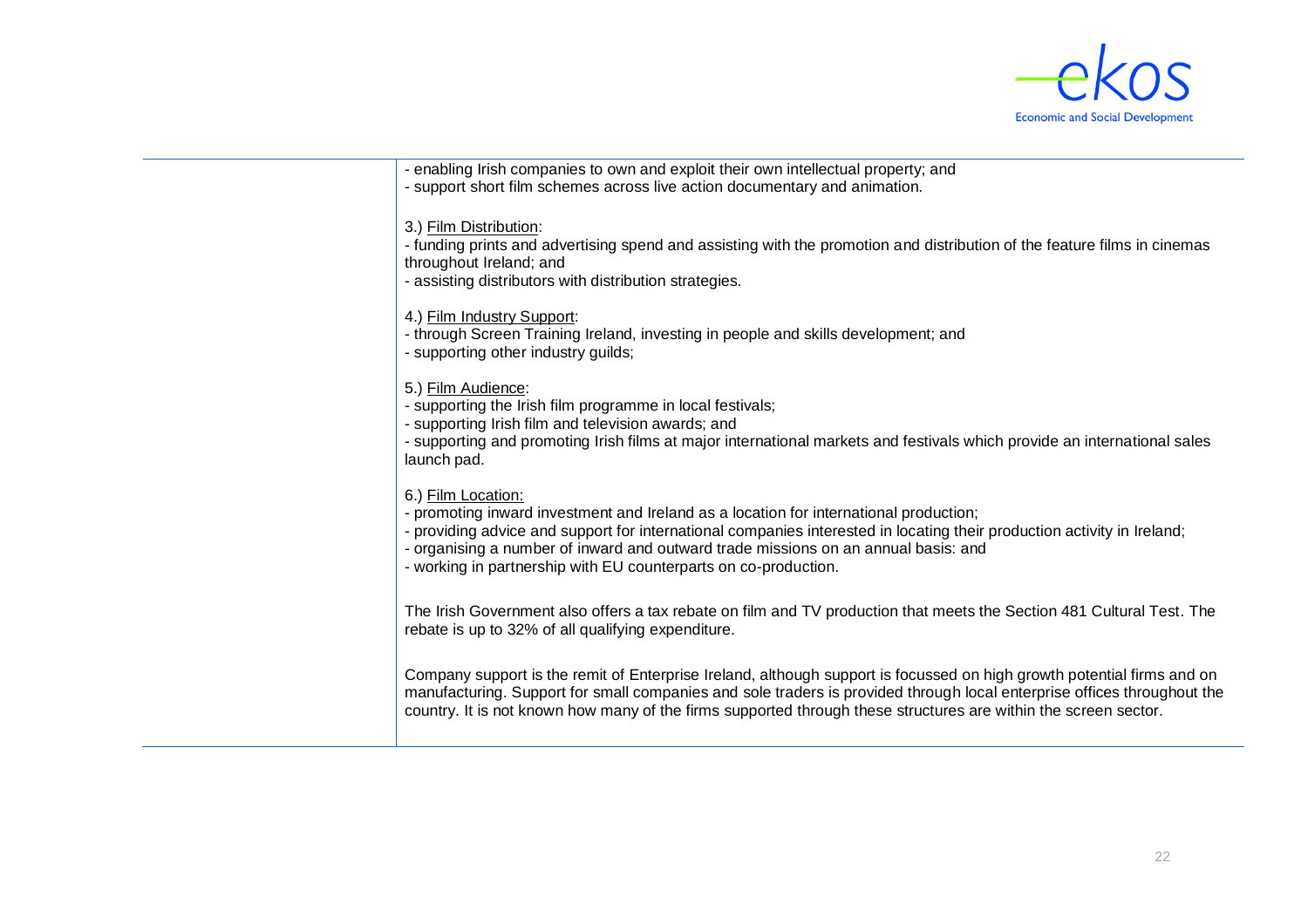

|                                                                                                                                       | Skills and training support is delivered through Screen Training Ireland, which is part of IFB. Wider skills and training<br>activity is co-ordinated by the Further Education and training Authority (SOLAS) but the extent of its involvement with eth<br>screen sector is not known.                                                                                                                                                                                                                                                                                                                                                                                                                                                                                                                                                                                                                                                                                                                                                                                                                                                                                                                                                                                                                                           |
|---------------------------------------------------------------------------------------------------------------------------------------|-----------------------------------------------------------------------------------------------------------------------------------------------------------------------------------------------------------------------------------------------------------------------------------------------------------------------------------------------------------------------------------------------------------------------------------------------------------------------------------------------------------------------------------------------------------------------------------------------------------------------------------------------------------------------------------------------------------------------------------------------------------------------------------------------------------------------------------------------------------------------------------------------------------------------------------------------------------------------------------------------------------------------------------------------------------------------------------------------------------------------------------------------------------------------------------------------------------------------------------------------------------------------------------------------------------------------------------|
| How is it funded and what is the<br>source of the funding?                                                                            | Funding for projects falls under the IFB's remit and so is funded from their agreement with the Irish Government. The tax<br>rebates are administered by the Irish Government.                                                                                                                                                                                                                                                                                                                                                                                                                                                                                                                                                                                                                                                                                                                                                                                                                                                                                                                                                                                                                                                                                                                                                    |
| Does the agency impose<br>conditions on access to<br>funding and if so, what sort of<br>conditions?<br>How do relationships work with | The amount of funding that can be awarded to applicants by the IFB under many of the above programmes is limited by<br>regulations agreed with the Irish Government or laid down by the European Commission.<br>Another condition of IFB funding is that the entire amount invested in a project must be spent on Irish employees, goods<br>and services. Where only part of the production will take place in the region, producers should be aware that the amount<br>of funding requested from IFB may be limited by the amount of such Irish expenditure to be gained.<br>As well as this, under European Commission rules the amount of state aid used to finance a film project must not exceed<br>50% of its total cost.<br>IFB development funding is in the form of a loan repayable on the first day of principal photography. Production funding<br>is provided in the form of limited-recourse loans recoverable from a share of revenues from the project and also entitles<br>the IFB to a share of net profits. IFB also requires a theatrical window, particularly for broadcaster projects. Support for<br>distribution comes again in the form of a loan recoupable from theatrical revenues.<br>IFB seeks to work in partnership with RTÉ and TG4 to encourage investment in, and broadcast of, feature films, |
| broadcasters and do they have<br>formal partnership<br>agreements? If not, what sort of<br>arrangements do they have?                 | television drama, and animation content.                                                                                                                                                                                                                                                                                                                                                                                                                                                                                                                                                                                                                                                                                                                                                                                                                                                                                                                                                                                                                                                                                                                                                                                                                                                                                          |
| How do they work with new<br>commissioners like<br>Netflix/Amazon?                                                                    | No publicly available information on this.                                                                                                                                                                                                                                                                                                                                                                                                                                                                                                                                                                                                                                                                                                                                                                                                                                                                                                                                                                                                                                                                                                                                                                                                                                                                                        |
| What is their approach to data<br>gathering for the Sector and<br>reporting on activity to<br><b>Government</b>                       | The IFB make available annual Production Catalogues, which contains a detailed guide to the films funded by the Board<br>that year. The IFB also provide information on gender statistics with regards to the split between the number of<br>successful applications received to their Production, Development and Irish Feature Film Funds. There is also trend data<br>available showing IFB Exchequer Funding from 2004 to 2017, as well as total IFB funding, investment and spend from<br>2006 to 2016.                                                                                                                                                                                                                                                                                                                                                                                                                                                                                                                                                                                                                                                                                                                                                                                                                      |
| What do they consider to be the<br>key opportunities for next 3-5<br>years?                                                           | The IFB will continue to work towards their outlines key objectives from their Strategic Plan 2016-2020 'Building on<br>Success', focusing on the three key pillars identified of Vision for 2020; Building on Core Strengths; and Strong<br>Foundations. The challenges identified are:                                                                                                                                                                                                                                                                                                                                                                                                                                                                                                                                                                                                                                                                                                                                                                                                                                                                                                                                                                                                                                          |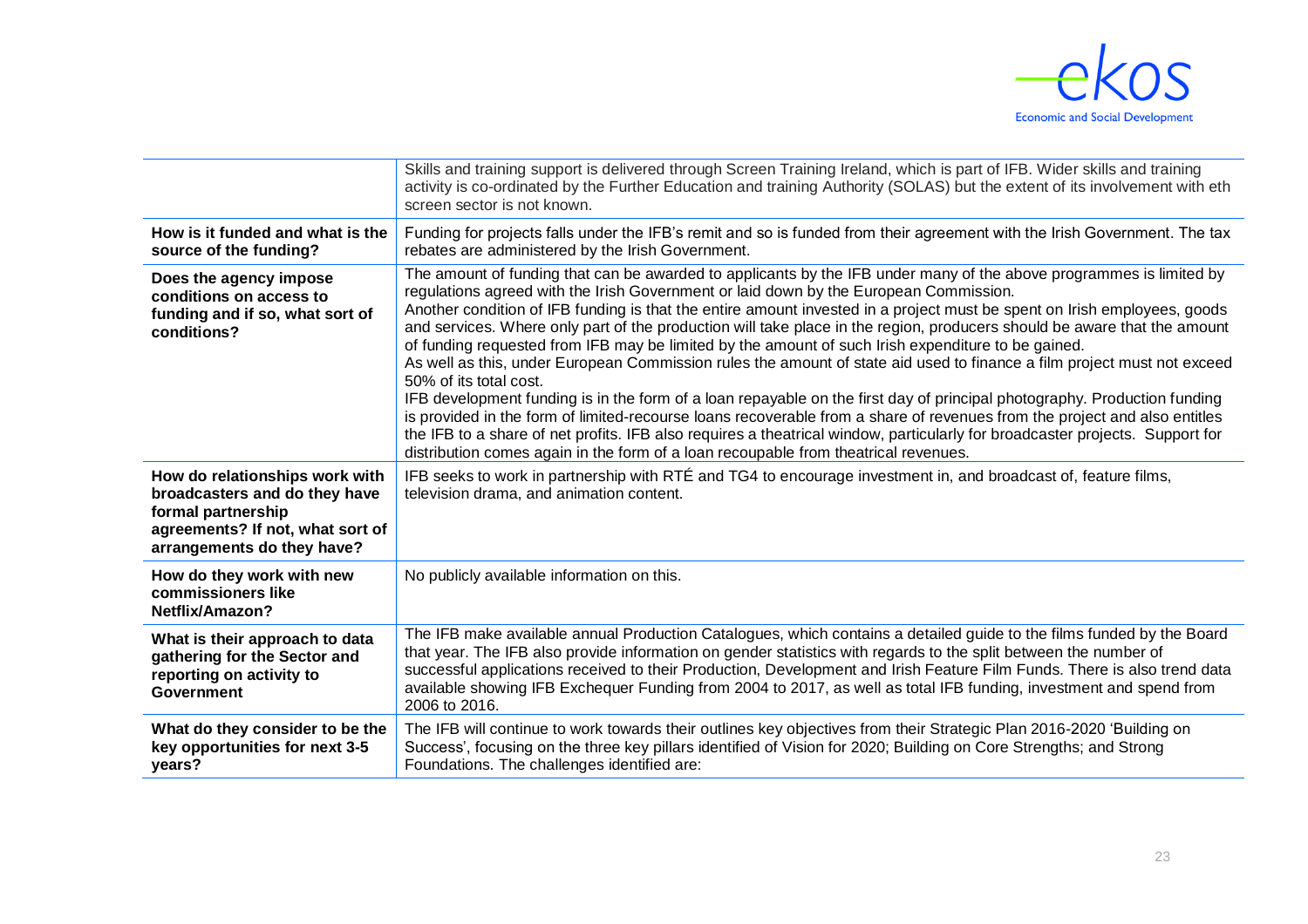

|                                                                                                                                                                                                                  | - Positioning the sector as an important contributor to the cultural and economic life of the country;<br>- Identifying, nurturing and developing creative talent and building a film culture in Ireland; |
|------------------------------------------------------------------------------------------------------------------------------------------------------------------------------------------------------------------|-----------------------------------------------------------------------------------------------------------------------------------------------------------------------------------------------------------|
|                                                                                                                                                                                                                  | Embracing diversity and gender equality and ensuring the participation and representation of a diverse range of voices<br>in Ireland;                                                                     |
|                                                                                                                                                                                                                  | - Strengthening the links between creative vision, quality of work and audience engagement to achieve critical and<br>commercial success for Irish screen content;                                        |
|                                                                                                                                                                                                                  | - Restoring IFB funding levels to enable the Board to achieve its remit;                                                                                                                                  |
|                                                                                                                                                                                                                  | - Improving the local landscape by way of partnerships with state agencies, broadcasters and content distributors;                                                                                        |
|                                                                                                                                                                                                                  | - Strengthening the position of Irish film, television and animation in the international marketplace;                                                                                                    |
|                                                                                                                                                                                                                  | - Ensuring the right skills and training facilities are available to enable continuous industry growth;                                                                                                   |
|                                                                                                                                                                                                                  | Ensuring that infrastructure to support production is available; and                                                                                                                                      |
|                                                                                                                                                                                                                  | Ensuring Ireland is considered competitive within the international landscape for screen production.                                                                                                      |
| What published evaluations<br>exist of other approaches, and<br>what can Scotland learn from<br>these in relation to boosting<br>sector growth, employment,<br>sustainability, resilience and<br>audience reach? | No publicly available information on this.                                                                                                                                                                |
| Important web links:                                                                                                                                                                                             | http://www.irishfilmboard.ie/files/reports/IFB%20Five%20Year%20Strategy%202016.pdf<br>http://www.irishfilmboard.ie/                                                                                       |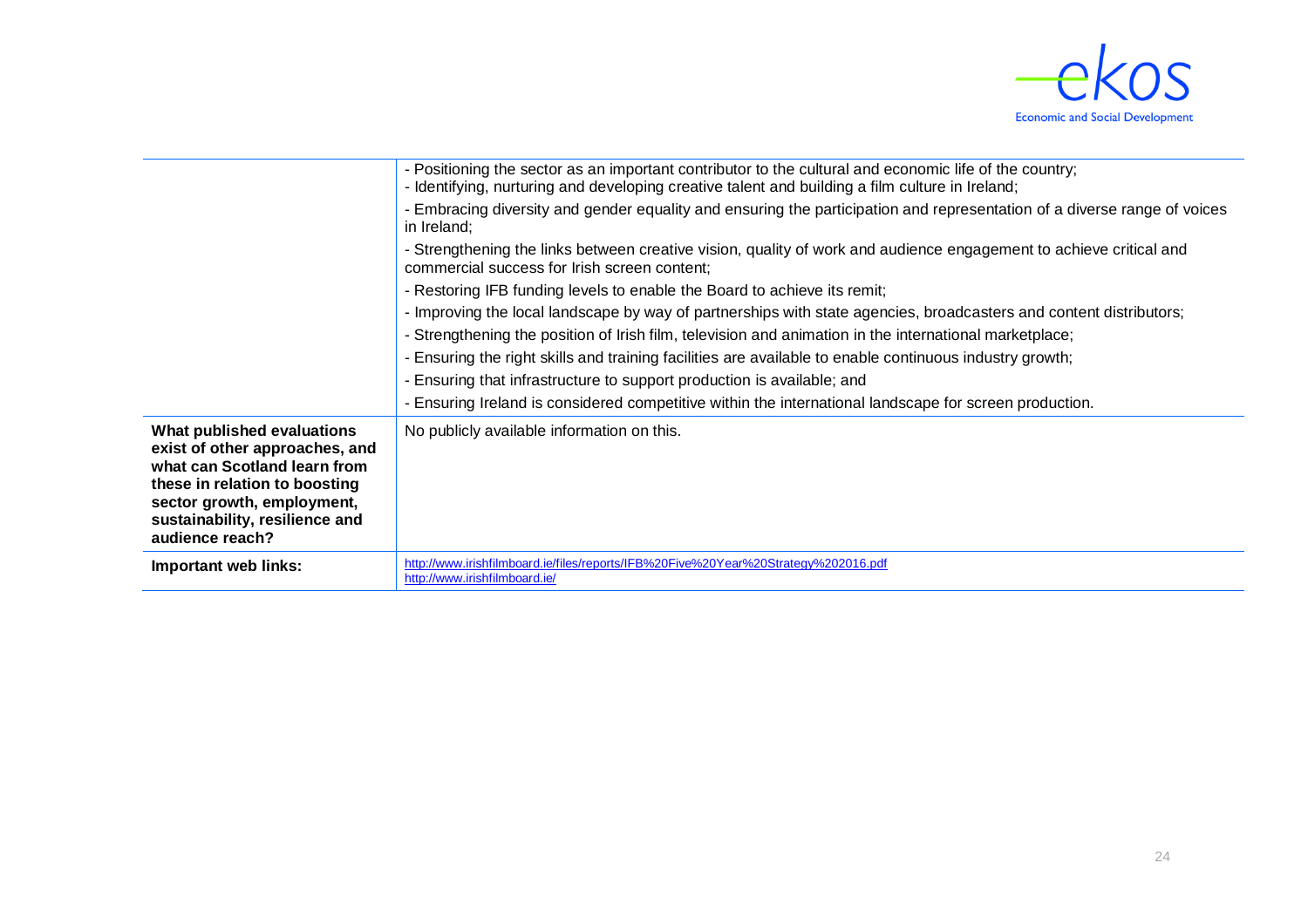

| <b>Wales</b>                                                                                                                  |                                                                                                                                                                                                                                                                                                                                                                                                                                                                                                           |
|-------------------------------------------------------------------------------------------------------------------------------|-----------------------------------------------------------------------------------------------------------------------------------------------------------------------------------------------------------------------------------------------------------------------------------------------------------------------------------------------------------------------------------------------------------------------------------------------------------------------------------------------------------|
| How does that territory structure<br>its approach to Screen e.g. one                                                          | Within Wales there are two main screen sector bodies; Film Cymru Wales (FCW) and Wales Screen.                                                                                                                                                                                                                                                                                                                                                                                                            |
| body or more, how governed and<br>reporting to which part of its<br>Government?                                               | FCW, formerly known as the Film Agency for Wales, is an external lottery delegate of the Arts Council of Wales (ACW)<br>and British Film Institute (BFI).                                                                                                                                                                                                                                                                                                                                                 |
|                                                                                                                               | Wales Screen is a small but dedicated and knowledgeable team within the Creative Industries sector of the Welsh<br>Government.                                                                                                                                                                                                                                                                                                                                                                            |
| What remit(s)?                                                                                                                | FCW supports the strategic development of the film sector in Wales, in addition to devising, funding and delivering<br>further projects, and projects that generate earned income, as an independent company and business in its own right.                                                                                                                                                                                                                                                               |
|                                                                                                                               | Wales Screen works with international and domestic projects, including: short films, feature films, documentaries and<br>television dramas. The team also provides support to productions filming in the region, with permits and such.                                                                                                                                                                                                                                                                   |
| How funded, with what balance<br>of public/ non-public or<br>leveraged funds?                                                 | As an external lottery delegate of ACW, a significant proportion of Film Cymru Wales' income comes from the<br>Department of Culture Media and Sport, via ACW.                                                                                                                                                                                                                                                                                                                                            |
|                                                                                                                               | Wales Screen is funded entirely by the Welsh Government. Its total income is c. £2m and it has 13 employees.                                                                                                                                                                                                                                                                                                                                                                                              |
| Does the Territory have a<br>strategy for the Screen Sector as<br>a whole?                                                    | Film Cymru Wales has a current Business Plan (2015 to 2018), which gives details of the companies overarching<br>priorities for that period, as described under their 'Make, See, Learn' banners of operation                                                                                                                                                                                                                                                                                             |
| If so what is it, e.g. across TV<br>and film, and how does it link its<br>strategy to success e.g. growth,<br>employment etc? | FCW's Business Plan aims to:<br>- support the growth of the Welsh film sector, with allied benefits for job and wealth creation, by identifying and<br>supporting talent, companies and sector infrastructure, through project, company and individual funding and training<br>opportunities; and<br>- support film as a means towards community regeneration, including developing the range of places that film can be<br>seen and opportunities for people to engage, participate and learn from film. |
| Which other public agencies are<br>drawn into that strategy and how<br>do they each contribute to its<br>delivery?            | Film Cymru Wales site the ACW as their continued partner agency throughout their strategy. Therefore, the ACW will<br>continue to provide a significant proportion of the necessary funding for the Strategy.                                                                                                                                                                                                                                                                                             |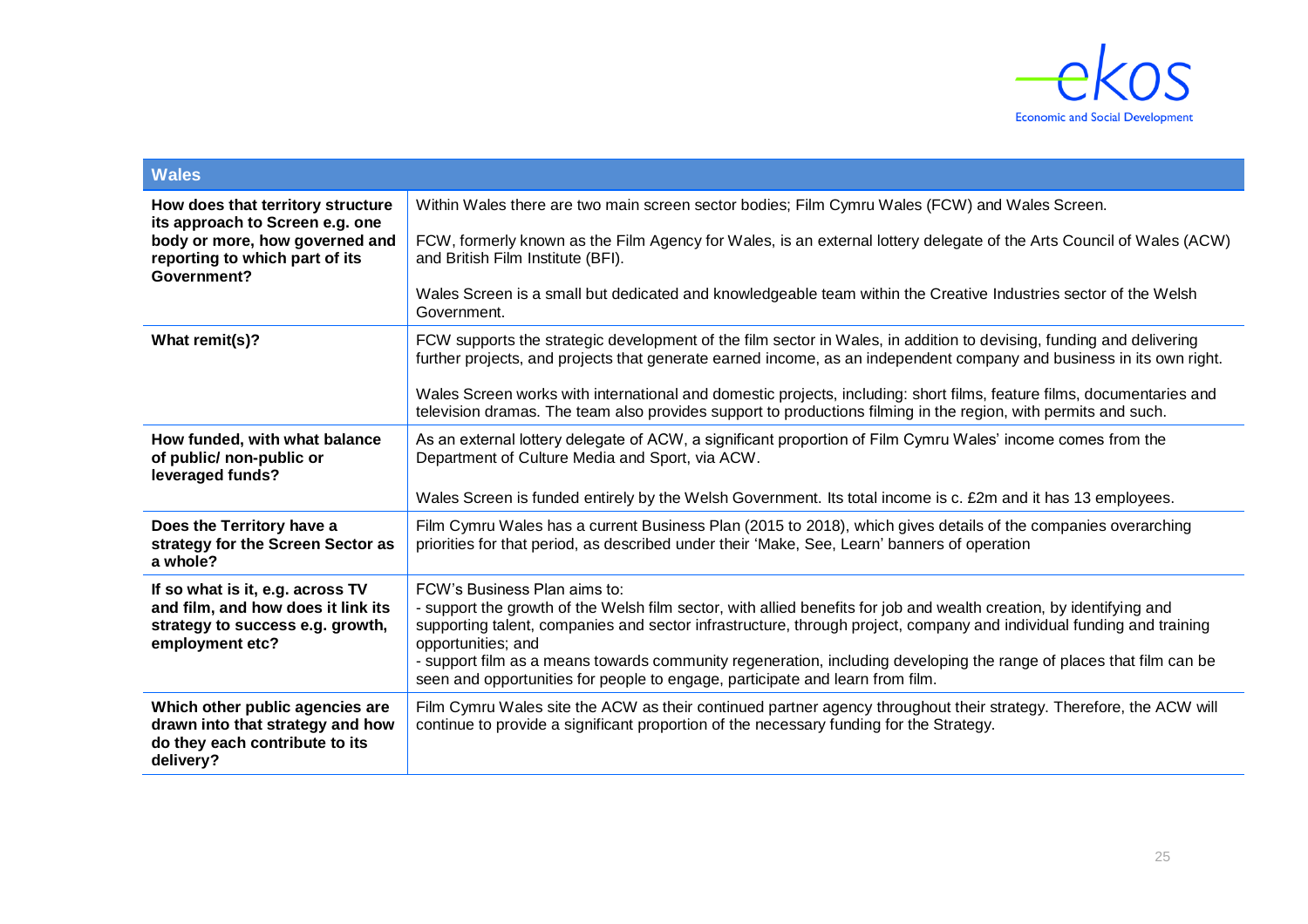

| What is the public<br>sector/territory support for<br>content development/production/<br>etc. | Film Cymru Wales supports Welsh or Wales-based writers, directors and producers with development and production<br>funding, industry assistance and mentoring opportunities.<br>Wales Screen funding for film and television production is available through the Welsh Government's Media Investment<br>Budget (MIB). The MIB is available for commercial investment in film and TV productions filming in Wales and incurring<br>Welsh spend. Investments can consist of debt, gap and equity funding. Debt funding can include cash flowing tax<br>credits and/or pre-sales. Decisions on whether to invest are made on a case-by-case basis. Wales Screen also<br>provides a free locations service to help producers find suitable locations, crew and facilities.<br>Sky Vision funding is also available for independent production companies based in Wales, or a UK based company<br>looking to produce shows in Wales.<br>Film and TV production activity in Wales qualifies for the UK tax incentives.<br>Economic development is the responsibility of the Welsh Government and there is no arms-length enterprise agency.<br>Business support is delivered via Business Wales and FDI is the responsibility of the Welsh Government. Finance<br>Wales is the national investment agency and support businesses with investment finance. It does not offer dedicated<br>screen sector funds nor investment in content development or production.<br>General skills support is again delivered by the Welsh Government. |
|-----------------------------------------------------------------------------------------------|-----------------------------------------------------------------------------------------------------------------------------------------------------------------------------------------------------------------------------------------------------------------------------------------------------------------------------------------------------------------------------------------------------------------------------------------------------------------------------------------------------------------------------------------------------------------------------------------------------------------------------------------------------------------------------------------------------------------------------------------------------------------------------------------------------------------------------------------------------------------------------------------------------------------------------------------------------------------------------------------------------------------------------------------------------------------------------------------------------------------------------------------------------------------------------------------------------------------------------------------------------------------------------------------------------------------------------------------------------------------------------------------------------------------------------------------------------------------------------------------------------------------------------------|
| How is it funded and what is the<br>source of the funding?                                    | FCW is prepared to fund projects up to £200K, and a further £100k is available via Film Cymru Wales' new Magnifier<br>scheme, aimed at supporting project costs such as digital development or the exploitation of intellectual property.<br>With regards to Wales Screen, Pinewood Pictures advises the Welsh Government on the MIB, which has £30 million<br>available for film and television projects that can shoot 50% of their principal photography in Wales.<br>Sky Vision has teamed up with the Welsh Government to support independent TV production in Wales by investing<br>£400,000 in funding for new factual and entertainment programmes.                                                                                                                                                                                                                                                                                                                                                                                                                                                                                                                                                                                                                                                                                                                                                                                                                                                                       |
| Does the agency impose<br>conditions on access to funding                                     | Film Cymru Wales' investment in development is recouped when the project proceeds to production and becomes<br>repayable on the first day of principle photography or other exploitation. FCW's investment in production is lottery<br>funding and it is treated as equity investment to be recouped alongside other equity investors.                                                                                                                                                                                                                                                                                                                                                                                                                                                                                                                                                                                                                                                                                                                                                                                                                                                                                                                                                                                                                                                                                                                                                                                            |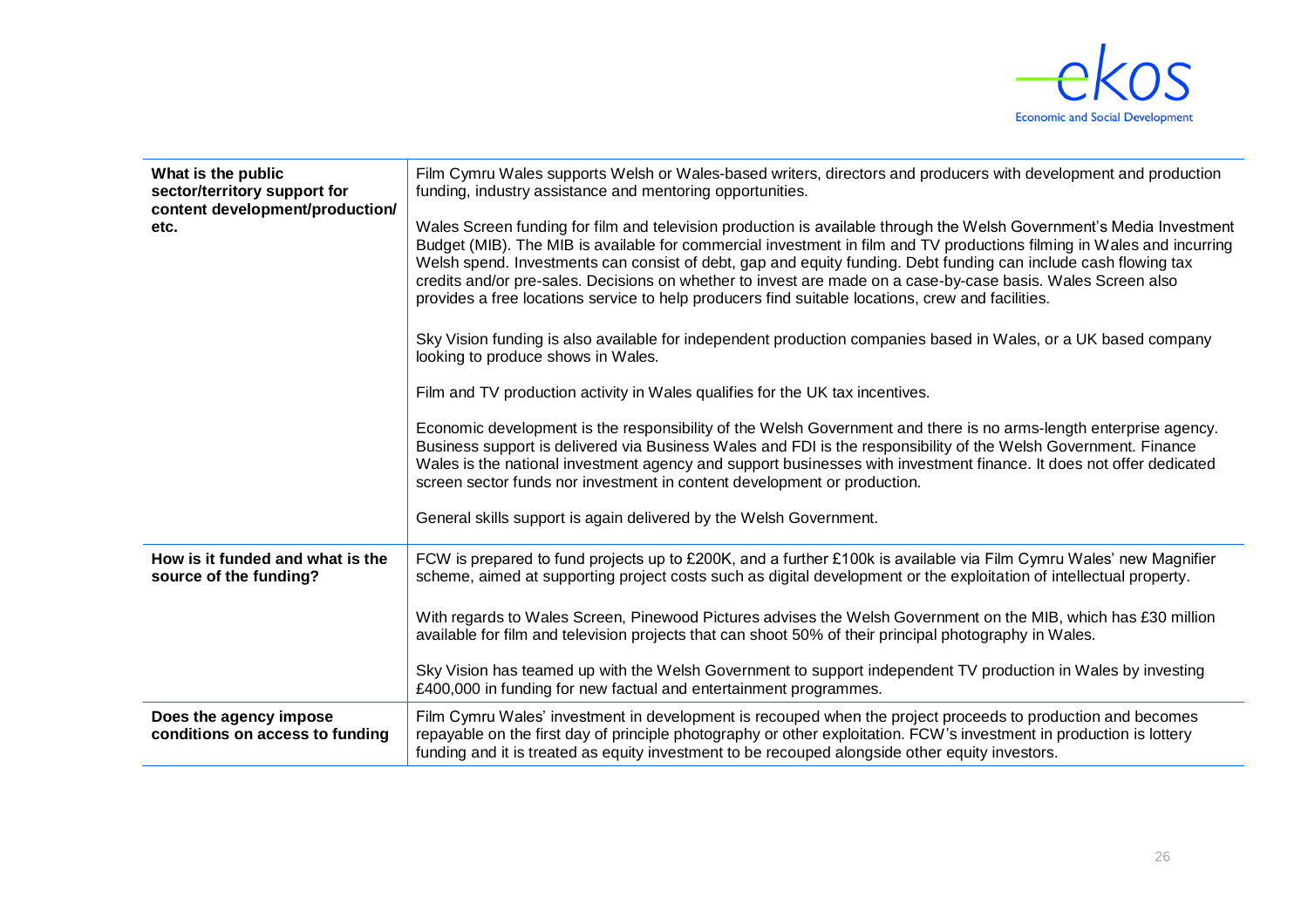

| and if so, what sort of<br>conditions?                                                                                                                                                                           |                                                                                                                                                                                                                                                                                                                                                                  |
|------------------------------------------------------------------------------------------------------------------------------------------------------------------------------------------------------------------|------------------------------------------------------------------------------------------------------------------------------------------------------------------------------------------------------------------------------------------------------------------------------------------------------------------------------------------------------------------|
| How do relationships work with<br>broadcasters and do they have<br>formal partnership agreements?<br>If not, what sort of arrangements<br>do they have?                                                          | No publicly available information.                                                                                                                                                                                                                                                                                                                               |
| How do they work with new<br>commissioners like<br>Netflix/Amazon?                                                                                                                                               | No publicly available information.                                                                                                                                                                                                                                                                                                                               |
| What is their approach to data<br>gathering for the Sector and<br>reporting on activity to<br>Government                                                                                                         | Film Cymru Wales have annual reports available, which provide information on the funding awards given that year to<br>enable Production, Development, Cinema, Festival and Education. These reports also provide information on how<br>FCW have brought films to new audiences during that time, with admission numbers and data on the number of<br>screenings. |
| What do they consider to be the<br>key opportunities for next 3-5<br>years?                                                                                                                                      | In line with their Business Plan, FCW will be continuing to work towards to goals set out towards 2018. However, no<br>further information on their sector objectives or future opportunities has yet been made available.                                                                                                                                       |
| What published evaluations exist<br>of other approaches, and what<br>can Scotland learn from these in<br>relation to boosting sector<br>growth, employment,<br>sustainability, resilience and<br>audience reach? | None identified.                                                                                                                                                                                                                                                                                                                                                 |
| Important web links:                                                                                                                                                                                             | http://www.ffilmcymruwales.com/index.php/en/<br>http://www.ffilmcymruwales.com/attachments/article/104/Business%20Plan%2015-18%20refreshed%202016.pdf                                                                                                                                                                                                            |
|                                                                                                                                                                                                                  |                                                                                                                                                                                                                                                                                                                                                                  |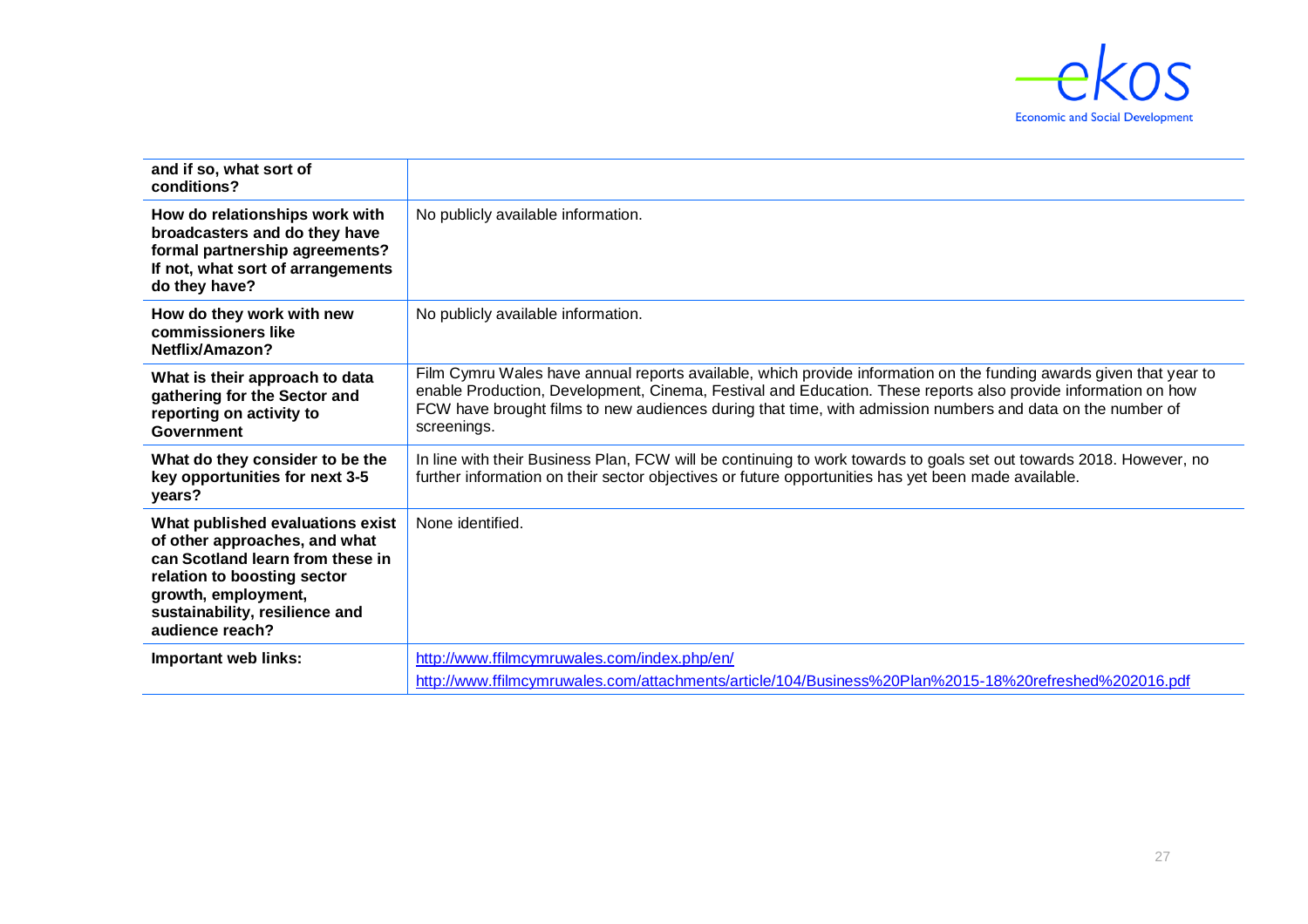

| <b>Australia</b>                                                                                                                                     |                                                                                                                                                                                                                                                                                                                                                                                                                                                                                                                                                                                                                                                                                                                                                                                                                                                                                                                                                                                                                      |
|------------------------------------------------------------------------------------------------------------------------------------------------------|----------------------------------------------------------------------------------------------------------------------------------------------------------------------------------------------------------------------------------------------------------------------------------------------------------------------------------------------------------------------------------------------------------------------------------------------------------------------------------------------------------------------------------------------------------------------------------------------------------------------------------------------------------------------------------------------------------------------------------------------------------------------------------------------------------------------------------------------------------------------------------------------------------------------------------------------------------------------------------------------------------------------|
| How does that territory structure its<br>approach to Screen e.g. one body or<br>more, how governed and reporting to<br>which part of its Government? | There are ten screen agencies based in Australia, including those associated with each of the federal<br>territories. However, Screen Australia is the Australian Federal Government's key funding body for the<br>Australian screen industry.                                                                                                                                                                                                                                                                                                                                                                                                                                                                                                                                                                                                                                                                                                                                                                       |
| What remit(s)?                                                                                                                                       | Screen Australia aim to support and develop a spotlight for home-grown talent and indigenous talent,<br>encourage innovation within the industry and build audience bases. See below for their remit as defined<br>in legislation.                                                                                                                                                                                                                                                                                                                                                                                                                                                                                                                                                                                                                                                                                                                                                                                   |
| How funded, with what balance of<br>public/ non-public or leveraged funds?                                                                           | Screen Australia, is funded from the governments federal budget and received c 84m Australian dollars<br>in 2016 of a total income of c110m \$Aus. The balance is earned income and revenue generated through<br>sale of assets, interest and recoupment on investments made.                                                                                                                                                                                                                                                                                                                                                                                                                                                                                                                                                                                                                                                                                                                                        |
| Does the Territory have a strategy for<br>the Screen Sector as a whole?                                                                              | Each territory has its own strategy for the screen industry, and Screen Australia has a Corporate Plan<br>setting out its own priorities and planned investments. The priorities identified in the Plan are those set<br>out as the functions of the organisation in the Screen Australia Act 2008 which established the agency.<br>They are:<br>a. support and promote the development of a highly creative, innovative and commercially<br>sustainable Australian screen production industry; and<br>b. support or engage in<br>the development, production, promotion and distribution of Australian programs; and<br>the provision of access to Australian programs and other programs; and<br>c. support and promote the development of screen culture in Australia<br>This also contains some performance indicators mainly relating to the numbers of productions that will<br>be supported, but also some relating to box office, TV ratings and diversity in the employment base on<br>support productions. |
| If so what is it, e.g. across TV and film,<br>and how does it link its strategy to<br>success e.g. growth, employment etc?                           | See above.                                                                                                                                                                                                                                                                                                                                                                                                                                                                                                                                                                                                                                                                                                                                                                                                                                                                                                                                                                                                           |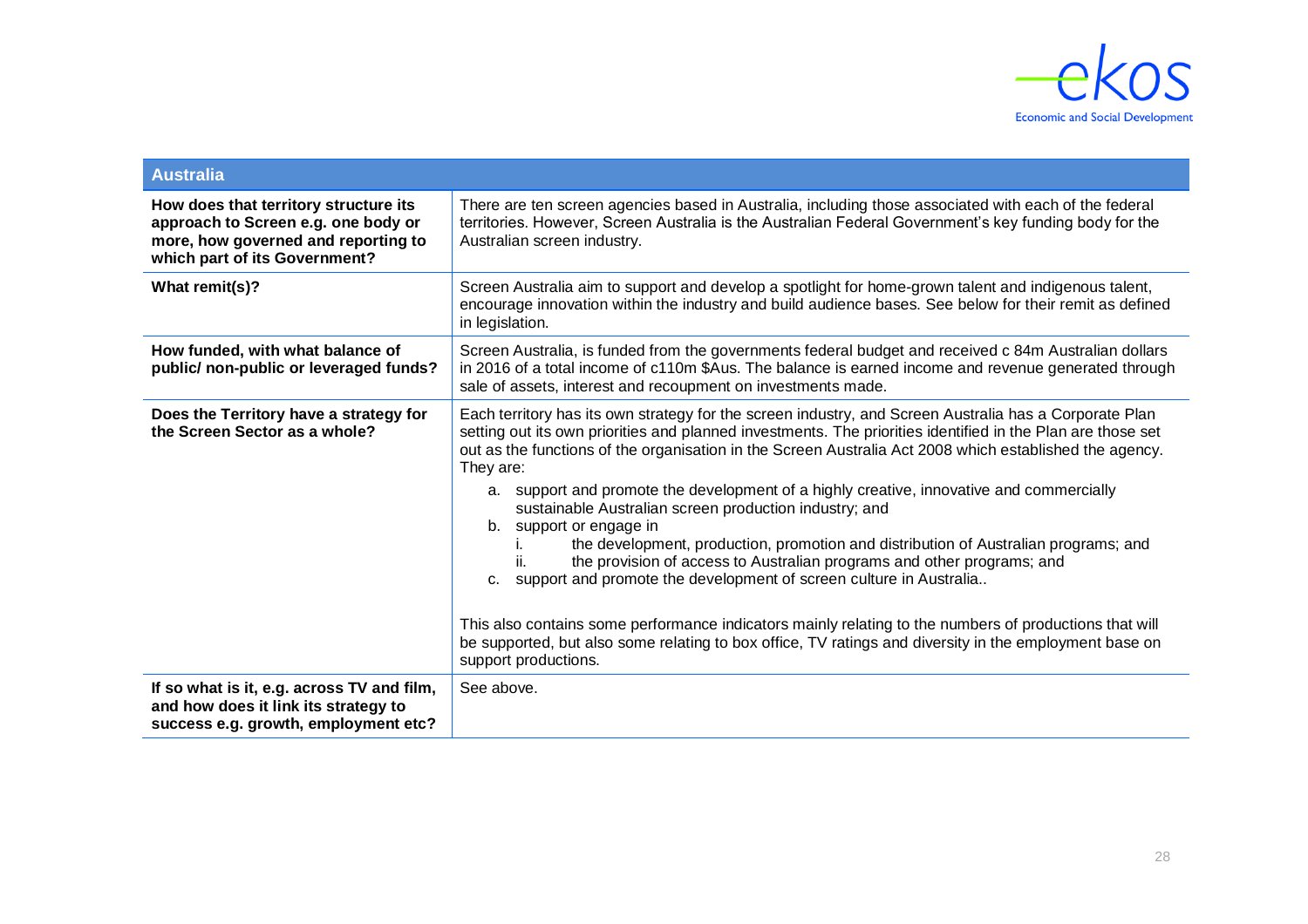

| Which other public agencies are drawn<br>into that strategy and how do they<br>each contribute to its delivery? | This is not clear other than government connections and support, and the regional film commissions.                                                                                                                                                                                                                                                                                                                                                                                                                                                                                                                                                                                                                                                                                                                                                                                                                                                                                                                                                                                                                                                                                                                                                                                                                                                                                                                                                                                                                                                                                                                                                                              |
|-----------------------------------------------------------------------------------------------------------------|----------------------------------------------------------------------------------------------------------------------------------------------------------------------------------------------------------------------------------------------------------------------------------------------------------------------------------------------------------------------------------------------------------------------------------------------------------------------------------------------------------------------------------------------------------------------------------------------------------------------------------------------------------------------------------------------------------------------------------------------------------------------------------------------------------------------------------------------------------------------------------------------------------------------------------------------------------------------------------------------------------------------------------------------------------------------------------------------------------------------------------------------------------------------------------------------------------------------------------------------------------------------------------------------------------------------------------------------------------------------------------------------------------------------------------------------------------------------------------------------------------------------------------------------------------------------------------------------------------------------------------------------------------------------------------|
| What is the public sector/territory<br>support for content<br>development/production/etc.                       | The Enterprise Ideas Program funds screen sector proposals that are aiming to impact the entire screen<br>industry. Screen Australia will give particular consideration to those proposals that seek to do one or<br>more of the following:<br>- Create a genuinely innovative development model;<br>- Unlock new sources of finance for Australian development, production and distribution;<br>- Expand the international profile and presence of Screen Australia by developing international business<br>and creative relationships in international markets;<br>- Build new audiences for Australian content or create new avenues for distribution and release;<br>- Encourage new voices that truly reflect the rich diversity of Australian society, including those from<br>regions outside of the major production centres;<br>- Open up the creative and commercial possibilities of an emerging field of screen production; and<br>- Advance the exploration of new technologies and platforms.<br>Enterprise Ideas will seek to fund a diverse range of companies with a variety of budgets and projects.<br>The program will support the strongest proposals addressing the objectives of the program, with funding<br>levels in line with the scale of the activity and supported by an appropriate budget.<br>Economic development is supported via a network of Regional Development Agencies (RDAs)<br>supported by the federal and regional governments in each territory. The RDAs provide funding and<br>support to encourage economic development and while many have interest in the creative industries, we<br>found no dedicated screen sector schemes. |
| How is it funded and what is the<br>source of the funding?                                                      | Enterprise Ideas will offer funding to deliver diverse initiatives costing between \$100,000 and \$400,000<br>over a maximum of two years. Screen Australia consider supporting projects across this entire budget<br>range.                                                                                                                                                                                                                                                                                                                                                                                                                                                                                                                                                                                                                                                                                                                                                                                                                                                                                                                                                                                                                                                                                                                                                                                                                                                                                                                                                                                                                                                     |
| Does the agency impose conditions on<br>access to funding and if so, what sort<br>of conditions?                | In order to be considered eligible for this funding program, the application must meet the below criteria:<br>- Meet the General Eligibility requirements set out in Screen Australia's Terms of Trade, including the<br>requirement to be incorporated and carrying on business in Australia, and have its central management<br>and control in Australia;<br>- Employ at least one company director with a minimum of five years of relevant and/or associated<br>participation in the media and entertainment industry; and<br>- Demonstrate a commitment to contribute financially to the delivery of the proposal.                                                                                                                                                                                                                                                                                                                                                                                                                                                                                                                                                                                                                                                                                                                                                                                                                                                                                                                                                                                                                                                          |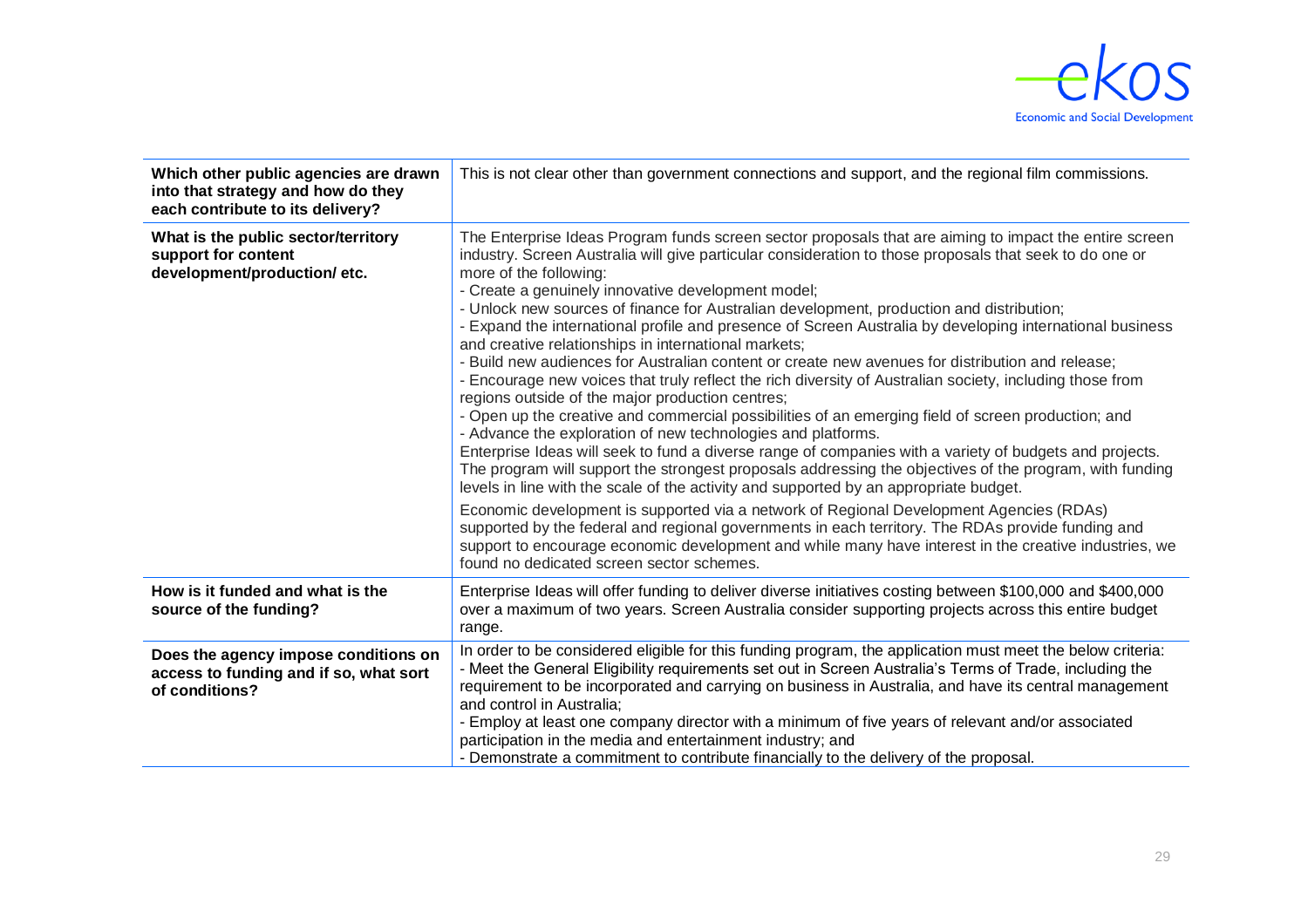

|                                                                                                                                                                                                               | Previous recipients of funding under Enterprise Classic are eligible to apply, and if successful, must fully<br>acquit any loan repayments.<br>SA's investments are recoupable if they exceed a total value of 0.5m \$Aus (including development<br>funding and producer offset (tax rebate)). Below this threshold they are in the form of a grant.                                                                                                                                                                                                                                                                                                                                                                                                                |
|---------------------------------------------------------------------------------------------------------------------------------------------------------------------------------------------------------------|---------------------------------------------------------------------------------------------------------------------------------------------------------------------------------------------------------------------------------------------------------------------------------------------------------------------------------------------------------------------------------------------------------------------------------------------------------------------------------------------------------------------------------------------------------------------------------------------------------------------------------------------------------------------------------------------------------------------------------------------------------------------|
| How do relationships work with<br>broadcasters and do they have formal<br>partnership agreements? If not, what<br>sort of arrangements do they have?                                                          | SA has schemes that support development and production for TV broadcast but there is no information<br>on broadcaster partnerships.                                                                                                                                                                                                                                                                                                                                                                                                                                                                                                                                                                                                                                 |
| How do they work with new<br>commissioners like Netflix/Amazon?                                                                                                                                               | SA has schemes that specifically support development and production for online and SVOD platforms<br>but there is no information on new commissioner partnerships.                                                                                                                                                                                                                                                                                                                                                                                                                                                                                                                                                                                                  |
| What is their approach to data<br>gathering for the Sector and reporting<br>on activity to Government                                                                                                         | Screen Australia, make available a number of performance infographics as well as reports and<br>discussion papers relating to screen industry themes. Screen Australia tasked also provide data and<br>research insights to both the industry and government.<br>Screen Australia gather and present statistics on the production and release of feature films, TV drama,<br>documentary and other screen content in Australia. As well as data on audiences, markets and how<br>Australia compares with other countries. Reports made available contain information about funding<br>granted, and how Screen Australia are helping to fulfil their remit, as well as discussion papers<br>highlighting some of the main issues and challenges facing the industry. |
| What do they consider to be the key<br>opportunities for next 3-5 years?                                                                                                                                      | Screen Australia has outlined some of the key issues and challenges facing the industry, including:<br>- challenges facing feature film production and distribution within the country;<br>- the lack of gender and cultural diversity within all areas of the industry; and<br>- the impact that developments in digital content delivery (online and on demand) is having on the<br>Australian screen sector.                                                                                                                                                                                                                                                                                                                                                     |
| What published evaluations exist of<br>other approaches, and what can<br>Scotland learn from these in relation to<br>boosting sector growth, employment,<br>sustainability, resilience and audience<br>reach? | None identified.                                                                                                                                                                                                                                                                                                                                                                                                                                                                                                                                                                                                                                                                                                                                                    |
| Important web links:                                                                                                                                                                                          | https://www.screenaustralia.gov.au/                                                                                                                                                                                                                                                                                                                                                                                                                                                                                                                                                                                                                                                                                                                                 |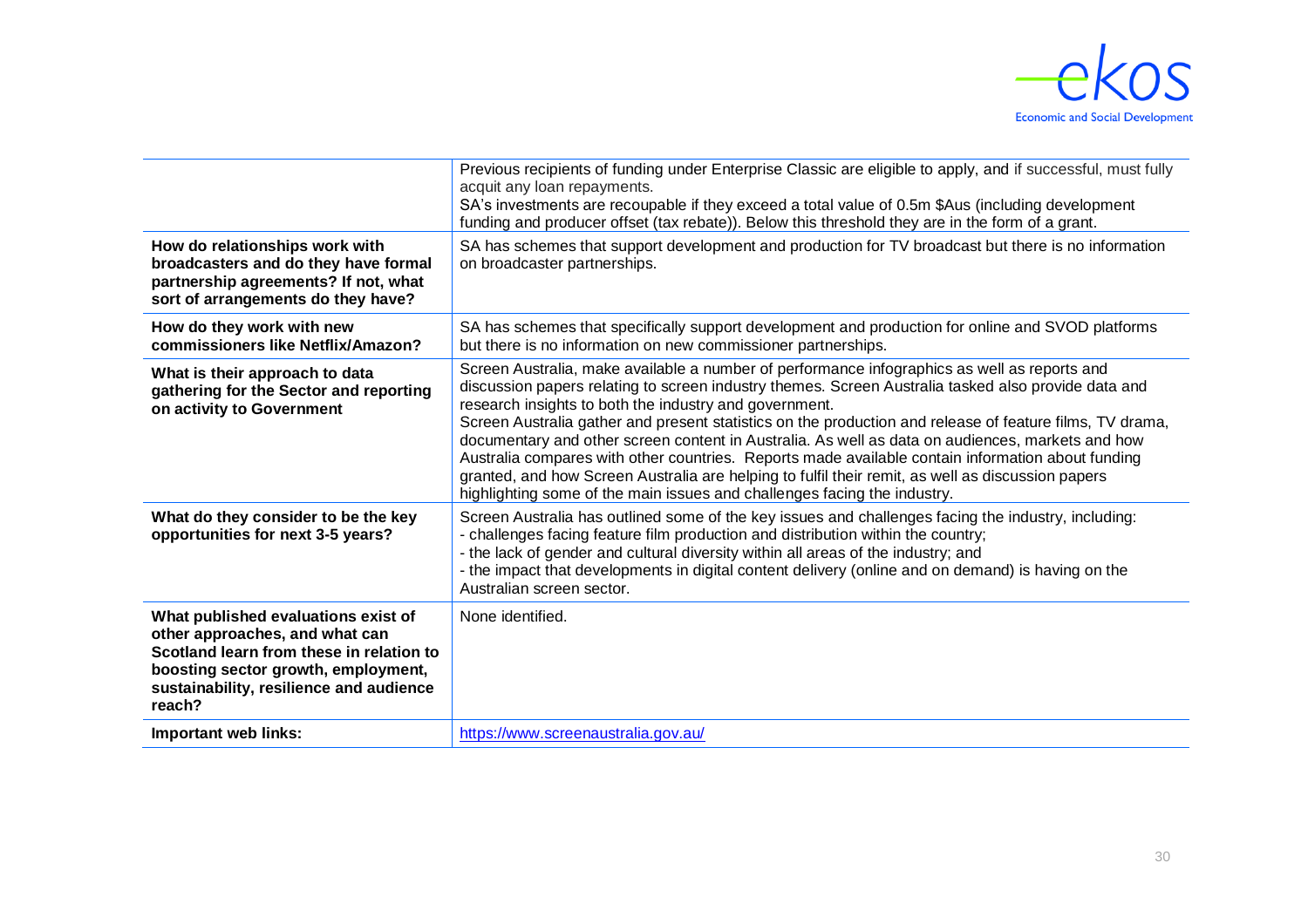

| <b>Denmark</b>                                                                                                                                       |                                                                                                                                                                                                                                                                                                                                                                                                             |
|------------------------------------------------------------------------------------------------------------------------------------------------------|-------------------------------------------------------------------------------------------------------------------------------------------------------------------------------------------------------------------------------------------------------------------------------------------------------------------------------------------------------------------------------------------------------------|
| How does that territory structure its<br>approach to Screen e.g. one body or<br>more, how governed and reporting to<br>which part of its Government? | The Danish Film Institute (DFI) is Denmark's national agency for film and cinema culture, operating under<br>the Ministry of Culture.                                                                                                                                                                                                                                                                       |
| What remit(s)?                                                                                                                                       | The Danish Film Institute is active within three main areas:<br>- Production and development of all types of films;<br>- Distribution and communication of films and film culture; and<br>- Archives and museum activities.                                                                                                                                                                                 |
| How funded, with what balance of<br>public/ non-public or leveraged<br>funds?                                                                        | The DFI is funded by the Ministry of Culture within the Danish Government and has an annual budget of c<br>0.5m Danish Kroner                                                                                                                                                                                                                                                                               |
| Does the Territory have a strategy for<br>the Screen Sector as a whole?                                                                              | The Danish Film Agreement sets out the sector plans for 2015 to 2018.<br>The Film Agreement provides the overall economic and film-policy framework for the work of the Danish<br>Film Institute over the next four years, and was passed by the Danish Parliament.                                                                                                                                         |
| If so what is it, e.g. across TV and<br>film, and how does it link its strategy<br>to success e.g. growth, employment<br>etc?                        | The key Agreement objectives are as follows:<br>1.) More films - A support scheme for low-budget films will been introduced that will lead to the production<br>of more features per year. These low-budget films will give experienced filmmakers and emerging talents<br>an opportunity to try different forms of film-making. Up to 24 low-budget films could be supported over the<br>four-year period. |
|                                                                                                                                                      | 2.) Doubled support for video games - The funding for video games is being increased from DKK 20<br>million (2.7m euros) to 40 million (5.4m euros) in the agreement period. The Danish Film Institute will<br>establish a games office that, in addition to distributing funds, will assist in fostering an innovative game<br>environment in Denmark.                                                     |
|                                                                                                                                                      | 3.) Strengthening the economy of Danish film - Danish film production will receive an amount of DKK 70<br>million (9.4m euros) from 2015-2018, to help aid the industry in converting to digital film sales.                                                                                                                                                                                                |
|                                                                                                                                                      | 4.) New opportunities for talents - Low-budget films will give film talents a chance to tackle a feature-film<br>format. A minimum of DKK 128 million (17,2m euros) will go to New Danish Screen over the agreement                                                                                                                                                                                         |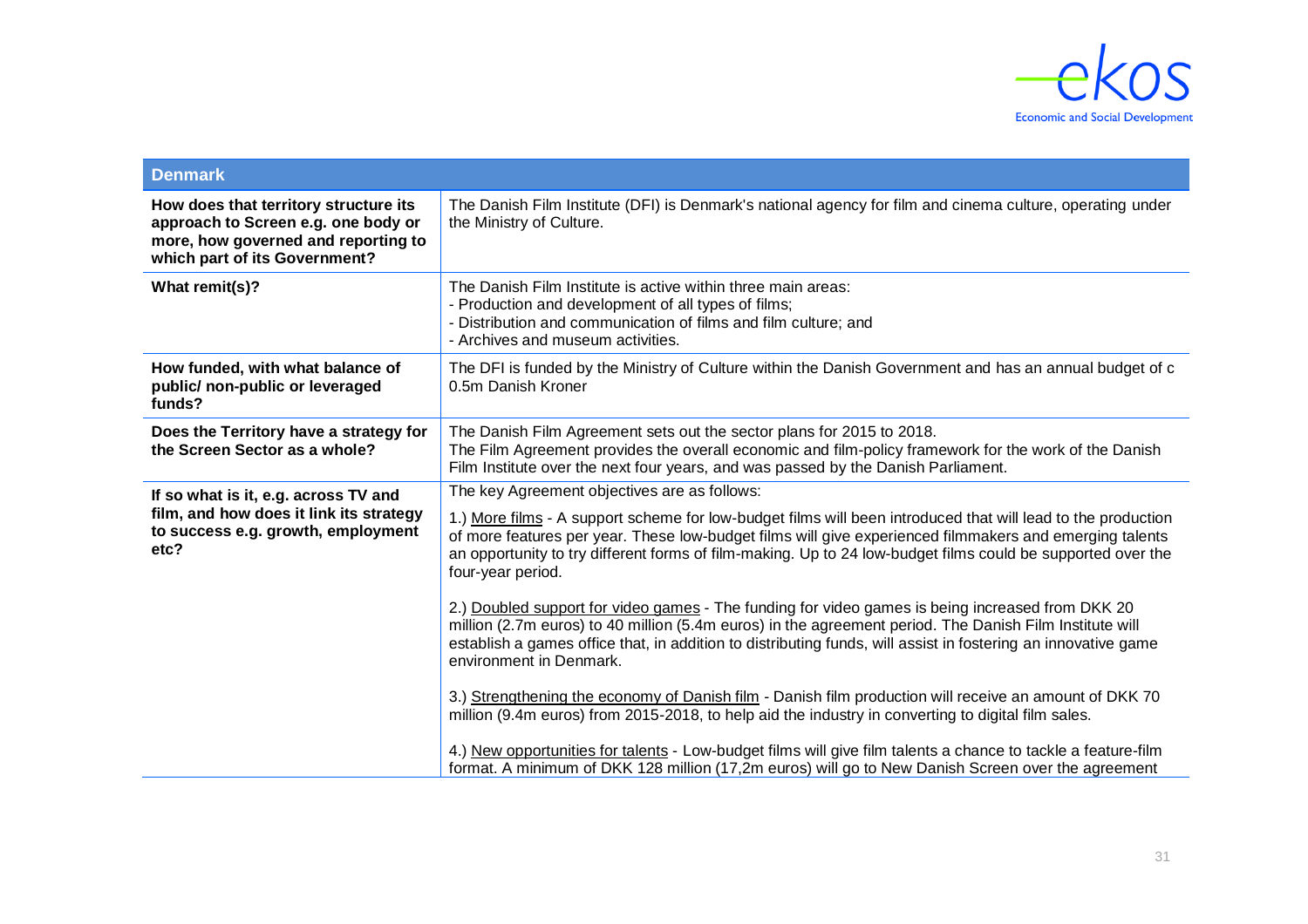

|                                                                                                                 | period.                                                                                                                                                                                                                                                                                                                                                                                                                                                                                                        |
|-----------------------------------------------------------------------------------------------------------------|----------------------------------------------------------------------------------------------------------------------------------------------------------------------------------------------------------------------------------------------------------------------------------------------------------------------------------------------------------------------------------------------------------------------------------------------------------------------------------------------------------------|
|                                                                                                                 | 5.) Media studies for children and young people - The Media Council for Children and Young People will<br>enhance their efforts in media studies for children and youth.                                                                                                                                                                                                                                                                                                                                       |
|                                                                                                                 | 6.) Film in the classroom - The DFI will set up a close partnership with the Ministry of Education and the<br>teachers colleges to develop new educational programmes in the film and media sectors.                                                                                                                                                                                                                                                                                                           |
| Which other public agencies are<br>drawn into that strategy and how do<br>they each contribute to its delivery? | The Agreement will rely on the DFI's current relationship with the Ministry of Culture and Danish<br>Government, as well as forming new partnership with other government departments, such as the Ministry<br>of Education.                                                                                                                                                                                                                                                                                   |
| What is the public sector/territory<br>support for content<br>development/production/etc.                       | The DFI allocates subsidies for the development, production and distribution of Danish films as well as<br>international co-productions. Support programmes also extend to film education and international<br>promotion at film festivals<br>An important task of the DFI is to provide a framework for film funding which promotes diversity and risk-<br>willingness in the industry. They do this by offering production support, highlighting talent development<br>and monitoring new digital platforms. |
|                                                                                                                 | The DFI supports the production of 20-25 feature films and 25-30 documentary and short films every year.<br>There are three kinds of support: the film commissioner scheme, the market scheme and the talent<br>development scheme at New Danish Screen.                                                                                                                                                                                                                                                       |
|                                                                                                                 | International partnerships are strongly encouraged by the DFI and they allow for 5-9 minor co-productions<br>in feature film and 4-6 minor co-productions in documentary film per year.<br>In line with government police, the agency is also required to allocate 25% of all subsidies towards funding<br>children and youth films.                                                                                                                                                                           |
|                                                                                                                 | The Danish Government's Ministry for Culture is also responsible for media policy and he Radio and<br>Television Board is the regulatory authority for radio and television and provides grants for non-<br>commercial radio and television.                                                                                                                                                                                                                                                                   |
| How is it funded and what is the<br>source of the funding?                                                      | All funding for development, and production etc. is determined by the annual budget set out by the Danish<br>Government for the DFI.                                                                                                                                                                                                                                                                                                                                                                           |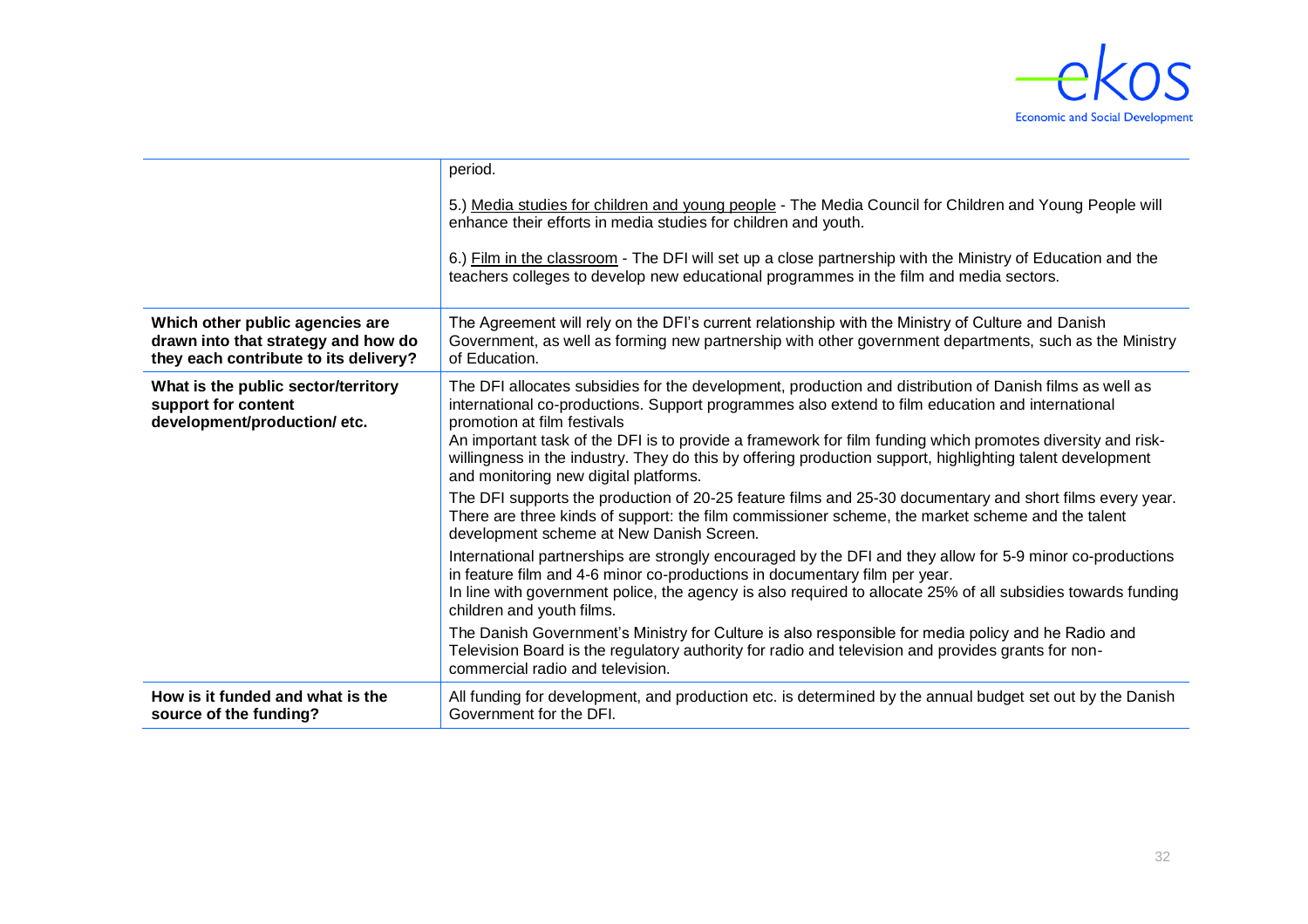

| Does the agency impose conditions<br>on access to funding and if so, what<br>sort of conditions?                                                                                                              | Some of the conditions of the funding offered by the DFI include:<br>- the DFI can only award subsidies to the production of Danish feature films;<br>- before funding is awarded, the DFI performs a production and financial assessment of the project as well<br>as an assessment of the film's target groups and distribution potential;<br>- films which are in production at the time of their application, must ensure they do not apply for funding<br>after a rough cut of the feature is ready; and<br>projects cannot apply for the same funding more than twice. |
|---------------------------------------------------------------------------------------------------------------------------------------------------------------------------------------------------------------|------------------------------------------------------------------------------------------------------------------------------------------------------------------------------------------------------------------------------------------------------------------------------------------------------------------------------------------------------------------------------------------------------------------------------------------------------------------------------------------------------------------------------------------------------------------------------|
| How do relationships work with<br>broadcasters and do they have<br>formal partnership agreements? If<br>not, what sort of arrangements do<br>they have?                                                       | Not clear from available information.                                                                                                                                                                                                                                                                                                                                                                                                                                                                                                                                        |
| How do they work with new<br>commissioners like Netflix/Amazon?                                                                                                                                               | With a focus primarily on independent Danish features, the Institute does not make clear their stance on<br>relationships with larger commissioners.                                                                                                                                                                                                                                                                                                                                                                                                                         |
| What is their approach to data<br>gathering for the Sector and reporting<br>on activity to Government                                                                                                         | The DFI create annual reports, which contain key facts and figures on film production and the cinema<br>market in Denmark. These reports also include audience data, an overview of which projects received<br>funding that year and the DFI's budget for the year to come. These reports are available from 2002 to<br>2017.                                                                                                                                                                                                                                                |
| What do they consider to be the key<br>opportunities for next 3-5 years?                                                                                                                                      | The DFI is expected to fulfil their 2015-2018 Film Agreement in the near future, after which no information<br>has been provided as to the direction of DFI's strategy or focus.                                                                                                                                                                                                                                                                                                                                                                                             |
| What published evaluations exist of<br>other approaches, and what can<br>Scotland learn from these in relation<br>to boosting sector growth,<br>employment, sustainability, resilience<br>and audience reach? | None identified.                                                                                                                                                                                                                                                                                                                                                                                                                                                                                                                                                             |
| Important web links:                                                                                                                                                                                          | http://www.dfi.dk/Service/English.aspx                                                                                                                                                                                                                                                                                                                                                                                                                                                                                                                                       |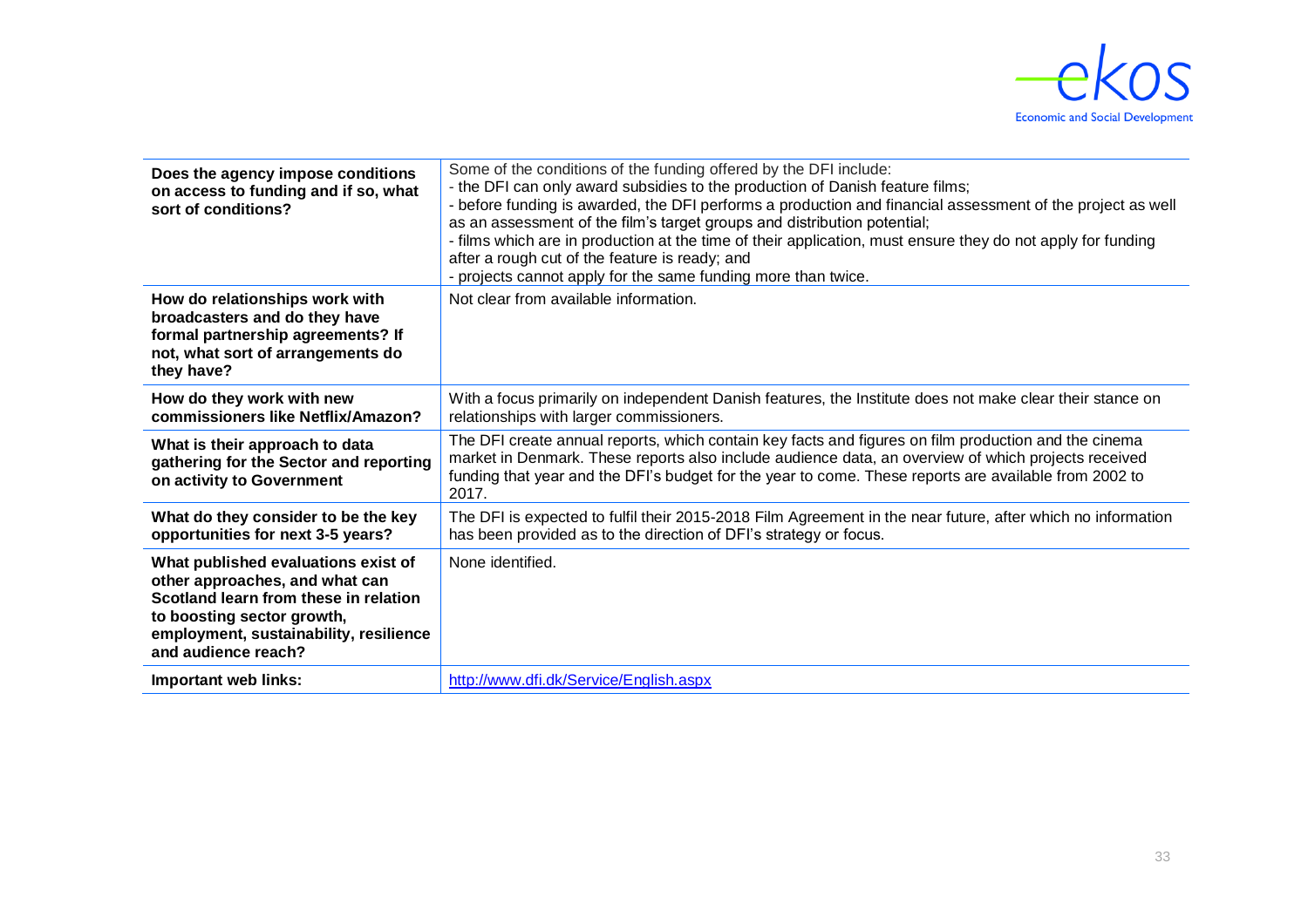

| <b>Vancouver</b>                                                                                                                                     |                                                                                                                                                                                                                                                                                                                                                                                                                                                                                   |  |
|------------------------------------------------------------------------------------------------------------------------------------------------------|-----------------------------------------------------------------------------------------------------------------------------------------------------------------------------------------------------------------------------------------------------------------------------------------------------------------------------------------------------------------------------------------------------------------------------------------------------------------------------------|--|
| How does that territory structure its<br>approach to Screen e.g. one body or<br>more, how governed and reporting<br>to which part of its Government? | The Vancouver Economic Commission (VEC) focuses on growing the Vancouver economy by means of<br>investment, business development, and bettering business practices.                                                                                                                                                                                                                                                                                                               |  |
|                                                                                                                                                      | The Film & Media Centre (FMC) and the Vancouver Film Commission (VFC) both of which are part of the<br>VEC, work together to deliver Vancouver's Film and TV industry.                                                                                                                                                                                                                                                                                                            |  |
|                                                                                                                                                      | Another body, Creative BC was formed by the provincial government of British Columbia and focuses on the<br>growth and development of the province's creative industries. Creative BC is governed by the Province of<br>British Columbia and a board of eleven directors. It administers the tax credit funding for film, TV, digital<br>animation and VFX projects.                                                                                                              |  |
| What remit(s)?                                                                                                                                       | The FMC and VFC work on the basis of three core objectives:<br>- market Vancouver to strengthen its position as a global leader in the screen industry;<br>- advocate to all levels of government on key issues related to growing the industry; and<br>- attract future investment to all companies that constitute Vancouver's Film & TV Industry.<br>They do this by building upon their outlined four 'pillars' of activity of investment, promotion, advocacy and<br>talent. |  |
|                                                                                                                                                      | Creative BC promotes the development of creative industries (motion picture, interactive digital, music and<br>publishing sectors), in British Columbia and provides them with point of access for industry programming,<br>production support services, tax credit administration, international marketing assistance and policy<br>development.                                                                                                                                 |  |
| How funded, with what balance of<br>public/ non-public or leveraged<br>funds?                                                                        | The VEC and all related departments are funded by Vancouver City Council.<br>Creative BC is funded entirely by the Province of British Columbia.                                                                                                                                                                                                                                                                                                                                  |  |
| Does the Territory have a strategy<br>for the Screen Sector as a whole?                                                                              | In an annual update report from 2016, the VEC indicated that its goal for the sector was to expand and<br>maintain Vancouver's leadership position as a global centre for the Digital Entertainment & Interactive<br>(DE&I) sector.                                                                                                                                                                                                                                               |  |
|                                                                                                                                                      | Vancouver's DE&I sector is defined as the screen-based entertainment sectors of Visual Effects (VFX),<br>Animation, Film & TV Production, Digital Media, Video Games Development and other Interactive Media<br>such as Augmented Reality and Virtual Reality which rely on similar infrastructure, talent and technology to<br>create quality content.<br>Creative BC aims to provide the programs, services and expertise needed to expand and diversify British                |  |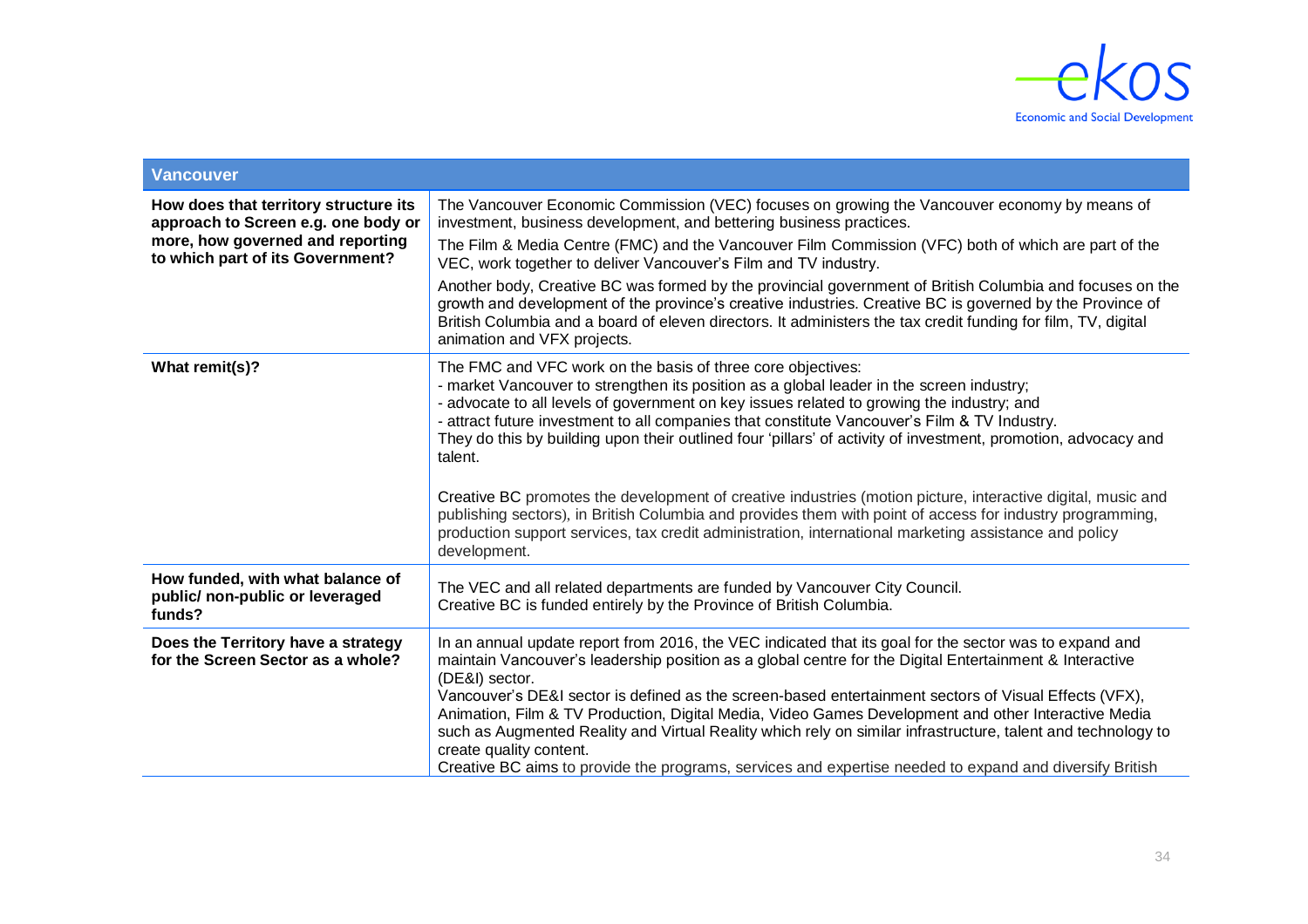

|                                                                                                                 | Columbia's creative industries, generate investment and employment in the industries and promote the<br>regions creative content and production abilities both at home and internationally.                                                                                                                                                                                                                                                                                                                                                                                                                                                                                              |
|-----------------------------------------------------------------------------------------------------------------|------------------------------------------------------------------------------------------------------------------------------------------------------------------------------------------------------------------------------------------------------------------------------------------------------------------------------------------------------------------------------------------------------------------------------------------------------------------------------------------------------------------------------------------------------------------------------------------------------------------------------------------------------------------------------------------|
| If so what is it, e.g. across TV and<br>film, and how does it link its<br>strategy to success e.g. growth,      | The proposed mandate of the Vancouver Film Commission Office is to support the growth and success of<br>the Vancouver Film, TV & Digital Entertainment industry, via three key activities:                                                                                                                                                                                                                                                                                                                                                                                                                                                                                               |
| employment etc?                                                                                                 | 1.) Investment .- Attract investment for local Film, TV and Digital Entertainment production as well as<br>investment for the cultivation of locally-owned intellectual property. Attracting investment for digital and<br>entertainment infrastructure (such as specialized studios and digital rendering farms) will also be a part of<br>the mandate;                                                                                                                                                                                                                                                                                                                                 |
|                                                                                                                 | 2.) Marketing, promotion and business development - Market Vancouver as a destination for Film, TV &<br>Digital Entertainment business, further strengthening its reputation and position as a global leader in this<br>industry; and                                                                                                                                                                                                                                                                                                                                                                                                                                                    |
|                                                                                                                 | 3.) Advocacy - Lead and support advocacy efforts to ensure that government regulations and policies best<br>support the local Film, TV & Digital Entertainment production industry.                                                                                                                                                                                                                                                                                                                                                                                                                                                                                                      |
| Which other public agencies are<br>drawn into that strategy and how do<br>they each contribute to its delivery? | No other public agencies will be drawn into this mandate, and instead the VEC will continue receive and<br>require funding and support from the Vancouver City Council only.                                                                                                                                                                                                                                                                                                                                                                                                                                                                                                             |
| What is the public sector/territory<br>support for content<br>development/production/etc.                       | With regards to skills development, Creative BC offers scholarships and funding to support British<br>Columbians interested in pursuing careers in film, television and digital media.                                                                                                                                                                                                                                                                                                                                                                                                                                                                                                   |
|                                                                                                                 | Creative BC also offer Motion Picture Production Support as well as Location Support. The agency provides<br>complete script breakdown services for Features, TV Series, Pilots and Movies. Based upon production and<br>script requirements, Creative BC may provide location scouts to accompany producers and directors around<br>the province in search of suitable locations. Funding is provided for development, slate development and<br>production, often as a top-up on other national funding schemes such as the Telefilm Canada Feature Film<br>Fund. There is also support available around tax credits for production and some limited skills and training<br>programmes. |
|                                                                                                                 | Film & Media Centre (FMC) and the Vancouver Film Commission (VFC) are largely focused on advocacy,<br>promotion and the attraction of investment into the sector.                                                                                                                                                                                                                                                                                                                                                                                                                                                                                                                        |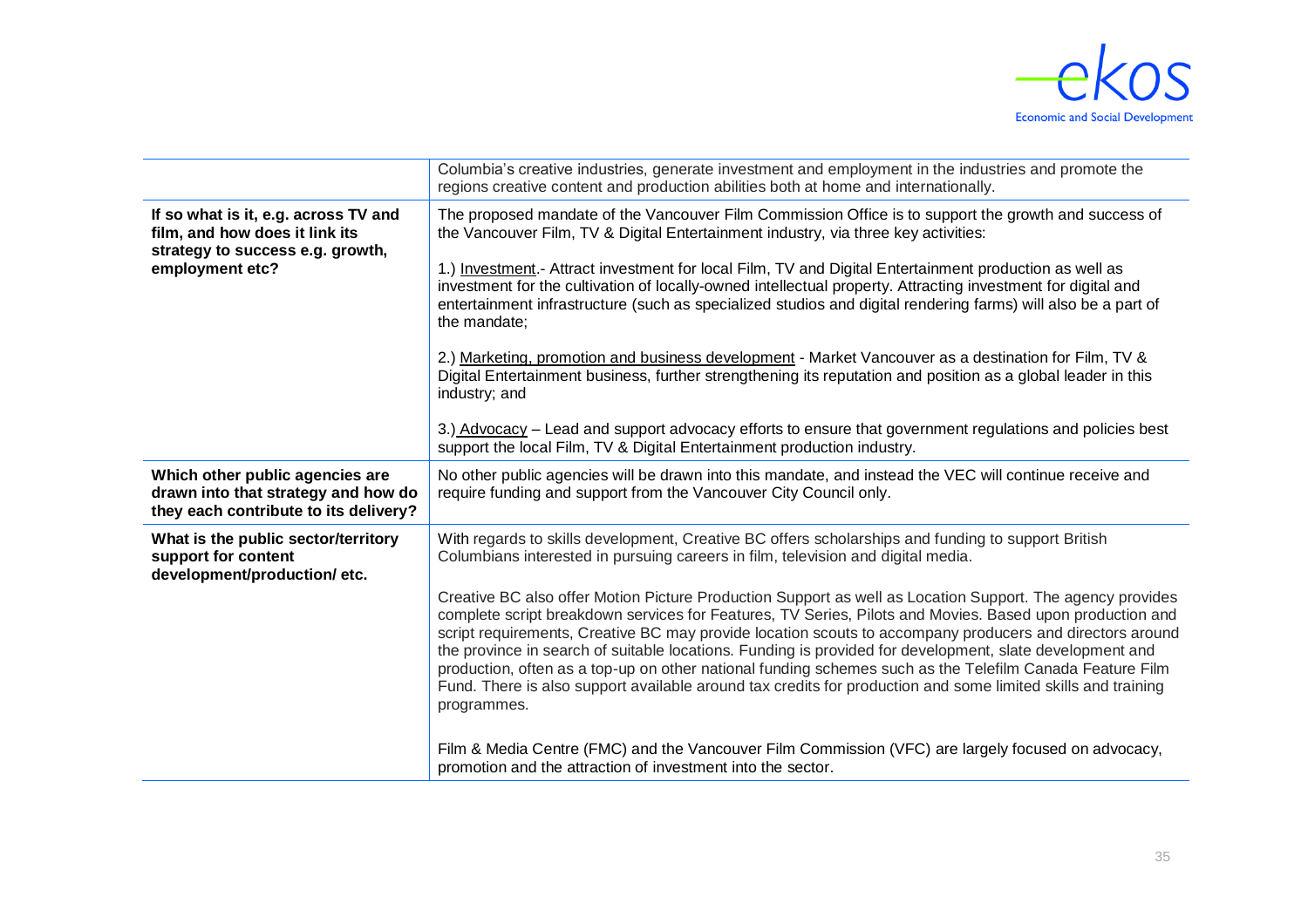

| How is it funded and what is the<br>source of the funding?                                                                                                                                                    | Funding for such scholarships comes from the annual allowance provided to Creative BC by the Province of<br>BC.                                                                                                                                                                                                                                                                                                                                                                                                                                                                                                                                                                                                                                                       |
|---------------------------------------------------------------------------------------------------------------------------------------------------------------------------------------------------------------|-----------------------------------------------------------------------------------------------------------------------------------------------------------------------------------------------------------------------------------------------------------------------------------------------------------------------------------------------------------------------------------------------------------------------------------------------------------------------------------------------------------------------------------------------------------------------------------------------------------------------------------------------------------------------------------------------------------------------------------------------------------------------|
| Does the agency impose conditions<br>on access to funding and if so, what<br>sort of conditions?                                                                                                              | Motion picture services are free of charge.                                                                                                                                                                                                                                                                                                                                                                                                                                                                                                                                                                                                                                                                                                                           |
| How do relationships work with<br>broadcasters and do they have<br>formal partnership agreements? If<br>not, what sort of arrangements do<br>they have?                                                       | No public information on this.                                                                                                                                                                                                                                                                                                                                                                                                                                                                                                                                                                                                                                                                                                                                        |
| How do they work with new<br>commissioners like<br>Netflix/Amazon?                                                                                                                                            | No public information on this.                                                                                                                                                                                                                                                                                                                                                                                                                                                                                                                                                                                                                                                                                                                                        |
| What is their approach to data<br>gathering for the Sector and<br>reporting on activity to<br>Government?                                                                                                     | The FMC and VMC will report directly to the City Council of Vancouver, whilst Creative BC gather data and<br>provide this to the Province of British Columbia.<br>Creative BC make available Activity Reports which present information on the key achievements reached<br>during that period, program activities and the corresponding resources used. They also contain performance<br>indicators which help to summarize the goals and objectives established and how they were met over the<br>fiscal year. Creative BC also provide data and statistics on film and television production in British<br>Columbia based on information they collect as part of its administration role of the provincial governments<br>film and television tax credit programme. |
| What published evaluations exist of<br>other approaches, and what can<br>Scotland learn from these in relation<br>to boosting sector growth,<br>employment, sustainability,<br>resilience and audience reach? | No public information on this.                                                                                                                                                                                                                                                                                                                                                                                                                                                                                                                                                                                                                                                                                                                                        |
| Important web links:                                                                                                                                                                                          | http://www.vancouvereconomic.com/vancouver-film-media-centre/<br>https://www.creativebc.com/                                                                                                                                                                                                                                                                                                                                                                                                                                                                                                                                                                                                                                                                          |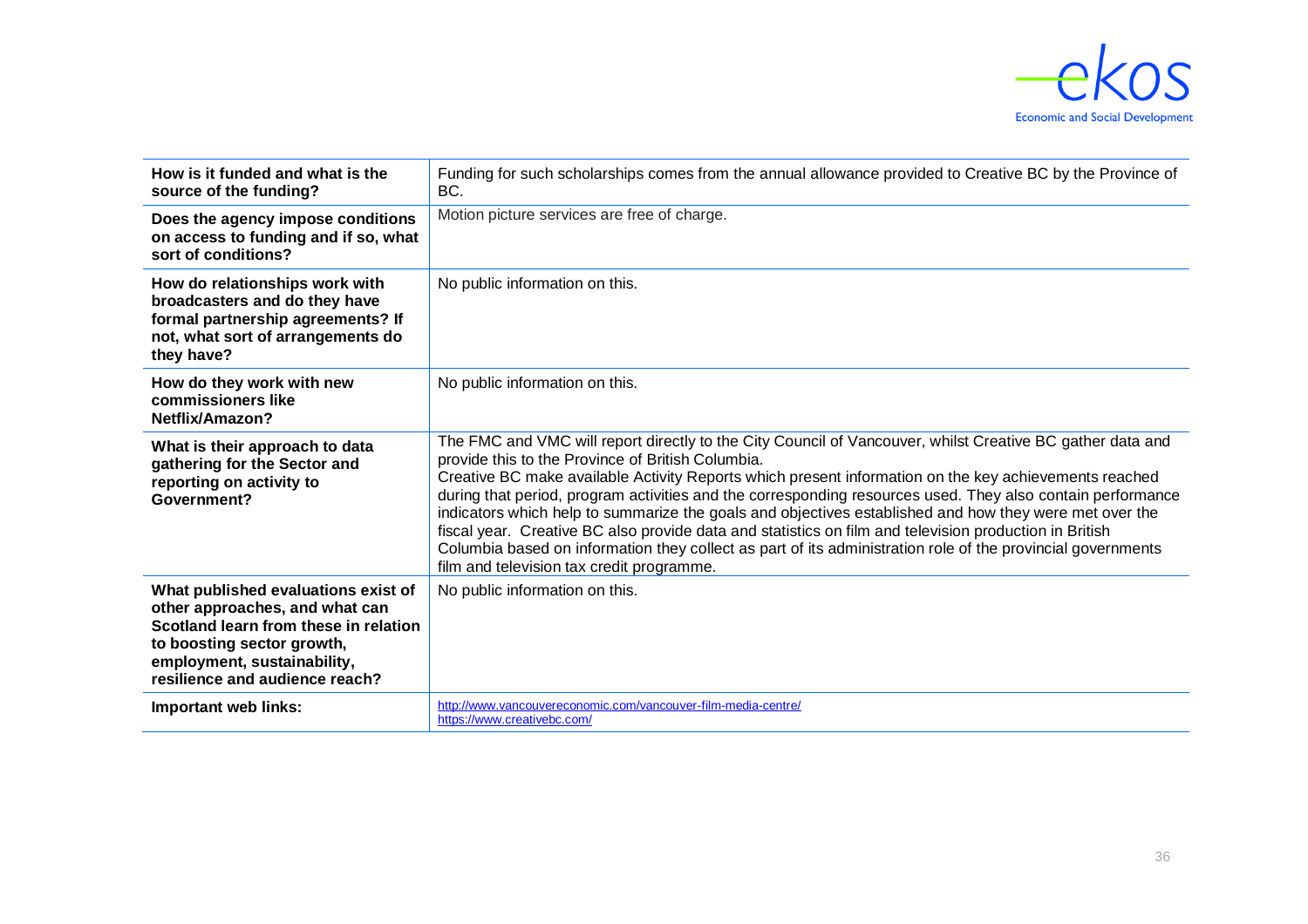## <span id="page-39-0"></span>4. Tax credits

#### Northern Ireland, Wales & Scotland

Support for film culture and the film industry in the UK is broad, with tax breaks in place for film, high-end TV, animation and children's live action drama. The British Film Institute's (BFI) Cultural Test is in place to decide which productions qualify.

For film, a tax relief is available for productions that are identified as British and spend at least 25% of their production costs in the UK. This includes pre-production, principal photography and post-production. As of August 2015 producers could benefit from the availability of a tax relief at 25% on all production expenditure regardless of the overall budget for the production.

In April 2013, a tax relief was introduced by the government to high-end TV (in particular drama) and animation, applying to productions with budgets exceeding £1m per hour of TV. If a tax relief is granted to a production (providing it also identified as British or European in the Cultural Test), it can claim back 25% back as a cash payment, provided that money is spent on core production expenditure.

As well as this, in April 2015, a tax relief of 25% of production expenditure to children's live action drama also came into effect in the UK.

#### Republic of Ireland

As of January 2015, Ireland's tax incentive programme "Section 481" for film and television increased its rate of relief from 28% to 32%. The payable tax credit is now based on the cost of all cast and crew working in Ireland, regardless of their nationality.

"Section 481" is administered by Ireland's Revenue Commissioners (Revenue), and applies to feature film, TV drama (singles or series), animation (excluding computer games), & creative documentary.

Projects must either pass the Cultural Test or qualify as an official co-production under one of Irelands Bilateral Co-Production Treaties or the European Convention on Cinematographic Co-Production.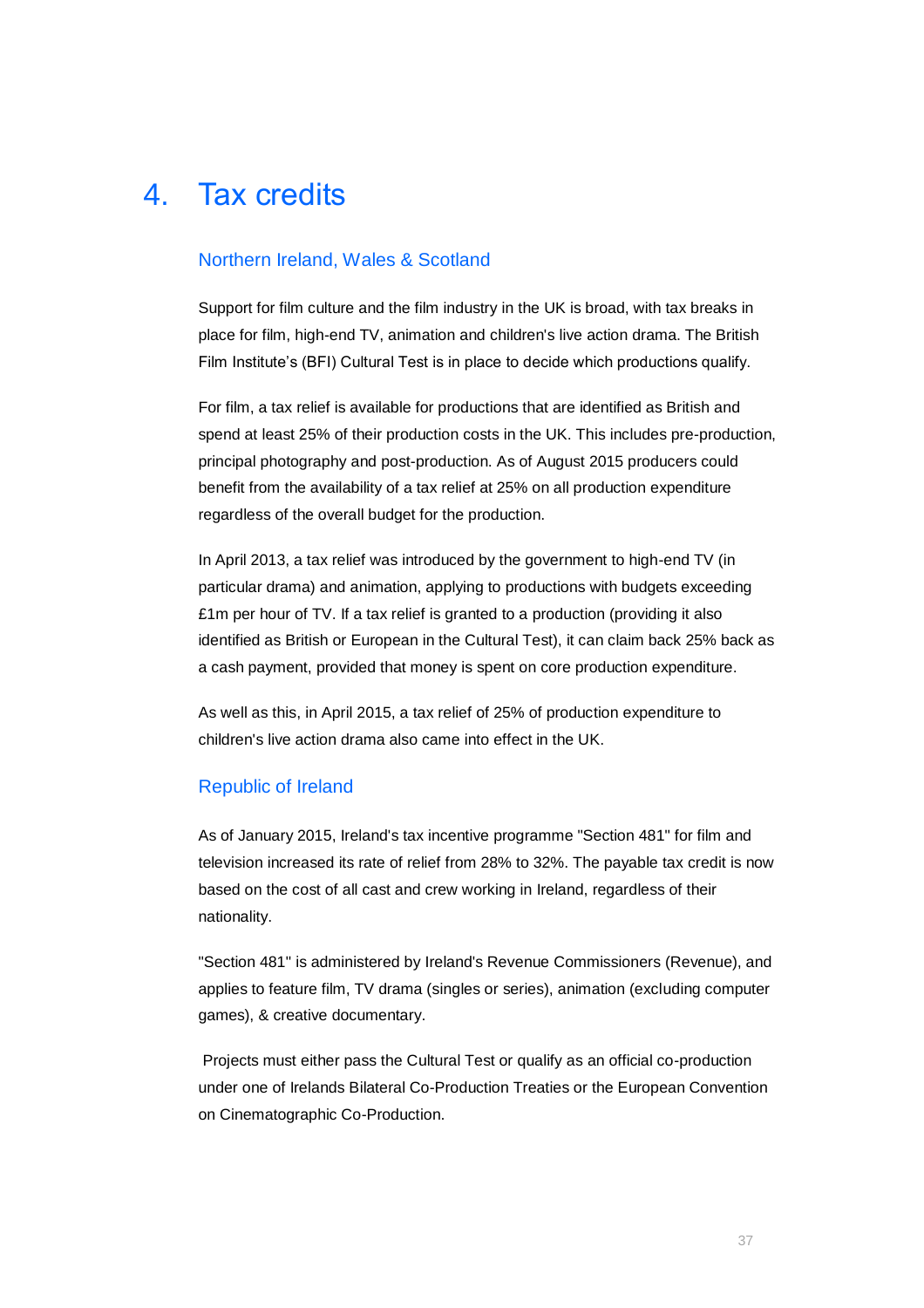#### Australia

Tax credit incentive schemes differ in Australia by territory, which each having a variety of different funds to attract productions across the screen industries. However, federally, Australia has three incentives schemes available for large budget film and television productions:

- the Producer Offset gives a rebate of 40% for Australian expenditure on a feature film and 20% for Television and other projects;
- the Location Offset is a 16.5% rebate which is available to large budget film and television production companies filming in Australia. The minimum amount of expenditure required to access this scheme is AU\$500,000; and
- the Post/Digital/VFX (PDV) Offset offers a 30% rebate to projects that spend at least AU\$500,000 on post, digital and VFX works in Australia, regardless of where the production is shot

#### **Vancouver**

Film Incentive British Columbia (FIBC), is a labour based tax credit available to Canadian owned and controlled production corporations that have a permanent establishment in British Columbia.

FIBC provides refundable tax credits to Canadian controlled production companies based on their eligible BC labour costs. This tax credit is designed to encourage the production of film, television, digital animation, and visual effects in British Columbia.

The program includes five initiatives, with differing tax credit levels: Basic FIBC (35%), Regional Tax Credit (12.5%), Distant Location Regional Tax (6%), Training (30%), and Digital Animation, Visual Effects and Post-Production (DAVE) (16%).

FIBC is a refundable corporate income tax credit, and production companies must apply to Creative BC to receive an eligibility and completion certificate for their productions, as well as file with the Canada Revenue Agency in order to receive the tax credits.

#### **Denmark**

There is currently no fiscal incentive available for productions looking to film in Denmark, other than the subsidies made available through the Danish Film Institute.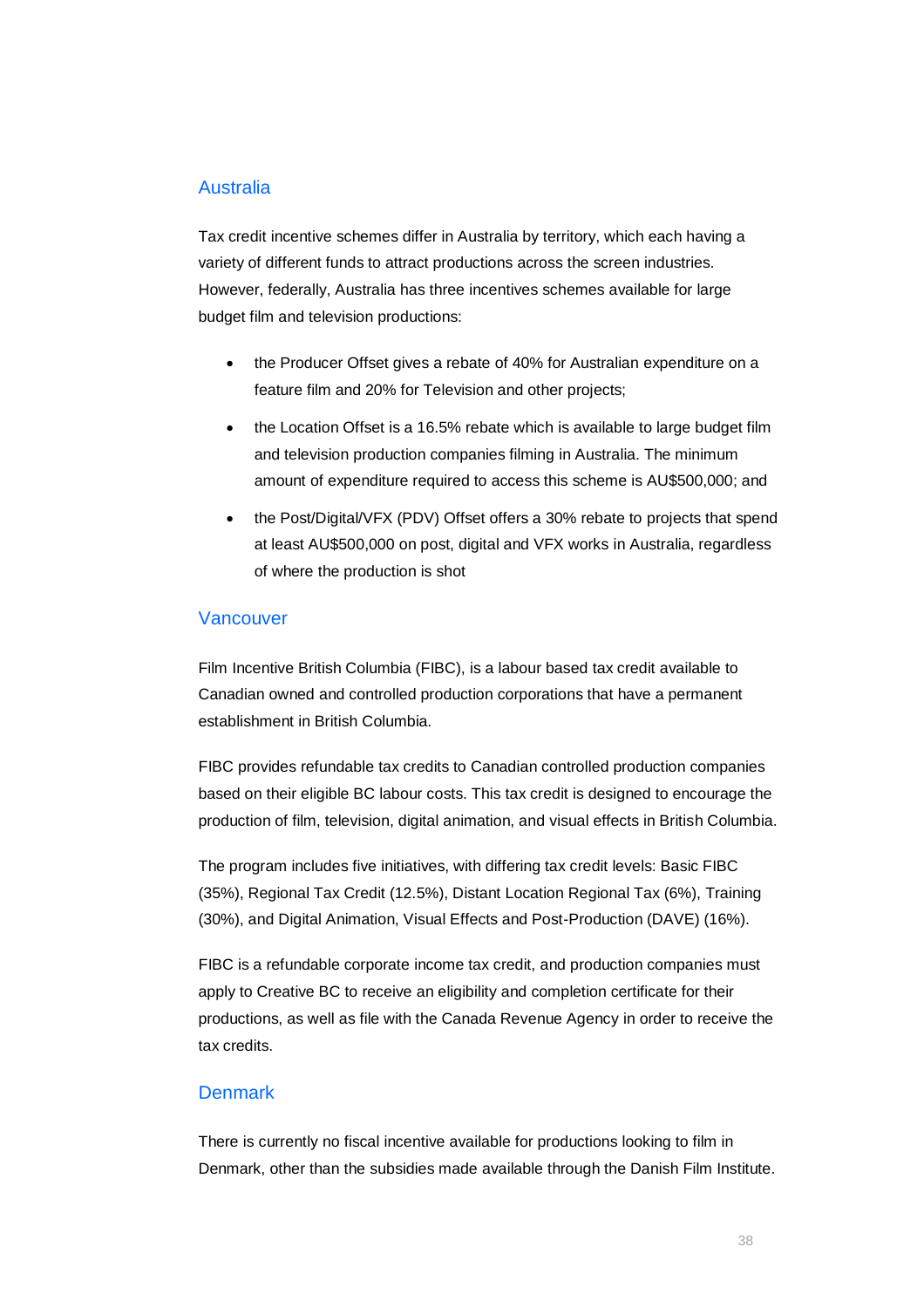However, the Copenhagen Film Fund (CFF), founded in 2013 aims to fill this gap, and is designed to attract international productions partners to Denmark.

The CFF aims to provide investment capital to international and Danish film and television productions that will complete their productions within the CFF's member Copenhagen Municipalities, and distribute these works both nationally and internationally. Similar regional funds also exist for other parts of the country.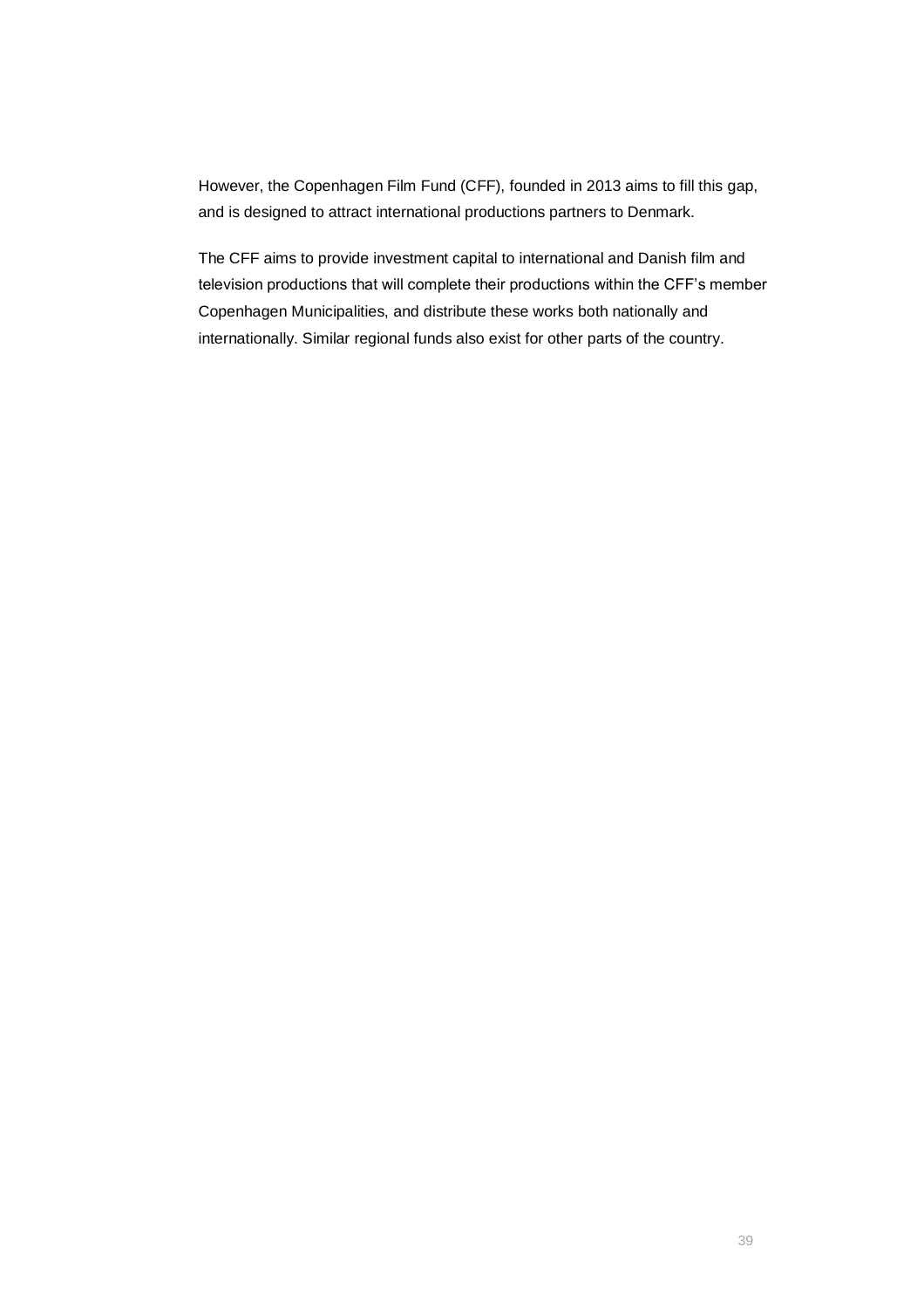## <span id="page-42-0"></span>5. Final Comments

A short exercise such as this can only hope to scratch the surface of the relevant information and insights that could be available from more detailed study of comparator agencies. A more detailed exercise might consider some of the strategic choices that face Creative Scotland in developing the Screen Unit proposition, including*, inter alia*:

- how to define the scope of the screen industries for the purposes of support and intervention, how to define the goals of such intervention, and continuously measure and manage the process, and how this then relates to the remit and functions of partner organisations, in Scotland, the UK, EU and internationally;
- determining the appropriate scale of resources required to deliver against a robust screen industries strategy for Scotland (most of the comparator territories seem to have significantly greater resources than those currently available for screen industry support in Scotland);
- how to balance economic and cultural development objectives within effective financial instruments and support for inward investment;
- how to ensure that effective company development support is available (in addition to content development), even if delivered by partner agencies;
- identifying the skills and expertise required by the Screen Unit to deliver effectively against the agreed strategy; and
- defining the relationship between the Screen Unit and agencies responsible for infrastructure development at national and local levels to ensure strategic alignment.

At a high level, a strategic approach to some of these issues has been set out by the Scottish Screen Sector Leadership Group in its report of January 2017<sup>1</sup>, in which it indicted strong support for the establishment of a Screen Unit with:

• an expanded remit across the Sector extending to digital content;

l <sup>1</sup> *Scottish Screen Sector Leadership Group: Report to the Culture, Tourism, Europe and External Affairs Committee*, January 2017